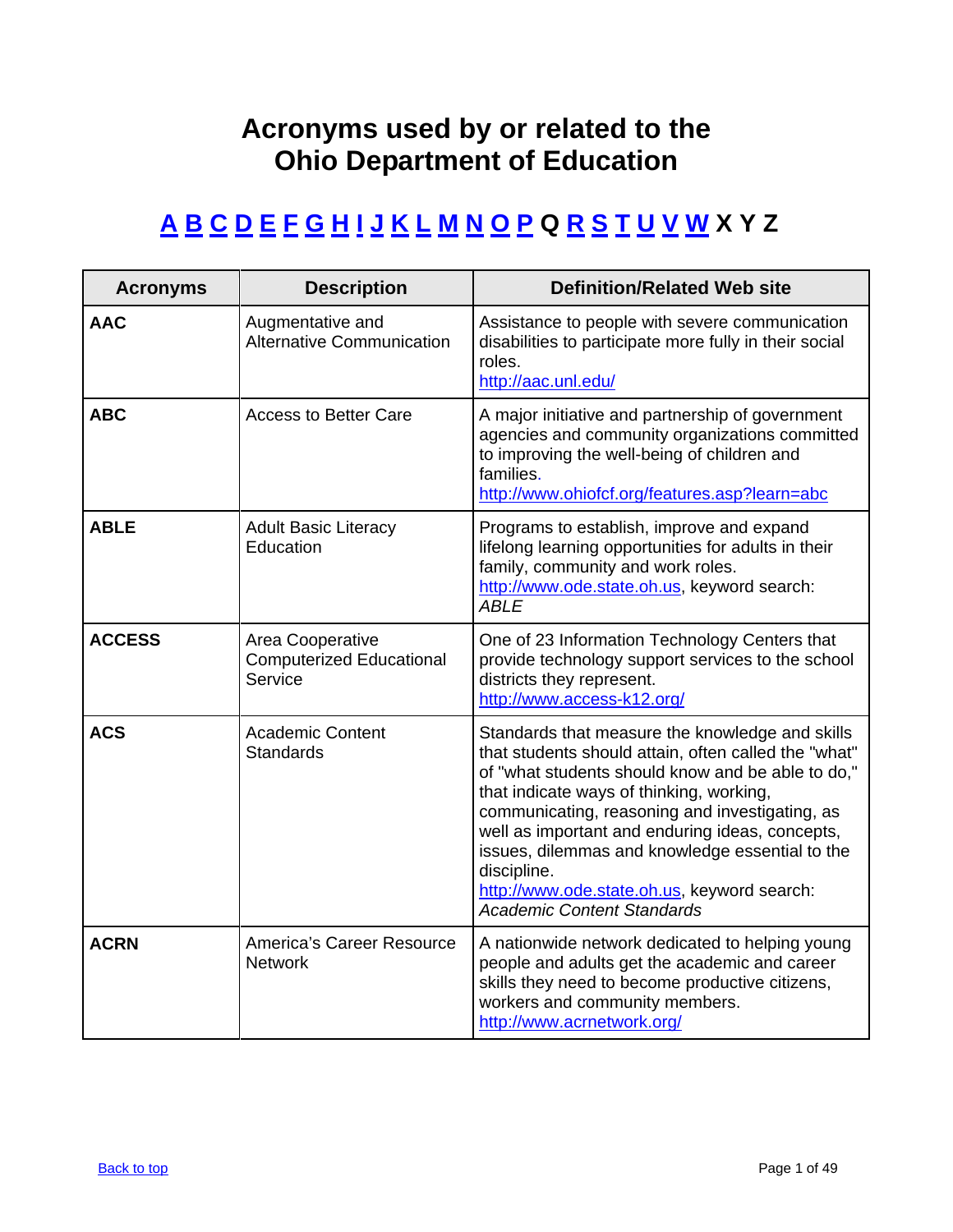| <b>ACTE</b>  | Association for Career and<br><b>Technical Education</b>  | The largest national education association<br>dedicated to the advancement of education that<br>prepares youth and adults for careers.<br>http://www.acteonline.org/                                                                                                                                                                                                               |
|--------------|-----------------------------------------------------------|------------------------------------------------------------------------------------------------------------------------------------------------------------------------------------------------------------------------------------------------------------------------------------------------------------------------------------------------------------------------------------|
| <b>ADD</b>   | <b>Attention Deficit Disorder</b>                         | A disorder, usually diagnosed in childhood,<br>characterized by a persistent pattern of<br>impulsiveness, a short attention span and often<br>hyperactivity that interferes with academic,<br>occupational and social performance, also known<br>as ADHD.<br>http://www.add.org/<br>http://www.ode.state.oh.us, key word search:<br>Whose IDEA is This: Resource Guide for Parents |
| <b>ADHD</b>  | <b>Attention Deficit</b><br><b>Hyperactivity Disorder</b> | A disorder characterized by developmentally<br>inappropriate impulsivity, attention and, in some<br>cases, hyperactivity, sometimes known as ADD.<br>http://www.nimh.nih.gov/publicat/adhd.cfm<br>http://www.ode.state.oh.us, key word search:<br>Whose IDEA is This: Resource Guide for Parents                                                                                   |
| <b>ADM</b>   | <b>Average Daily Membership</b>                           | Average number of students in attendance on any<br>given day, calculated by total student attendance<br>days plus total student absence days divided by<br>number of days in session.<br>http://www.ode.state.oh.us, keyword search:<br><b>Average Daily Membership</b>                                                                                                            |
| <b>AE</b>    | <b>Academic Emergency</b>                                 | Local Report Card designation attained by schools<br>and districts scoring at the lowest tier of<br>performance based on standardized testing<br>results.<br>http://www.ode.state.oh.us, keyword search: Local<br><b>Report Card</b>                                                                                                                                               |
| <b>AEFLA</b> | <b>Adult Education and Family</b><br>Literacy Act         | A federal law designed to provide adults with the<br>opportunity to improve their basic education and<br>literacy skills through high-quality research-based<br>programs.<br>http://www.ed.gov/about/offices/list/ovae/pi/AdultE<br>d/index.html                                                                                                                                   |
| <b>AFHK</b>  | <b>Action for Healthy Kids</b>                            | A national nonprofit organization founded to<br>address the epidemic of obese, undernourished<br>and sedentary children in school settings.<br>http://www.actionforhealthykids.org/                                                                                                                                                                                                |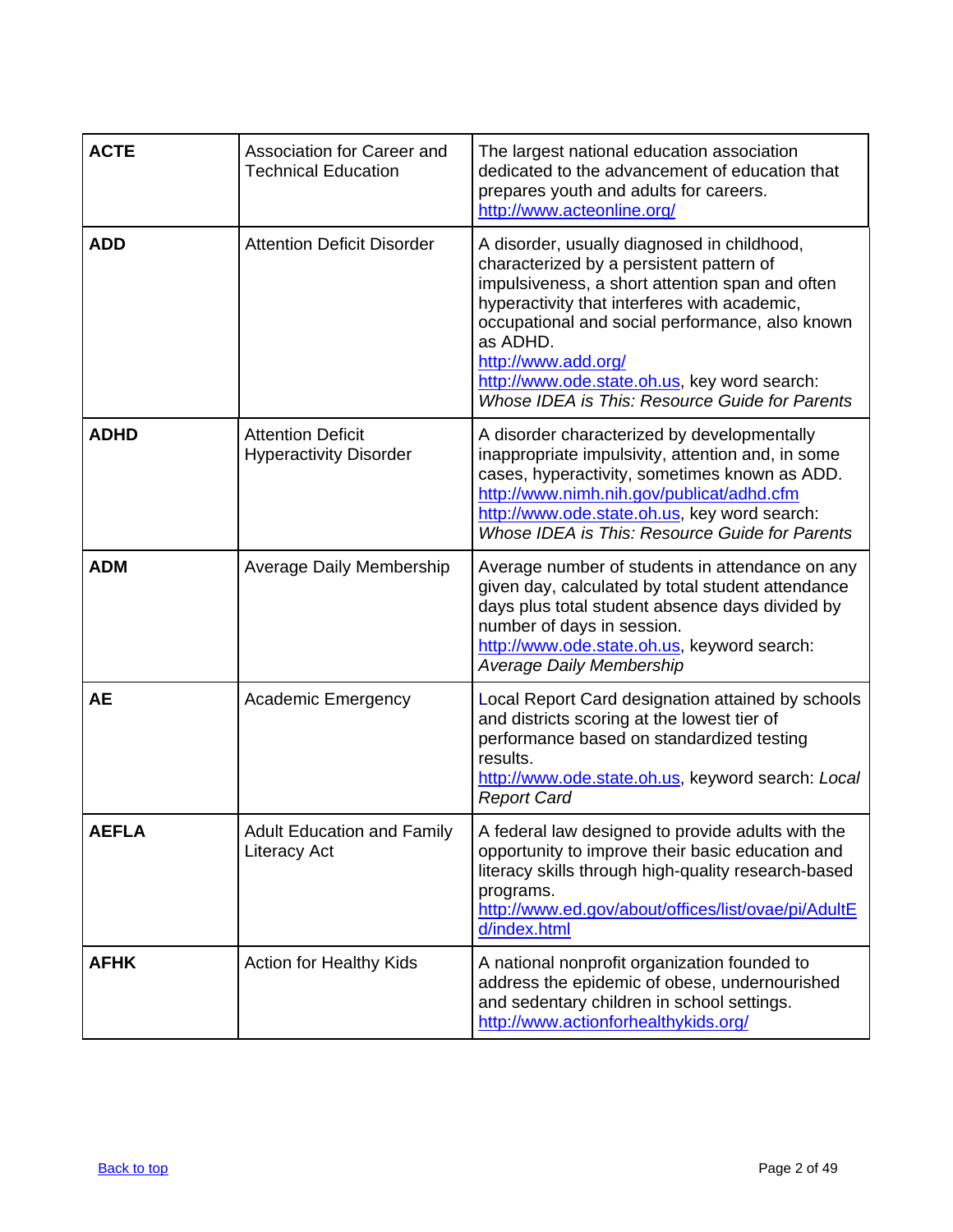| <b>AFS</b>        | <b>Administrative Field Services</b>                                                                     | The ODE office responsible for continuous<br>improvement through technical assistance to<br>Career-Technical and Adult Education (CTAE)<br>leadership and assuring compliance with all state<br>and federal regulations.<br>http://www.ode.state.oh.us, keyword search: AFS             |
|-------------------|----------------------------------------------------------------------------------------------------------|-----------------------------------------------------------------------------------------------------------------------------------------------------------------------------------------------------------------------------------------------------------------------------------------|
| <b>AFSCME/AFL</b> | American Federation of<br><b>State and Municipal</b><br>Employees/American<br><b>Federation of Labor</b> | A labor union of public service and health care<br>workers.<br>http://www.afscme.org/                                                                                                                                                                                                   |
| <b>ALS</b>        | <b>Adult Learning Services</b>                                                                           | Programs that establish, improve and expand<br>lifelong learning opportunities for adults in their<br>family, community and work roles.<br>http://www.ode.state.oh.us, keyword search: Adult                                                                                            |
| <b>AP</b>         | <b>Advanced Placement</b>                                                                                | A program that allows high school students to take<br>college-level academic coursework and gives the<br>opportunity to show that they have mastered the<br>advanced material by taking a national AP Exam.<br>http://www.ode.state.oh.us, keyword search:<br><b>Advanced Placement</b> |
| <b>AP</b>         | <b>Associated Press</b>                                                                                  | Style rules for writing used by the news media and<br>ODE.<br>http://www.ap.org/                                                                                                                                                                                                        |
| <b>APE</b>        | <b>Adaptive Physical Education</b>                                                                       | A program that offers alternative physical<br>education to students who cannot participate in<br>mainstream programs.<br>http://www.sharingsuccess.org/code/eptw/pdf_prof<br>iles/adaptivephysical.pdf                                                                                  |
| <b>ASCD</b>       | <b>Association for Supervision</b><br>and Curriculum<br>Development                                      | An international nonprofit, nonpartisan<br>organization that publishes many resources and<br>hosts conferences of various types throughout the<br>year.<br>http://www.ascd.org/                                                                                                         |
| <b>ASCSP</b>      | <b>After School Care Snack</b><br>Program                                                                | A program that provides free or reduced-price<br>nutritious snacks for students during after-school<br>activities by reimbursing qualifying schools and<br>agencies for related costs.<br>http://www.ode.state.oh.us, keyword search: After<br><b>School Snack</b>                      |
| <b>ASL</b>        | American Sign Language                                                                                   | A complex visual-spatial language that is used by<br>the deaf community.<br>http://www.nidcd.nih.gov/health/hearing/asl.asp                                                                                                                                                             |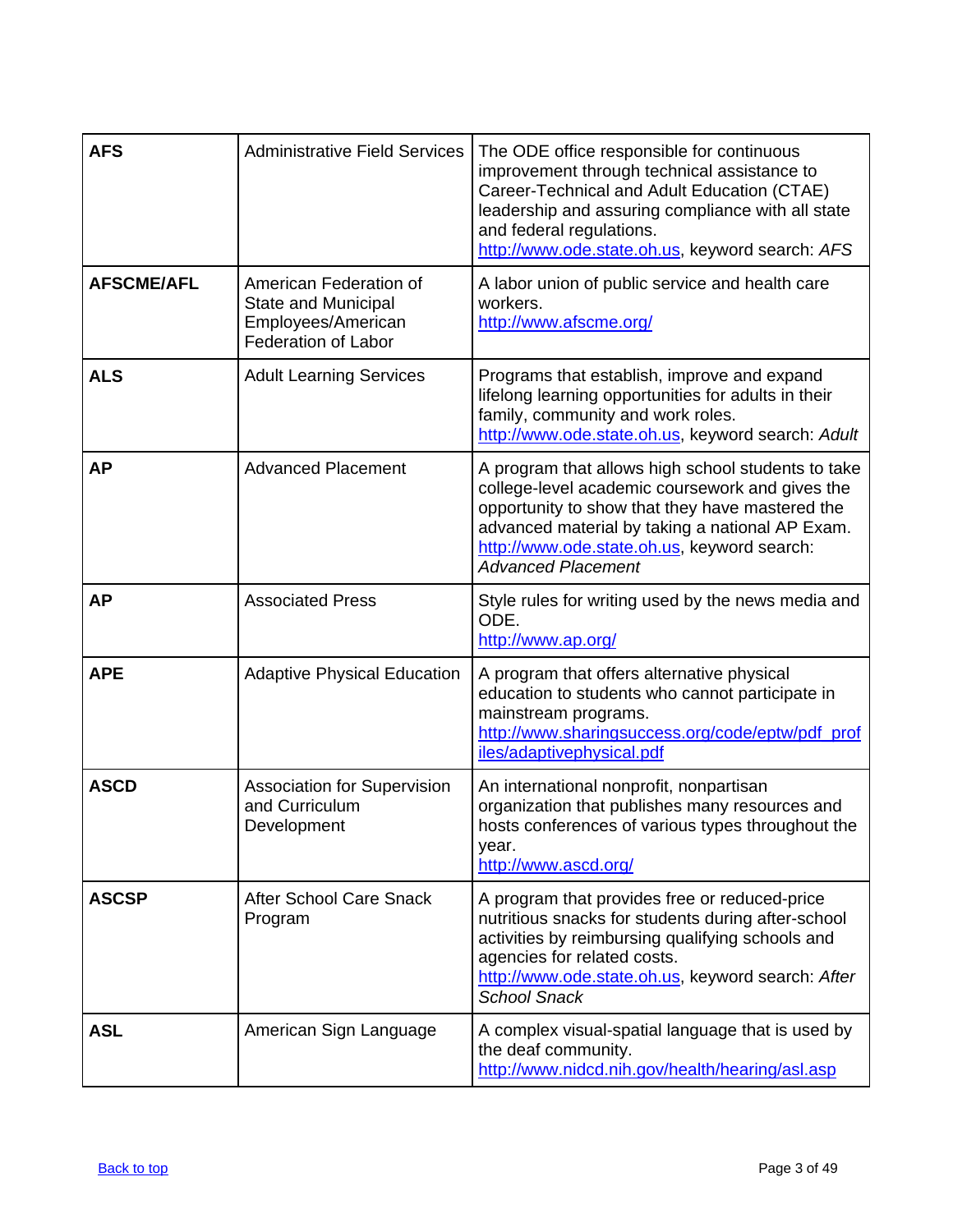<span id="page-3-0"></span>

| <b>ASQ</b>   | <b>American Society for Quality</b>                           | A professional association that creates better<br>workplaces and communities worldwide by<br>advancing learning, quality improvement and<br>knowledge exchange.<br>http://www.asq.org/                                                                                                                                                                                                                                                   |
|--------------|---------------------------------------------------------------|------------------------------------------------------------------------------------------------------------------------------------------------------------------------------------------------------------------------------------------------------------------------------------------------------------------------------------------------------------------------------------------------------------------------------------------|
| <b>AW</b>    | <b>Academic Watch</b>                                         | A Local Report Card designation attained by<br>schools and districts scoring at the second lowest<br>tier of performance, based on standardized testing<br>results.<br>http://www.ode.state.oh.us, keyword search: Local<br><b>Report Card</b>                                                                                                                                                                                           |
| <b>AWD</b>   | <b>Adult Workforce</b><br>Development                         | A program aimed at helping adults gain skills<br>needed in the workplace.<br>http://www.ode.state.oh.us, keyword search: AWD                                                                                                                                                                                                                                                                                                             |
| <b>AWE</b>   | <b>Adult Workforce Education</b>                              | A program aimed at helping adults gain knowledge<br>needed in the workplace.<br>http://www.ode.state.oh.us, keyword search: AWE                                                                                                                                                                                                                                                                                                          |
| <b>AYP</b>   | <b>Adequate Yearly Progress</b>                               | A federal mandate that holds schools accountable<br>for the performance of subgroups, as well as all<br>students, with goals for schools, districts and the<br>state to meet or exceed the annual objective or<br>make progress over the previous year with the<br>ultimate goal of 100 percent of all students at or<br>above proficient by 2013-2014 in reading and<br>mathematics.<br>http://www.ode.state.oh.us, keyword search: AYP |
| <b>BASA</b>  | <b>Buckeye Association of</b><br><b>School Administrators</b> | A nonprofit professional organization that serves<br>the needs of Ohio school system leaders.<br>www.basa-ohio.org                                                                                                                                                                                                                                                                                                                       |
| BЕ           | <b>Business Education</b>                                     | Education including accounting, administrative<br>office technology, business administration<br>management, business and management<br>foundation, entrepreneurship and information<br>technology.<br>http://www.ode.state.oh.us, keyword search:<br><b>Business Education</b>                                                                                                                                                           |
| <b>BiEIN</b> | <b>Baldrige in Education</b><br>Initiative                    | Quality principles and practices that school<br>systems can use to drive improvement in student<br>achievement.<br>http://www.ode.state.oh.us, keyword search:<br>Baldrige                                                                                                                                                                                                                                                               |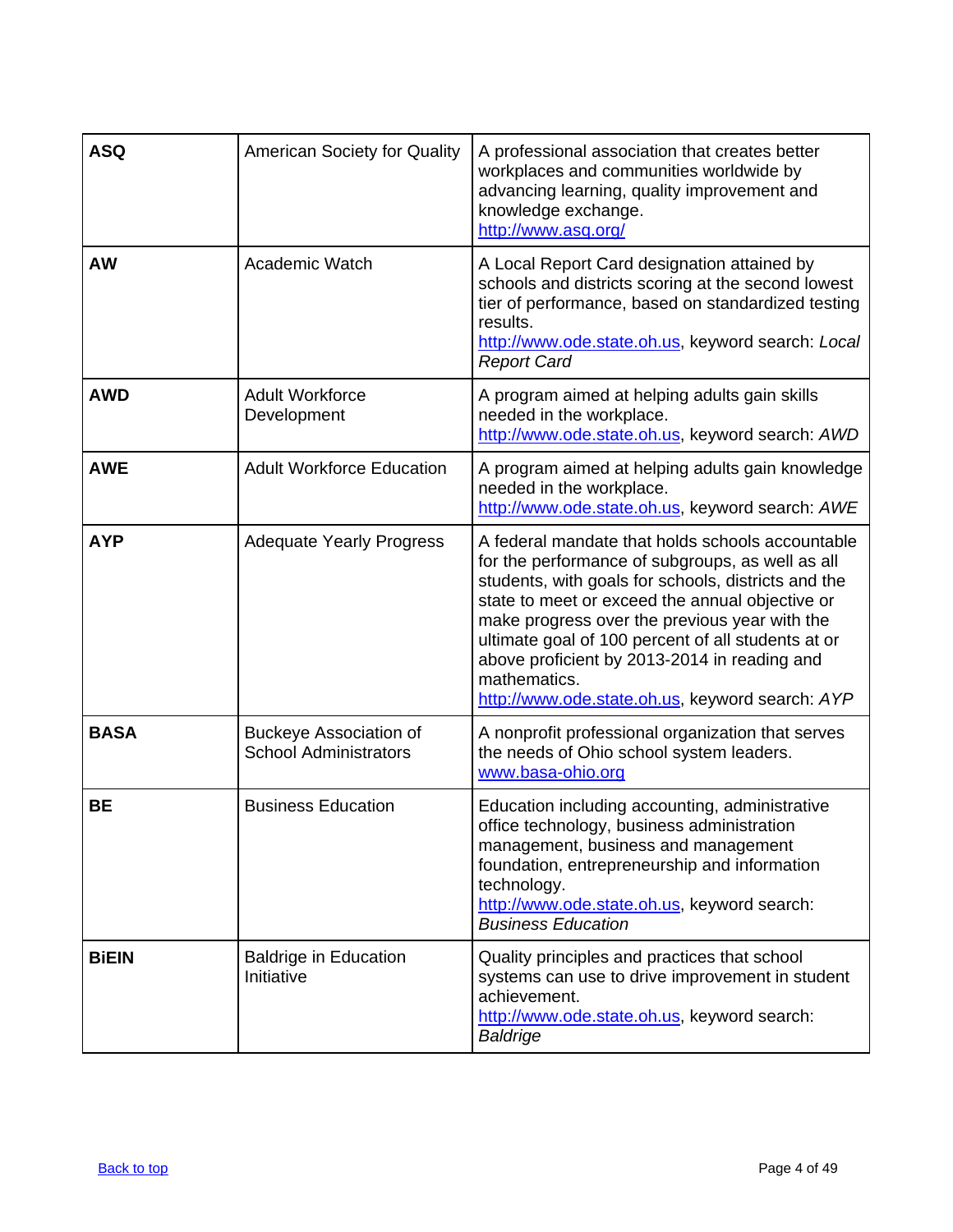<span id="page-4-0"></span>

| <b>BPA</b>     | <b>Business Professionals of</b><br>America       | An organization dedicated to the preparation of a<br>world-class workforce through the advancement of<br>leadership, academic, citizenship and<br>technological skills.<br>http://www.ode.state.oh.us, keyword search: BPA                                                                                                             |
|----------------|---------------------------------------------------|----------------------------------------------------------------------------------------------------------------------------------------------------------------------------------------------------------------------------------------------------------------------------------------------------------------------------------------|
| <b>BSVI</b>    | Bureau of Service for the<br>Visually Impaired    | A division of the Ohio Rehabilitation Services<br>Commission that helps Ohioans who have low<br>vision and blindness succeed in the workforce.<br>http://www.rsc.ohio.gov/VR_Services/BSVI/bsvi.as<br>$\overline{p}$                                                                                                                   |
| <b>BMIT</b>    | Business, Marketing and<br>Information Technology | Business, marketing and information technology<br>education that provides quality training for a wide<br>range of careers in business-related occupations.<br>http://www.ode.state.oh.us, keyword search:<br>Business, Marketing and Information Technology                                                                            |
| <b>BVR</b>     | <b>Bureau of Vocational</b><br>Rehabilitation     | A division of Ohio Rehabilitation Services<br>Commission that provides services leading to<br>employment for people with physical, mental and<br>emotional disabilities.<br>http://www.rsc.ohio.gov/VR_Services/BVR/bvr.asp                                                                                                            |
| <b>CACFP</b>   | Child and Adult Care Food<br>Program              | A program that provides meal reimbursements for<br>licensed or approved child and adult care centers<br>to help promote understanding of nutrition in<br>overall health and develop positive food-related<br>attitudes and behaviors.<br>http://www.ode.state.oh.us, keyword search:<br><b>CACFP</b>                                   |
| <b>C&amp;I</b> | Curriculum and Instruction                        | An ODE office that provides leadership and<br>technical assistance to internal and external<br>customers for research and development,<br>implementation and assessment, and continuous<br>improvement of products and practices supporting<br>standards-based education.<br>http://www.ode.state.oh.us, keyword search:<br>Curriculum |
| C&L            | <b>Certification and Licensure</b>                | An ODE office that evaluates and certifies or<br>licenses pre-K through grade 12 teachers,<br>ensuring that they are qualified to teach.<br>http://www.ode.state.oh.us, keyword search:<br><b>Educator licensure</b>                                                                                                                   |
| <b>CA</b>      | <b>Consolidated Application</b>                   | A Web-based funding application in the CCIP that<br>includes Title I, II-A, II-D, III, IV, V, VI-B Rural,<br><b>IDEA and ECSE.</b><br>http://ccip.ode.state.oh.us/ccip/default.asp                                                                                                                                                     |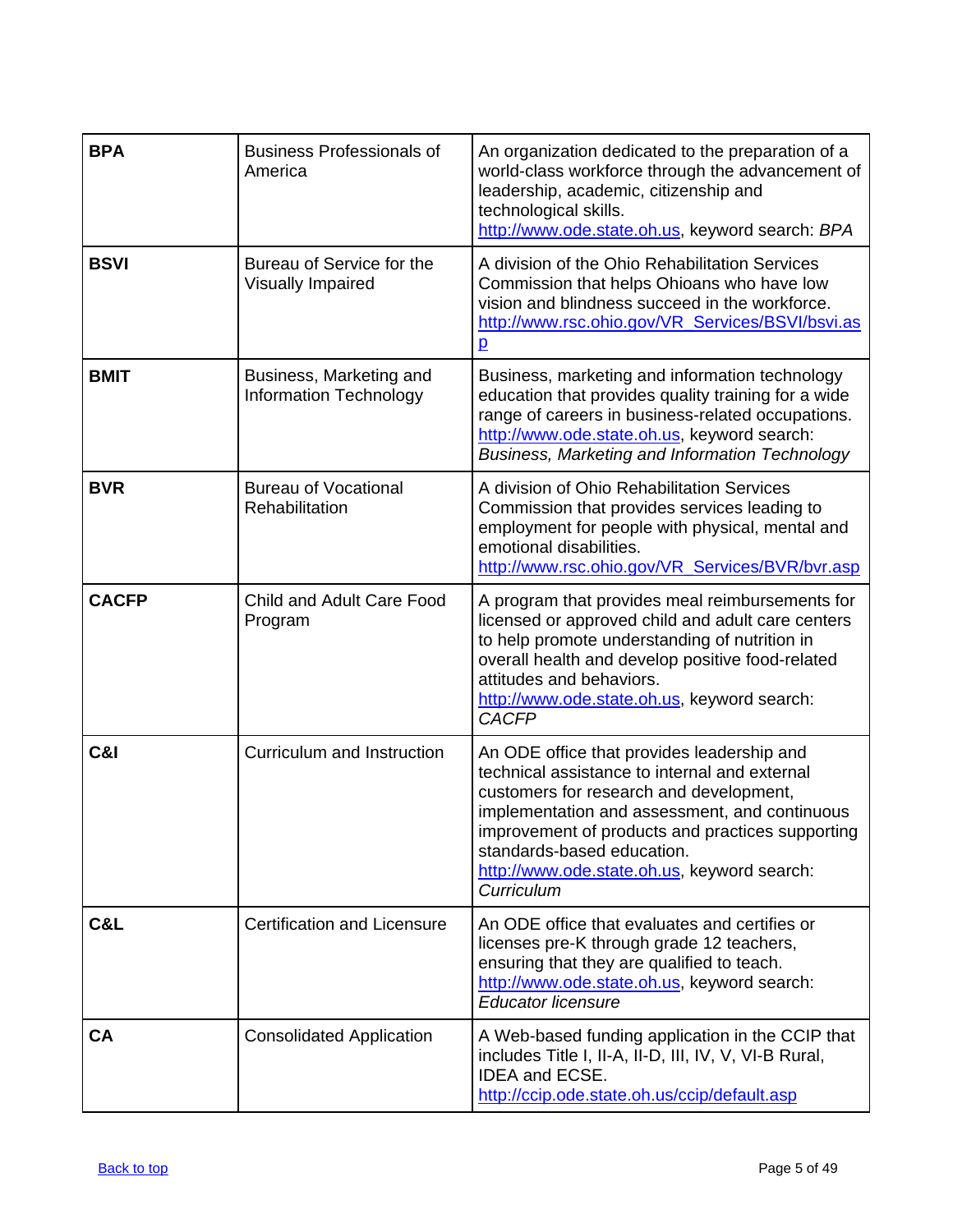| CAO         | <b>Community Action</b><br>Organization                   | Local private, non-profit and public agencies that<br>work to alleviate poverty and empower low-income<br>families.<br>http://www.oacaa.org/ or<br>http://www.ncaf.org/#COMMUNITY%20ACTION                                                                                                                                                                                                        |
|-------------|-----------------------------------------------------------|---------------------------------------------------------------------------------------------------------------------------------------------------------------------------------------------------------------------------------------------------------------------------------------------------------------------------------------------------------------------------------------------------|
| <b>CAPE</b> | <b>Council Attracting</b><br><b>Prospective Educators</b> | A five-day summer academy experience designed<br>to introduce Ohio high school students from<br>diverse backgrounds to teaching and professional<br>education as career possibilities, with an emphasis<br>on increasing minority representation in teaching.<br>http://www.ode.state.oh.us, keyword search:<br><b>CAPE</b>                                                                       |
| <b>CATS</b> | Commodity Allocation and<br><b>Tracking System</b>        | ODE's online system to administer the federal<br>Government Donated Food program in Ohio<br>where the government purchases meats, fruits,<br>vegetables and other food staples from farmers<br>and distributes them to eligible schools and child<br>care agencies to help reduce the cost of meals in<br>Child Nutrition programs.<br>http://www.ode.state.oh.us, keyword search:<br><b>CATS</b> |
| <b>CBED</b> | County Board of Education                                 | A board that creates policy and makes<br>recommendations for education in its specific Ohio<br>county.<br>http://www.ode.state.oh.us, keyword search:<br><b>County Board of Education</b>                                                                                                                                                                                                         |
| <b>CBI</b>  | Career-Based Intervention                                 | A career-technical program for students ages 12-<br>21 in grades 7-12 who are identified as<br>disadvantaged (academically, economically or<br>both) and who have barriers to achieving<br>academic and career success.<br>http://www.ode.state.oh.us, keyword search: CBI                                                                                                                        |
| <b>CBI</b>  | <b>Content-Based Instruction</b>                          | Elementary Foreign Language Programs where<br>language evolves around concepts from other<br>curricular areas.<br>http://www.ode.state.oh.us, keyword search:<br>Foreign Language                                                                                                                                                                                                                 |
| cc          | <b>Comprehensive Centers</b>                              | A network of centers that provide technical<br>assistance services focused on the<br>implementation of reform programs to help<br>schools improve teaching and learning based on<br>the latest research.<br>http://www.ccnetwork.org/home.html                                                                                                                                                    |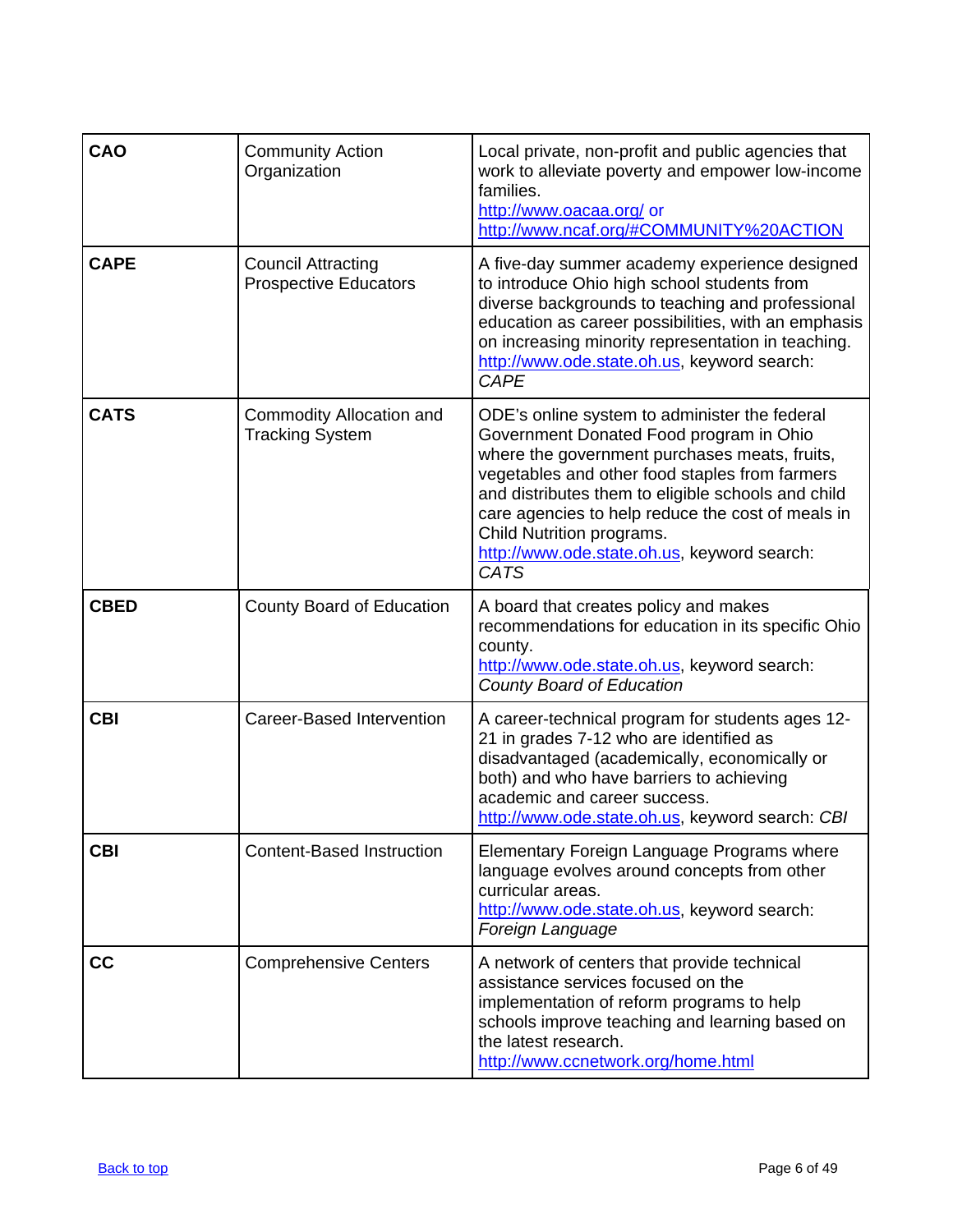| <b>CCB</b>   | <b>Child Care Bureau</b>                                                                          | A program under the U.S. Department of Health<br>and Human Services that supports low-income<br>working families through child care financial<br>assistance and promotes children's learning by<br>improving the quality of early care and education<br>and after-school programs.<br>http://www.acf.hhs.gov/programs/ccb/providers/fait<br>hbased.htm |
|--------------|---------------------------------------------------------------------------------------------------|--------------------------------------------------------------------------------------------------------------------------------------------------------------------------------------------------------------------------------------------------------------------------------------------------------------------------------------------------------|
| <b>CCIP</b>  | <b>Comprehensive Continuous</b><br>Improvement Plan                                               | A unified grants application and verification<br>system that consists of a planning tool and a<br>funding application.<br>http://ccip.ode.state.oh.us/ccip/default.asp                                                                                                                                                                                 |
| <b>CCSSO</b> | <b>Council of Chief State</b><br><b>School Officers</b>                                           | A nonpartisan, nationwide, nonprofit organization<br>of public officials who head departments of<br>elementary and secondary education in the states.<br>http://www.ccsso.org/                                                                                                                                                                         |
| <b>CD</b>    | <b>Career Development</b>                                                                         | A program that provides information on products<br>and services that help K-12 and adult students<br>make informed career and educational choices.<br>http://www.ode.state.oh.us, keyword search:<br><b>Career Development</b>                                                                                                                         |
| <b>CEA</b>   | <b>Career Education</b><br>Association                                                            | A nonprofit, professional organization founded by<br>educators and persons from business,<br>government, industry, labor and the community to<br>promote the principles of career development and<br>to ensure career development opportunities for<br>students in all of Ohio's school districts.<br>http://www.c-e-a.org/                            |
| <b>CEASD</b> | <b>Conference of Educational</b><br><b>Administrators of Schools</b><br>and Programs for the Deaf | An organization that provides an opportunity for<br>professional educators to work together for the<br>improvement of schools and educational programs<br>for individuals who are deaf or hard of hearing.<br>http://www.ceasd.org/index.shtml                                                                                                         |
| <b>CEC</b>   | <b>Council for Exceptional</b><br>Children                                                        | The largest international professional organization<br>dedicated to improving educational outcomes for<br>individuals with exceptionalities, students with<br>disabilities and/or the gifted.<br>http://www.cec.sped.org/                                                                                                                              |
| <b>CETE</b>  | Center on Education and<br><b>Training for Employment</b>                                         | A center at The Ohio State University that works<br>to enhance the workforce development system<br>and to help all individuals gain the skills they need<br>for work that is valued.<br>http://www.cete.org/aboutcete.asp                                                                                                                              |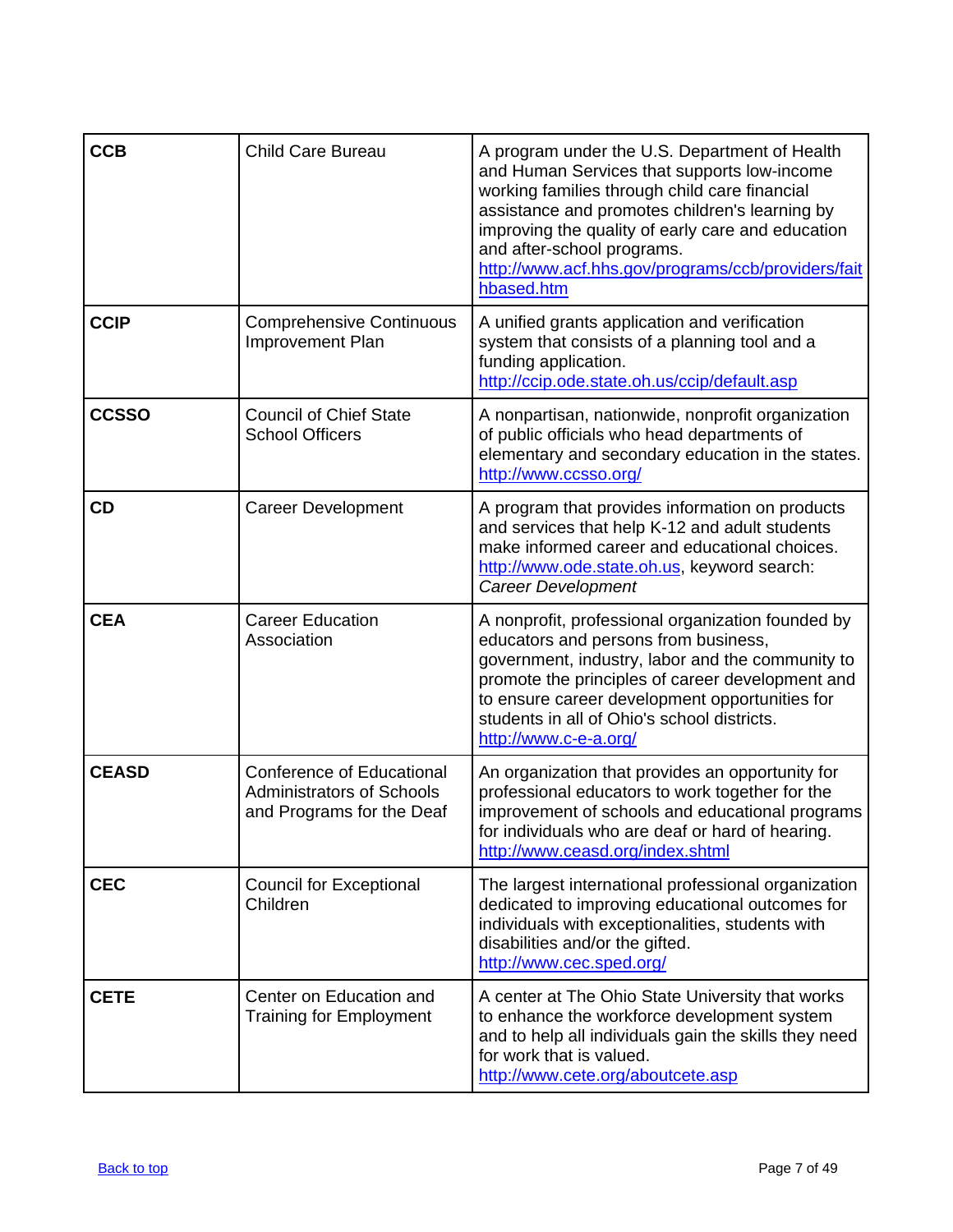| <b>CEU</b>    | <b>Continuing Education Unit</b>                                                            | Ten contact hours in a professional development<br>activity.                                                                                                                                                                                     |
|---------------|---------------------------------------------------------------------------------------------|--------------------------------------------------------------------------------------------------------------------------------------------------------------------------------------------------------------------------------------------------|
| <b>CFR</b>    | <b>Code of Federal Regulations</b>                                                          | The codification of the general and permanent<br>rules published in the Federal Register by the<br>executive departments and agencies of the<br><b>Federal Government.</b><br>http://www.access.gpo.gov/cgi-<br>bin/cfrassemble.cgi?title=200334 |
| <b>CNS</b>    | <b>Child Nutrition Services</b>                                                             | An ODE unit committed to safeguarding the health<br>of children and their learning environment.<br>http://www.ode.state.oh.us, keyword search:<br>Safety, Health and Nutrition                                                                   |
| $\mathbf{CO}$ | Carry-Over budget (now<br>pertains to all grants inside<br>the Consolidated<br>Application) | Monies from a budget cycle that are permitted to<br>be used in the following budget cycle.<br>http://www.ode.state.oh.us, keyword search: Carry<br><b>Over Budget</b>                                                                            |
| <b>CORE</b>   | <b>Connected Ohio Records for</b><br>Educators                                              | ODE's Web-based application designed to<br>facilitate all of the aspects of an educator's<br>qualifications, including licensure.<br>http://www.ode.state.oh.us, keyword search:<br><b>CORE</b>                                                  |
| <b>COST</b>   | <b>Customized Office Skills</b><br>Training                                                 | A professional development program for adults.<br>http://www.ode.state.oh.us, keyword search: Adult                                                                                                                                              |
| <b>CPS</b>    | <b>Children's Protective</b><br><b>Services</b>                                             | Local public entities charged with protecting the<br>welfare of children.<br>http://jfs.ohio.gov/ocf/gen_stat.stm                                                                                                                                |
| <b>CP</b>     | <b>Career Passport</b>                                                                      | A comprehensive student-developed credential<br>containing formal documents that identify and<br>describe skills a learner has attained.<br>http://www.ode.state.oh.us, keyword search:<br>Career Passport                                       |
| <b>CRRS</b>   | Claims Reimbursement and<br><b>Reporting System</b>                                         | A password-protected ODE Web application that<br>schools enrolled in USDA Child Nutrition<br>Programs use to submit required data and apply<br>for meal reimbursements.<br>https://webapp2.ode.state.oh.us/crrs/cnssplash.as<br>$\overline{p}$   |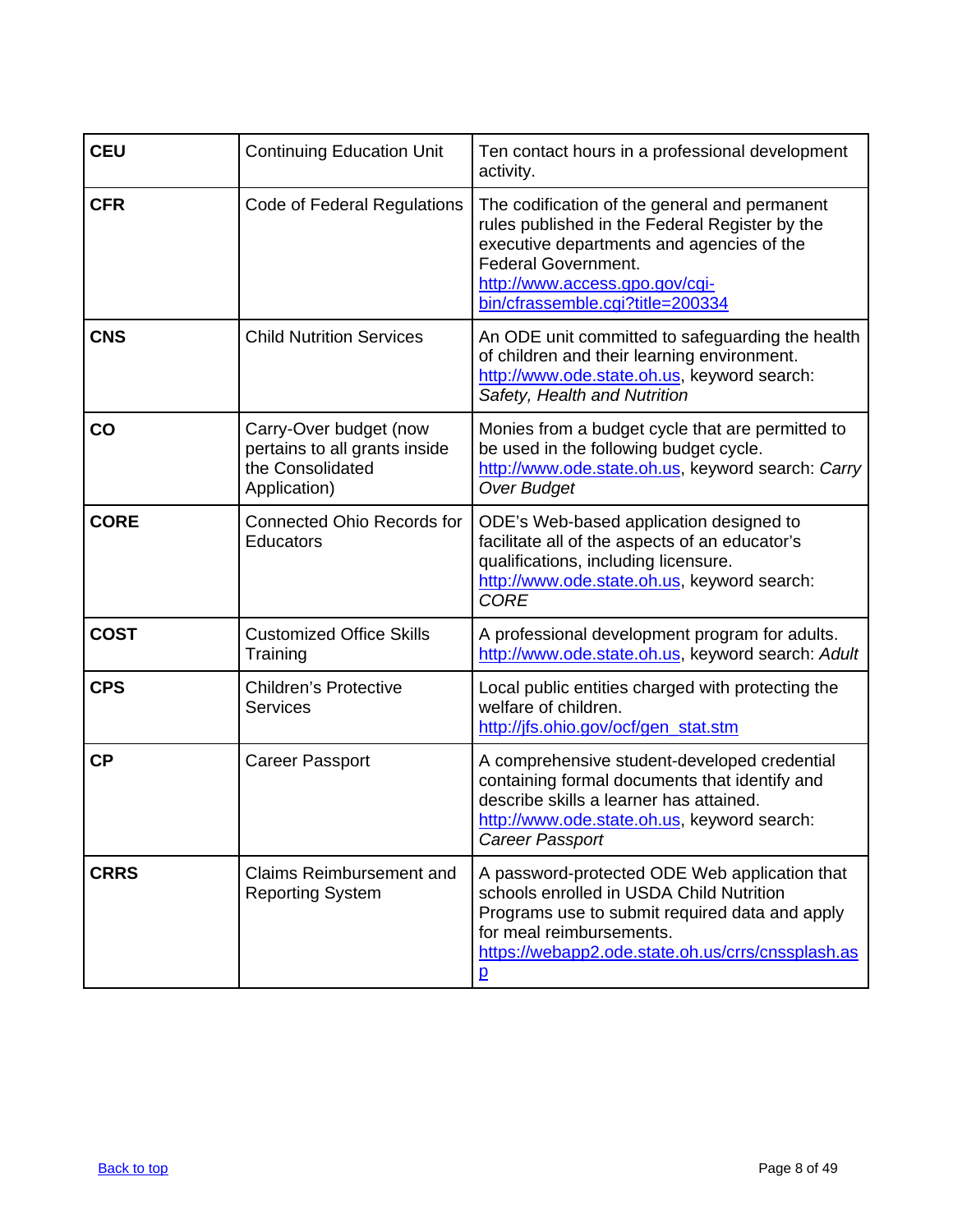| <b>CRT</b>               | <b>Criterion-Referenced Test</b>                     | A test to measure how well a person has learned<br>a specific body of knowledge and skills, for<br>example, the tests people take (both the multiple<br>choice and the on-the road test) to get driver<br>licenses where one must receive a score which<br>meets the criterion (the passing score) on each<br>test, and Ohio's achievement and graduation<br>tests, which are based on Ohio's Academic<br><b>Content Standards.</b> |
|--------------------------|------------------------------------------------------|-------------------------------------------------------------------------------------------------------------------------------------------------------------------------------------------------------------------------------------------------------------------------------------------------------------------------------------------------------------------------------------------------------------------------------------|
| $\mathsf{CS}\phantom{0}$ | <b>Community Schools</b>                             | Public nonprofit, nonsectarian schools that<br>operate independently of any school district under<br>contract with an authorized sponsoring entity,<br>known in other states as charter schools.<br>http://www.ode.state.oh.us, keyword search.<br><b>Community Schools</b>                                                                                                                                                         |
| <b>CSADM</b>             | <b>Community School Average</b><br>Daily Membership  | A Web application used to obtain data that ODE<br>uses to flow funds to community schools.<br>http://www.ode.state.oh.us, keyword search:<br><b>CSADM</b>                                                                                                                                                                                                                                                                           |
| <b>CSD</b>               | <b>City School District</b>                          | An education district comprised of schools within a<br>city.<br>http://www.ode.state.oh.us, keyword search:<br><b>School District</b>                                                                                                                                                                                                                                                                                               |
| <b>CSTP</b>              | Cleveland Scholarship and<br><b>Tutoring Program</b> | A program that provides tutoring services and<br>scholarships to eligible students within the<br>Cleveland Municipal School District to attend<br>nonpublic chartered and public schools in the<br>surrounding Cleveland area, with priority to<br>students from low-income families.<br>http://www.ode.state.oh.us, keyword search:<br><b>CSTP</b>                                                                                 |
| <b>CTAE</b>              | Career-Technical and Adult<br>Education              | Education programs and services that prepare<br>youth and adults for a broad range of careers that<br>require varying levels of education, from high<br>school, apprenticeships and postsecondary<br>certificates to college and university degrees.<br>http://www.ode.state.oh.us, keyword search:<br><b>CTAE</b>                                                                                                                  |
| <b>CTE</b>               | <b>Career-Technical Education</b>                    | Education programs and services (formerly known<br>as vocational education) that prepare students for<br>careers and continued education.<br>http://www.ode.state.oh.us, keyword search: CTE                                                                                                                                                                                                                                        |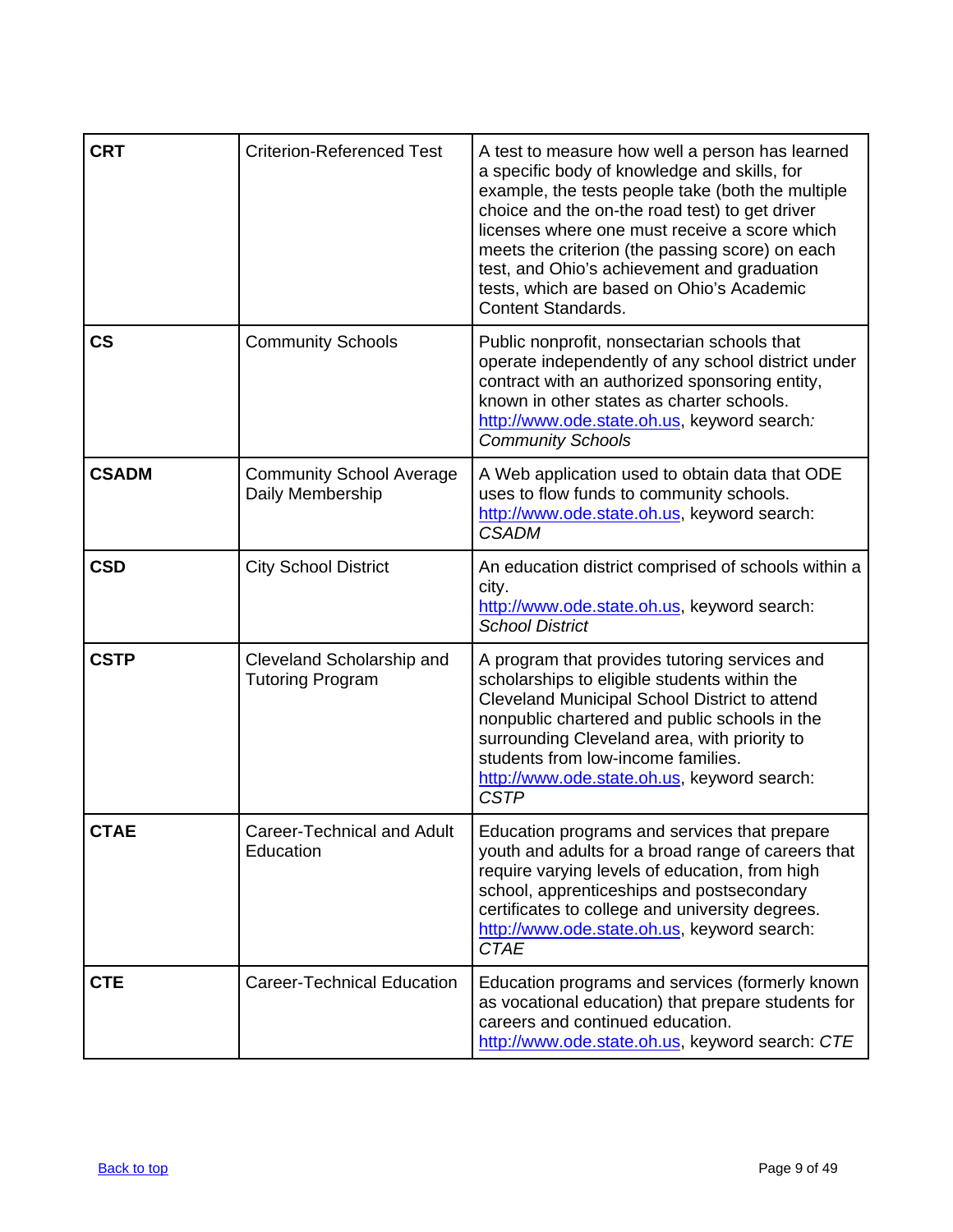| <b>CTP</b>  | Center for the Teaching<br>Profession             | The ODE Center that includes ODE offices of<br>Educator Preparation, Educator Standards,<br>Educator Quality, Professional Conduct, Educator<br>Licensure and Educator Equity.<br>http://www.ode.state.oh.us, keyword search:<br><b>Teaching Profession</b>                                                                                                                                            |
|-------------|---------------------------------------------------|--------------------------------------------------------------------------------------------------------------------------------------------------------------------------------------------------------------------------------------------------------------------------------------------------------------------------------------------------------------------------------------------------------|
| <b>CTP</b>  | College Tech Prep                                 | A combination of college preparatory academics<br>and advanced career-technical education with the<br>objective of a seamless, non-duplicative transition<br>from high school to postsecondary education.<br>http://www.ode.state.oh.us, keyword search: Tech<br>Prep                                                                                                                                  |
| <b>CTPD</b> | Career-Technical Planning<br><b>District</b>      | Ohio's 92 CTPDs designated for the delivery of<br>career-technical education for Ohio's secondary<br>and adult students. http://www.ode.state.oh.us,<br>keyword search: CTPD                                                                                                                                                                                                                           |
| <b>CTSO</b> | <b>Career-Technical Student</b><br>Organization   | An intracurricular component of career-technical<br>programs with activities designed to support<br>instructional objectives and attainment of technical<br>competencies while helping student members<br>develop interpersonal, citizenship and leadership<br>skills.<br>http://www.ode.state.oh.us, keyword search:<br>CTSO or<br>http://www.ed.gov/about/offices/list/ovae/pi/cte/vso<br>html?exp=0 |
| <b>D3A2</b> | Data Driven Decisions for<br>Academic Achievement | A long-term initiative focused on developing the<br>capacity of educators while improving instruction<br>and student achievement through systemic access<br>to timely data and educational resources aligned<br>to Ohio's Academic Content Standards.<br>http://www.d3a2.org                                                                                                                           |
| D/B         | Deaf/Blind                                        | Persons or services for persons with lack of visual<br>and auditory abilities.<br>http://www.ode.state.oh.us, keyword search: Deaf<br>or Blind                                                                                                                                                                                                                                                         |
| <b>DARE</b> | Drug Abuse Resistance<br>Education                | A program designed to gives kids the skills they<br>need to avoid involvement in drugs, gangs and<br>violence.<br>http://www.dare.com/                                                                                                                                                                                                                                                                 |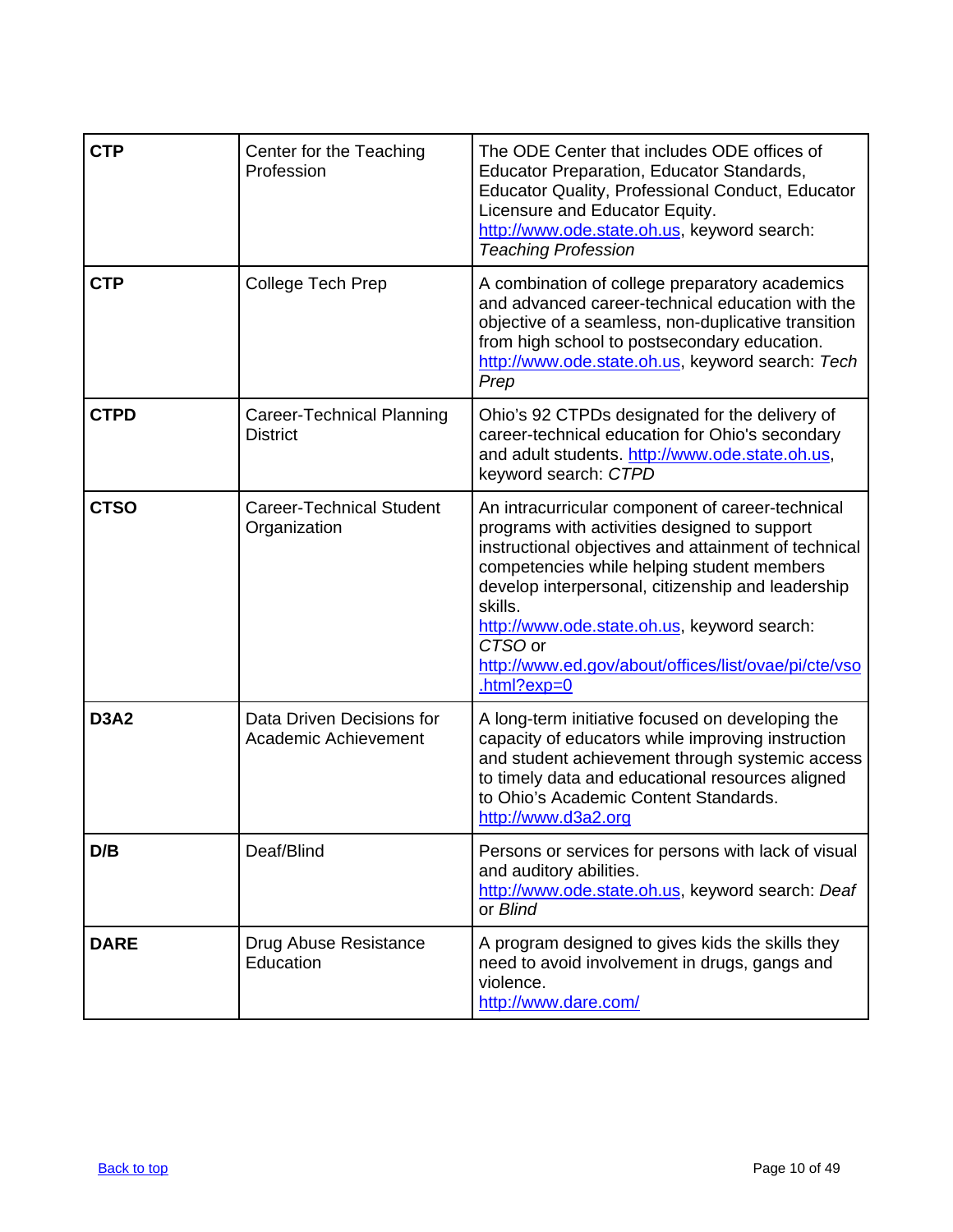<span id="page-10-0"></span>

| <b>DAS</b>   | Department of Administrative<br><b>Services</b>                                          | The state department that provides centralized<br>services, specialized support and innovative<br>solutions related to civil service employment and<br>procurement to state agencies, boards and<br>commissions as well as local governments and<br>state universities.<br>http://das.ohio.gov/                                                                                                       |
|--------------|------------------------------------------------------------------------------------------|-------------------------------------------------------------------------------------------------------------------------------------------------------------------------------------------------------------------------------------------------------------------------------------------------------------------------------------------------------------------------------------------------------|
| <b>DCHO</b>  | <b>Diversified Cooperative</b><br><b>Health Occupations</b>                              | Specialized programs of instruction for high school<br>students that allow participating students to<br>experience the world of work and to receive high<br>school credit at the same time.<br>http://www.ode.state.oh.us, keyword search:<br><b>Health Science Career Field</b>                                                                                                                      |
| <b>DECA</b>  | <b>Distributive Education Clubs</b><br>of America, now known<br>primarily by its acronym | Association of marketing career-technical<br>students.<br>http://www.ode.state.oh.us, keyword search:<br><b>DECA</b>                                                                                                                                                                                                                                                                                  |
| <b>DH</b>    | Developmentally<br>Handicapped                                                           | Someone with a cognitive disability.<br>http://www.ode.state.oh.us, keyword search:<br>Handicapped; Whose IDEA is This: Resource<br><b>Guide for Parents</b>                                                                                                                                                                                                                                          |
| <b>DHO</b>   | <b>Diversified Health</b><br>Occupations                                                 | Vocations with core knowledge for a variety of<br>careers in the Health Science Career Field and<br>Ohio's secondary workforce development courses<br>to prepare high school, career-technical education<br>students for DHOs in dental assisting, medical<br>assisting and metal laboratory technology, among<br>others.<br>http://www.ode.state.oh.us, keyword search:<br><b>Diversified Health</b> |
| <b>D/HOH</b> | Deaf/Hard of Hearing                                                                     | The inability to hear or hear well.<br>http://www.ohioschoolforthedeaf.org/                                                                                                                                                                                                                                                                                                                           |
| DI           | <b>District Improvement</b>                                                              | Status of school district that fails to make<br>Adequate Yearly Progress for two consecutive<br>years.<br>http://www.ode.state.oh.us, keyword search:<br><b>District Improvement</b>                                                                                                                                                                                                                  |
| <b>DIT</b>   | <b>Diversified Industrial Training</b>                                                   | Adult workforce education program designed to<br>provide customized, short-term training for a<br>specific company or industry in the industrial and<br>engineering systems skills area.<br>http://www.ode.state.oh.us, keyword search:<br><b>Diversified Industrial Training</b>                                                                                                                     |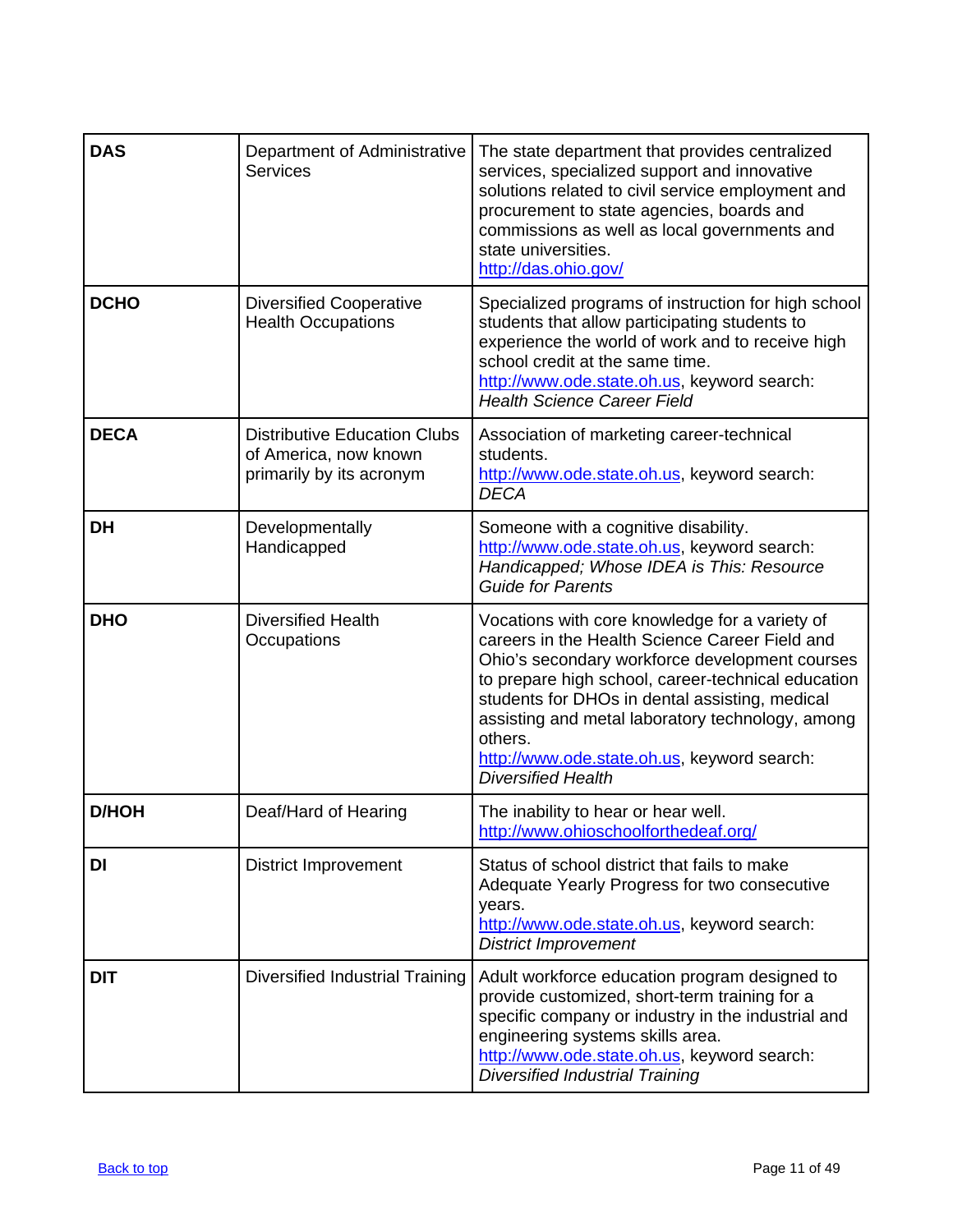<span id="page-11-0"></span>

| <b>DP</b>   | Due Process                               | Part of the judicial process that safeguards the<br>legal rights of the individual.<br>http://www.ode.state.oh.us, keyword search: Due<br>Process                                                                                                                                                                                                                                                                                                         |
|-------------|-------------------------------------------|-----------------------------------------------------------------------------------------------------------------------------------------------------------------------------------------------------------------------------------------------------------------------------------------------------------------------------------------------------------------------------------------------------------------------------------------------------------|
| <b>DPIA</b> | Disadvantaged Pupil Impact<br>Aid         | Now referred to as poverty-based assistance,<br>additional funding to school districts with<br>substantial proportions of students in poverty.<br>http://www.ode.state.oh.us, keyword search:<br><b>Poverty-Based Assistance</b>                                                                                                                                                                                                                          |
| <b>DYS</b>  | Department of Youth<br><b>Services</b>    | A department of government that works to<br>enhance public safety by holding youthful<br>offenders accountable and providing opportunities<br>for rehabilitation.<br>http://www.dys.ohio.gov/                                                                                                                                                                                                                                                             |
| <b>EAP</b>  | <b>Education Assessment</b><br>Project    | Projects that assist educators and families in the<br>development and delivery of specially designed<br>instruction aligned with Ohio's academic and early<br>learning content standards and also assist districts<br>and agencies in complying with federal and state<br>laws and regulations to ensure the full<br>participation of children and youth with disabilities<br>in the school community.<br>http://www.ode.state.oh.us, keyword search: SST |
| <b>EAP</b>  | <b>Employee Assistance</b><br>Program     | A program that assists state employees and their<br>family members in resolving personal and<br>employment-related problems in a confidential and<br>professional manner, so as to promote emotional<br>health and wellness at work and at home.<br>http://das.ohio.gov/hrd/eap/index.htm                                                                                                                                                                 |
| <b>ECE</b>  | Early Childhood Education                 | A state-funded early learning program formerly<br>known as public preschool.<br>http://www.ode.state.oh.us, keyword search: ECE                                                                                                                                                                                                                                                                                                                           |
| <b>EDAC</b> | <b>Education Data Advisory</b><br>Council | A council created in 2002 to advise the<br>Superintendent of Public Instruction on data<br>policy, process and technology issues, that<br>advised ODE to move from a data collection<br>system to a data exchange system, a<br>recommendation that is moving forward as Ohio's<br>Data Driven Decisions for Academic Achievement<br>(D3A2) initiative.<br>http://www.ode.state.oh.us, keyword search:<br><b>EDAC</b>                                      |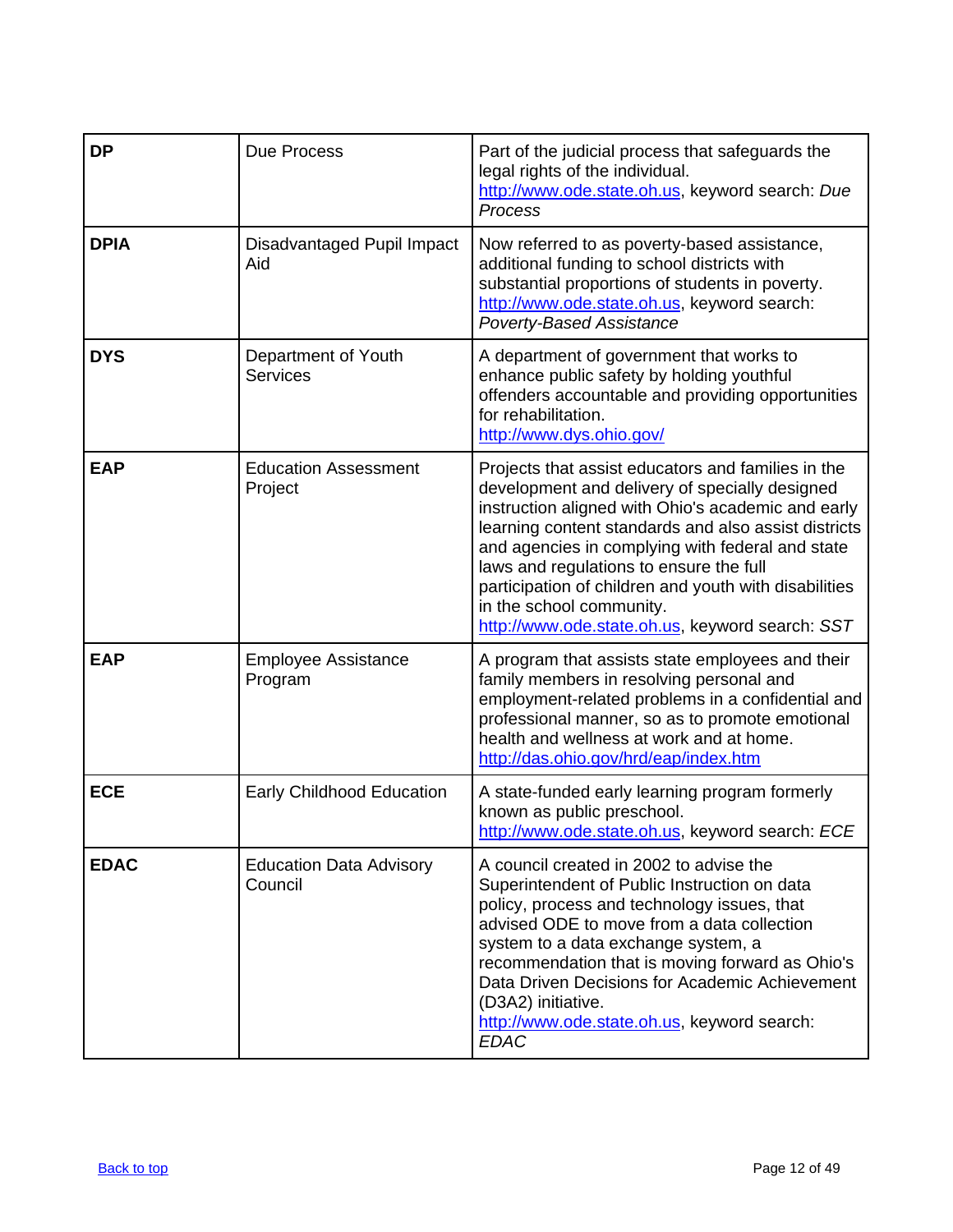| <b>EDGAR</b> | <b>Education Department</b><br><b>General Administrative</b><br><b>Guidelines</b> | Federal regulations to be followed by those<br>receiving federal dollars or providing federal<br>programs or services.<br>http://www.ed.gov/policy/fund/reg/edgarReg/edlite-<br>table.html                                                                                                                                                                                                                                                         |
|--------------|-----------------------------------------------------------------------------------|----------------------------------------------------------------------------------------------------------------------------------------------------------------------------------------------------------------------------------------------------------------------------------------------------------------------------------------------------------------------------------------------------------------------------------------------------|
| <b>EFIG</b>  | <b>Education Finance Incentive</b><br>Grant                                       | A formula used in the No Child Left Behind law to<br>allocate Federal Title 1-A funds to local school<br>districts.<br>http://www.ode.state.oh.us, keyword search: EFIG<br>or http://www.ed.gov/programs/gtep/index.html                                                                                                                                                                                                                           |
| <b>ELI</b>   | Early Learning Initiative                                                         | An initiative designed to meet family child care<br>needs and to provide children, often identified as<br>at-risk of school failure, with educational<br>experiences that will help them enter kindergarten<br>ready for success (administered by ODE's Office<br>of Early Learning and School Readiness with<br>administrative and funding support from ODJFS).<br>http://www.ode.state.oh.us, keyword search: ELI                                |
| <b>ELL</b>   | English Language Learner                                                          | A student with English as a second language who<br>is not performing at grade-level in reading or<br>writing English.<br>http://www.ode.state.oh.us, keyword search: LEP                                                                                                                                                                                                                                                                           |
| <b>ELO</b>   | <b>Extended Learning</b><br>Opportunities                                         | Activities such as after-school programs and<br>summer school.<br>http://www.ccsso.org/projects/Extended Learning<br><b>Opportunities/</b>                                                                                                                                                                                                                                                                                                         |
| <b>ELSR</b>  | Early Learning and School<br><b>Readiness</b>                                     | Children's experiences prior to kindergarten,<br>including cognitive and linguistic development,<br>which help prepare them to succeed in school.<br>http://www.ode.state.oh.us, keyword search: Early<br><b>Learning and School Readiness</b>                                                                                                                                                                                                     |
| <b>EMAD</b>  | <b>Education Monetary</b><br><b>Assistance Distribution</b>                       | A database accessible through a secure Web site<br>in which school districts and community schools<br>identify students in poverty based on their family's<br>participation in the Ohio Works First (OWF)<br>program, used to determine district and non-<br>Internet-based community school Poverty-Based<br>Assistance (PBA) funding, administered by the<br>Ohio Department of Job and Family Services<br>(ODJFS).<br>http://jfs.ohio.gov/emad/ |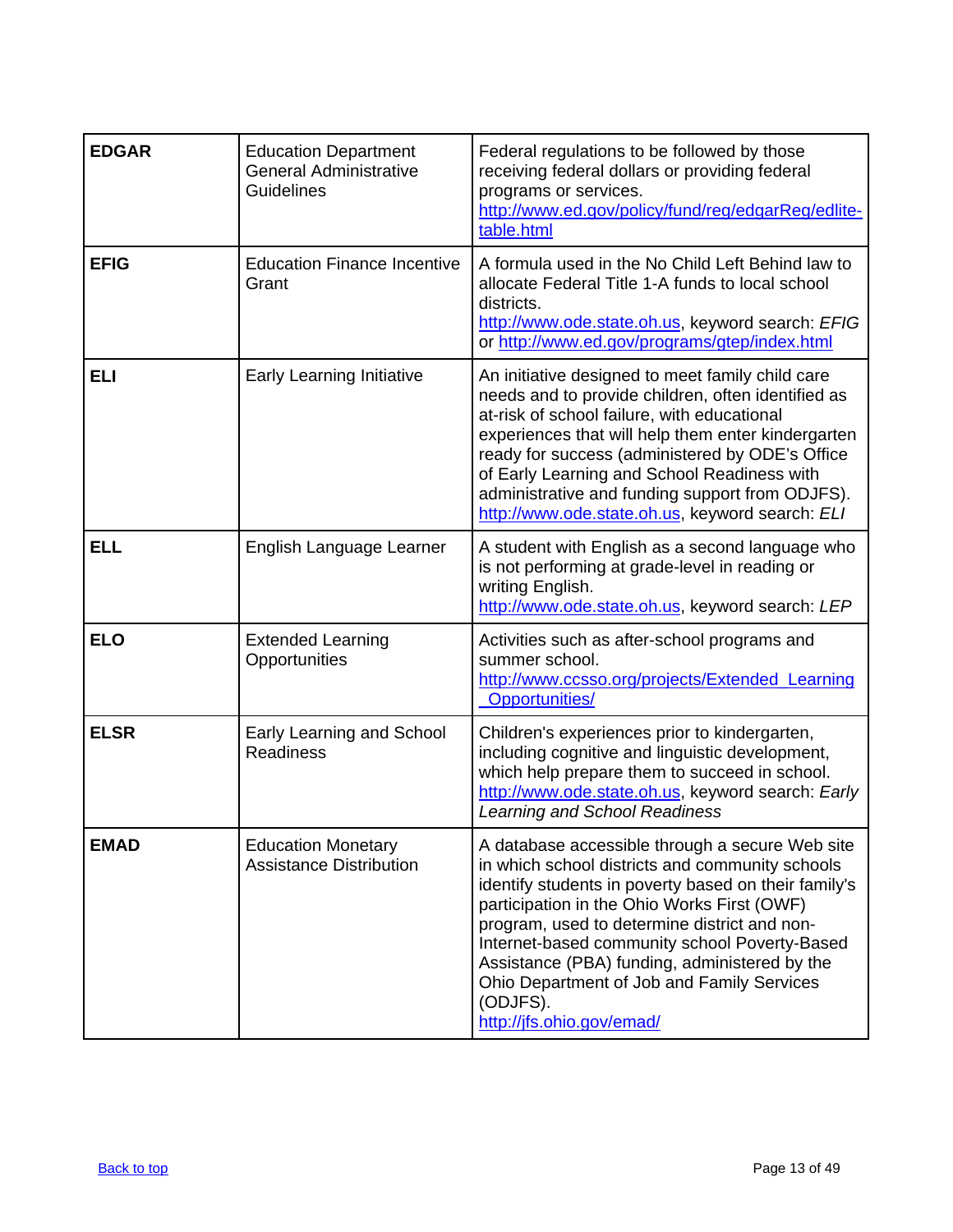| <b>EMIS</b> | <b>Education Management</b><br><b>Information System</b> | A statewide data collection system for Ohio's<br>primary and secondary schools, including<br>demographics, attendance records, course<br>information, financial data and test results.<br>http://www.ode.state.oh.us, keyword search: EMIS                                                                                                                                                                                                                                                        |
|-------------|----------------------------------------------------------|---------------------------------------------------------------------------------------------------------------------------------------------------------------------------------------------------------------------------------------------------------------------------------------------------------------------------------------------------------------------------------------------------------------------------------------------------------------------------------------------------|
| <b>EOPO</b> | <b>Educational Office</b><br>Professionals of Ohio       | Ohio's chapter of the National Association of<br>Educational Office Professionals (NAEOP), a<br>national professional association for educational<br>office personnel, whose mission is to provide<br>professional growth opportunities, leadership and<br>service for employees in education through a<br>specifically designed certification program, quality<br>training, a network for sharing information and<br>ideas, recognition of achievements and fellowship.<br>http://www.naeop.org/ |
| <b>ESB</b>  | <b>Educator Standards Board</b>                          | The board that creates and implements Ohio's<br>new teacher, principal and professional<br>development standards.<br>http://esb.ode.state.oh.us/ or<br>http://www.ode.state.oh.us, keyword search:<br><b>Educator standards</b>                                                                                                                                                                                                                                                                   |
| <b>ESC</b>  | <b>Educational Service Center</b>                        | Regional centers dedicated to providing Ohio<br>school districts with professional development,<br>technology, support, planning and administrative<br>services that help improve student learning,<br>enhance the quality of instruction, expand<br>equitable access to resources and maximize<br>operating and fiscal efficiencies.<br>http://www.ode.state.oh.us, keyword search: ESC<br>or http://www.oesca.org/                                                                              |
| <b>ESEA</b> | <b>Elementary and Secondary</b><br><b>Education Act</b>  | A law, reauthorized under NCLB, designed to<br>ensure that all students improve their academic<br>achievements, including: low-achieving students in<br>high-poverty schools; limited English proficient,<br>migratory, neglected/delinquent and Indian<br>students; students with disabilities; and young<br>children who need reading assistance.<br>http://www.ode.state.oh.us, keyword search:<br><b>NCLB</b>                                                                                 |
| <b>ESL</b>  | English as a Second<br>Language                          | Students who speak English as a second<br>language or are limited in their ability to speak<br>English.<br>http://www.ode.state.oh.us, keyword search: ESL                                                                                                                                                                                                                                                                                                                                        |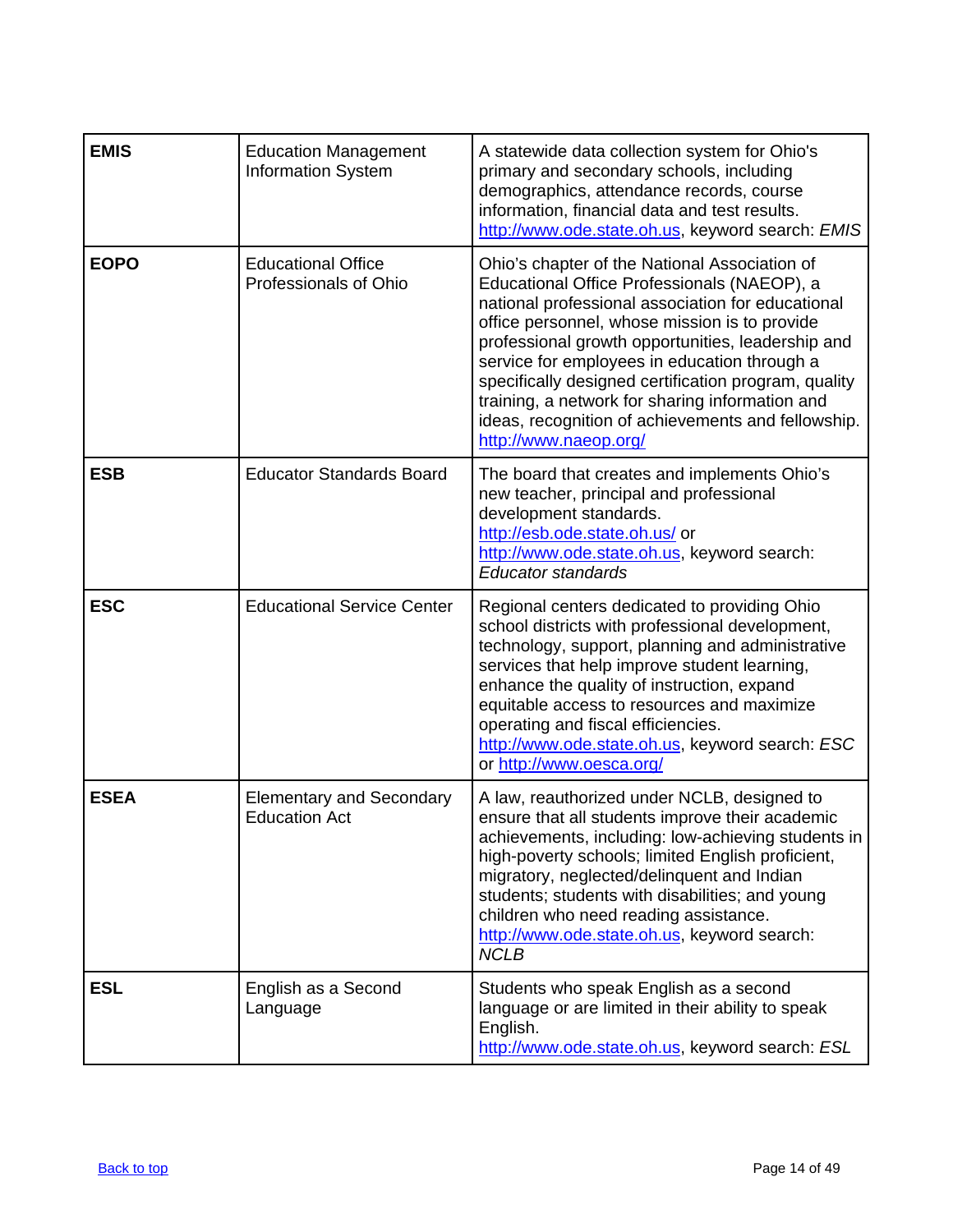<span id="page-14-0"></span>

| <b>ESOL</b> | English for Speakers of<br>Other Languages         | A program of instruction designed to help<br>individuals of limited English proficiency achieve<br>competence in the English language.<br>http://www.ode.state.oh.us, keyword search:<br>ESOL or LEP                                                                                                                                   |
|-------------|----------------------------------------------------|----------------------------------------------------------------------------------------------------------------------------------------------------------------------------------------------------------------------------------------------------------------------------------------------------------------------------------------|
| <b>ESY</b>  | <b>Extended School Year</b>                        | Special education and related services that are<br>provided to a child with a disability beyond the<br>normal school year of the school district, in<br>accordance with the child's IEP and at no cost to<br>the parent of the child.<br>http://www.ode.state.oh.us, keyword search:<br>Whose IDEA is This?                            |
| <b>ETS</b>  | <b>Educational Testing Service</b>                 | A non-profit organization that specializes in<br>assessments and research services, including<br>Praxis assessments for educators.<br>http://www.ets.org/                                                                                                                                                                              |
| <b>EVSD</b> | <b>Exempted Village School</b><br><b>Districts</b> | A district in a small town that is exempt from<br>control by the county ESC, defined by Section<br>3311.04 of the Ohio Revised Code.<br>http://www.ode.state.oh.us, keyword search:<br><b>Exempted Village</b>                                                                                                                         |
| EY          | <b>Entry Year</b>                                  | The first year of teaching or as a principal, as used<br>with Entry Year Teacher and Entry Year Program.<br>http://www.ode.state.oh.us, keyword search: Entry<br>year                                                                                                                                                                  |
| <b>EYP</b>  | <b>Entry Year Program</b>                          | A program for new principals in their first year of<br>administrative service who hold a two-year<br>provisional principal license and complete a<br>minimum of 120 school days in an academic year.<br>http://www.ode.state.oh.us, keyword search: EYP                                                                                |
| <b>EYT</b>  | <b>Entry Year Teacher</b>                          | A program for providing direct assistance to Ohio's<br>beginning teachers through mentors.<br>http://www.ode.state.oh.us, keyword search: EYT                                                                                                                                                                                          |
| F/R         | Free and Reduced-Meal<br>Application               | An application used to determine a school child's<br>eligibility for the National School Lunch Program<br>and other related nutrition programs based on<br>income levels and, under Title I, to determine<br>building eligibility for the program.<br>http://www.ode.state.oh.us, keyword search: Free<br>and Reduced Meal Application |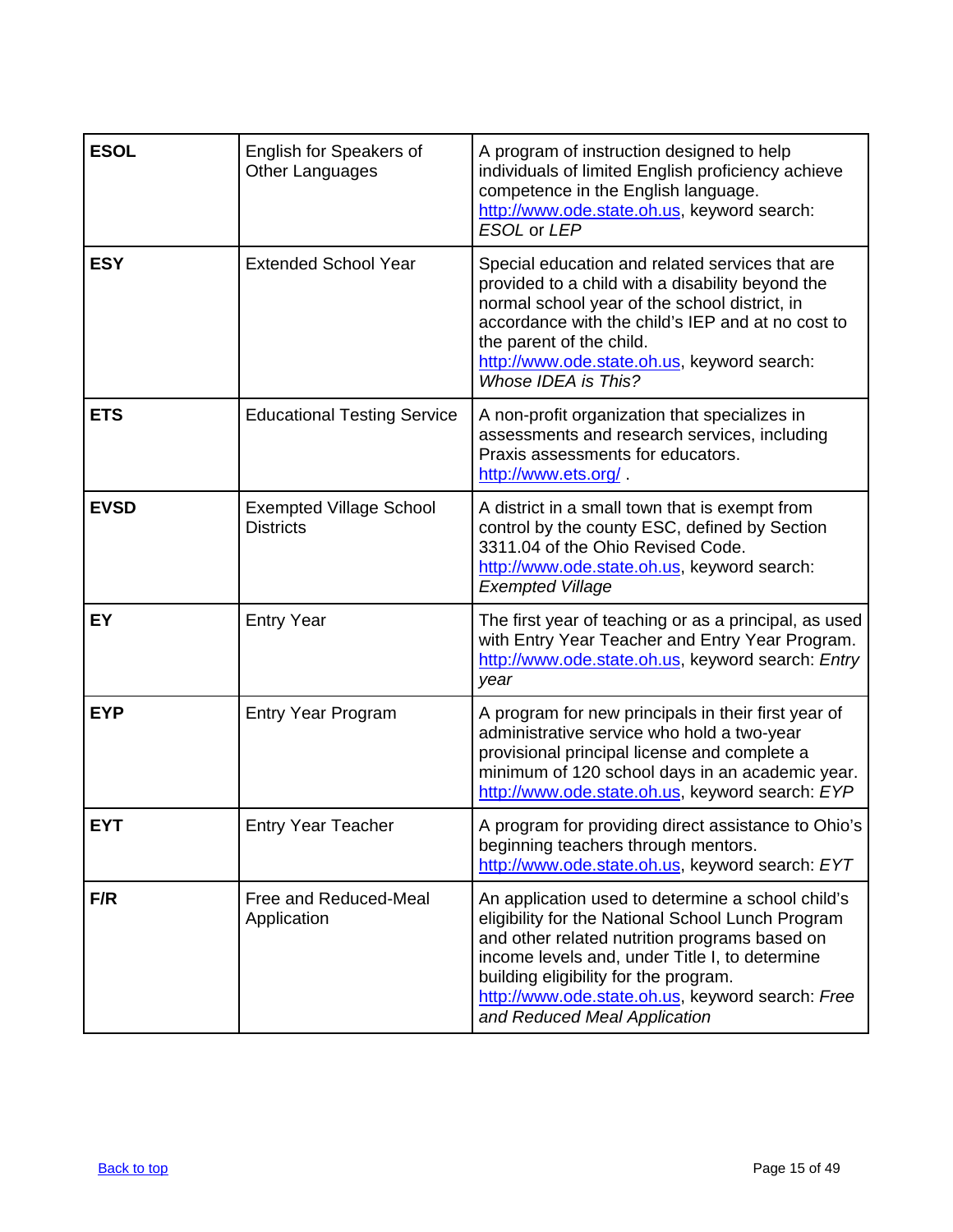| <b>FAPE</b>  | Free Appropriate Public<br>Education                               | Special education and related services for<br>students aged 3 through 21 that are provided at<br>public expense without charge.<br>http://www.ode.state.oh.us, keyword search:<br><b>FAPE</b>                                                                                                                                   |
|--------------|--------------------------------------------------------------------|---------------------------------------------------------------------------------------------------------------------------------------------------------------------------------------------------------------------------------------------------------------------------------------------------------------------------------|
| <b>FAQ</b>   | <b>Frequently Asked Questions</b>                                  | A list of commonly asked questions and their<br>answers.<br>http://www.ode.state.oh.us, keyword search: FAQ                                                                                                                                                                                                                     |
| <b>FCCLA</b> | Family, Career and<br>Community Leaders of<br>America              | A national career-technical student organization<br>for young men and women in family and consumer<br>sciences education in public and private school<br>through Grade 12.<br>http://www.ode.state.oh.us, keyword search:<br><b>FCCLA</b>                                                                                       |
| <b>FCS</b>   | <b>Family and Consumer</b><br><b>Sciences</b>                      | An area of study that prepares students for family<br>life, work life and careers in family and consumer<br>sciences.<br>http://www.ode.state.oh.us, keyword search: FCS                                                                                                                                                        |
| <b>FEA</b>   | <b>Future Educators</b><br>Association                             | An organization for middle school and high school<br>youth who are interested in a career in education.<br>http://www.ode.state.oh.us, keyword search: FEA                                                                                                                                                                      |
| <b>FER</b>   | <b>Final Expenditure Report</b>                                    | A complete financial report containing general<br>information, amounts expended, a fiscal summary,<br>project status and approvals that indicate the<br>report is being submitted in accordance with the<br>approved application and any applicable laws and<br>regulations.<br>http://www.ode.state.oh.us, keyword search: FER |
| <b>FERPA</b> | Family Education Rights and<br><b>Privacy Act</b>                  | A law that addresses privacy issues associated<br>with students and education.<br>http://www.ode.state.oh.us, keyword search:<br><b>FERPA</b>                                                                                                                                                                                   |
| <b>FFA</b>   | <b>Future Farmers of America</b><br>(now known by acronym<br>only) | A student organization for leadership, personal<br>growth and career success through agricultural<br>education.<br>http://www.ffa.org/                                                                                                                                                                                          |
| <b>FFN</b>   | <b>Field Faculty Network</b>                                       | A statewide professional development initiative<br>designed to improve literacy teaching and learning<br>for children from preschool age through<br>adolescence.<br>http://www.ode.state.oh.us, keyword search: FFN                                                                                                             |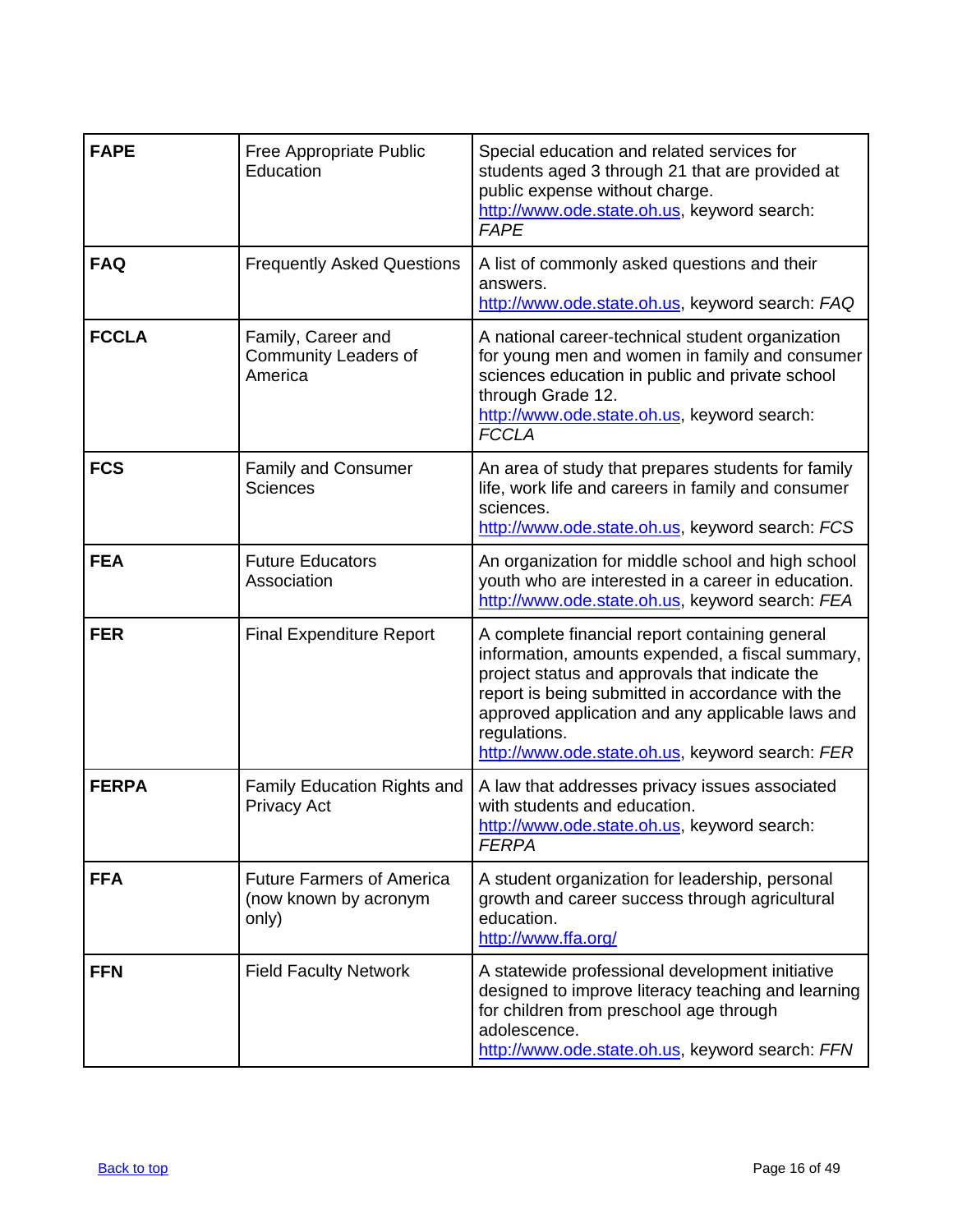<span id="page-16-0"></span>

| <b>FFVP</b>  | <b>Fresh Fruit and Vegetable</b><br>Program          | A program offered by ODE through the U.S.<br>Department of Agriculture that encourages the<br>consumption of healthy food choices by providing<br>fresh fruits and vegetables to students free of<br>charge throughout the school day.<br>http://www.ode.state.oh.us, keyword search:<br><b>Fresh Fruit</b>                                                                                                                                                    |
|--------------|------------------------------------------------------|----------------------------------------------------------------------------------------------------------------------------------------------------------------------------------------------------------------------------------------------------------------------------------------------------------------------------------------------------------------------------------------------------------------------------------------------------------------|
| <b>FLES</b>  | Foreign Language in the<br><b>Elementary Schools</b> | The study of a language and culture other than<br>English in elementary school.<br>http://www.ode.state.oh.us, keyword search: FLES<br>or Foreign Language                                                                                                                                                                                                                                                                                                     |
| <b>FLICS</b> | <b>Federal Low Income Count</b><br>System            | An application that tracks the enrollment of<br>economically disadvantaged students in<br>community schools that public school districts may<br>use to view reports that community schools have<br>entered in this system.<br>http://www.ode.state.oh.us, keyword search:<br><b>FLICS</b>                                                                                                                                                                      |
| GA           | <b>Governing Authority</b>                           | The name for a community school's school board<br>that makes decisions on the local control of the<br>community school.<br>http://www.ode.state.oh.us, keyword search:<br><b>Governing Authority</b>                                                                                                                                                                                                                                                           |
| <b>GED</b>   | <b>General Educational</b><br>Development            | A test that provides Ohioans who did not finish<br>high school an opportunity to earn an Ohio High<br>School equivalence diploma.<br>http://www.ode.state.oh.us, keyword search: GED                                                                                                                                                                                                                                                                           |
| <b>GDFP</b>  | <b>Government Donated Food</b><br>Program            | A U.S. Department of Agriculture (USDA) program<br>administered in Ohio by ODE's Office of Child<br>Nutrition Services where foods are purchased by<br>the USDA and donated to federal, state and<br>private agencies to help meet the nutritional<br>requirements of children and needy adults in<br>schools and in child care, charitable and<br>correctional institutions.<br>http://www.ode.state.oh.us, keyword search:<br><b>Government Donated Food</b> |
| <b>GPA</b>   | <b>Grade Point Average</b>                           | A measure of academic achievement.<br>http://www.ode.state.oh.us, keyword search: GPA                                                                                                                                                                                                                                                                                                                                                                          |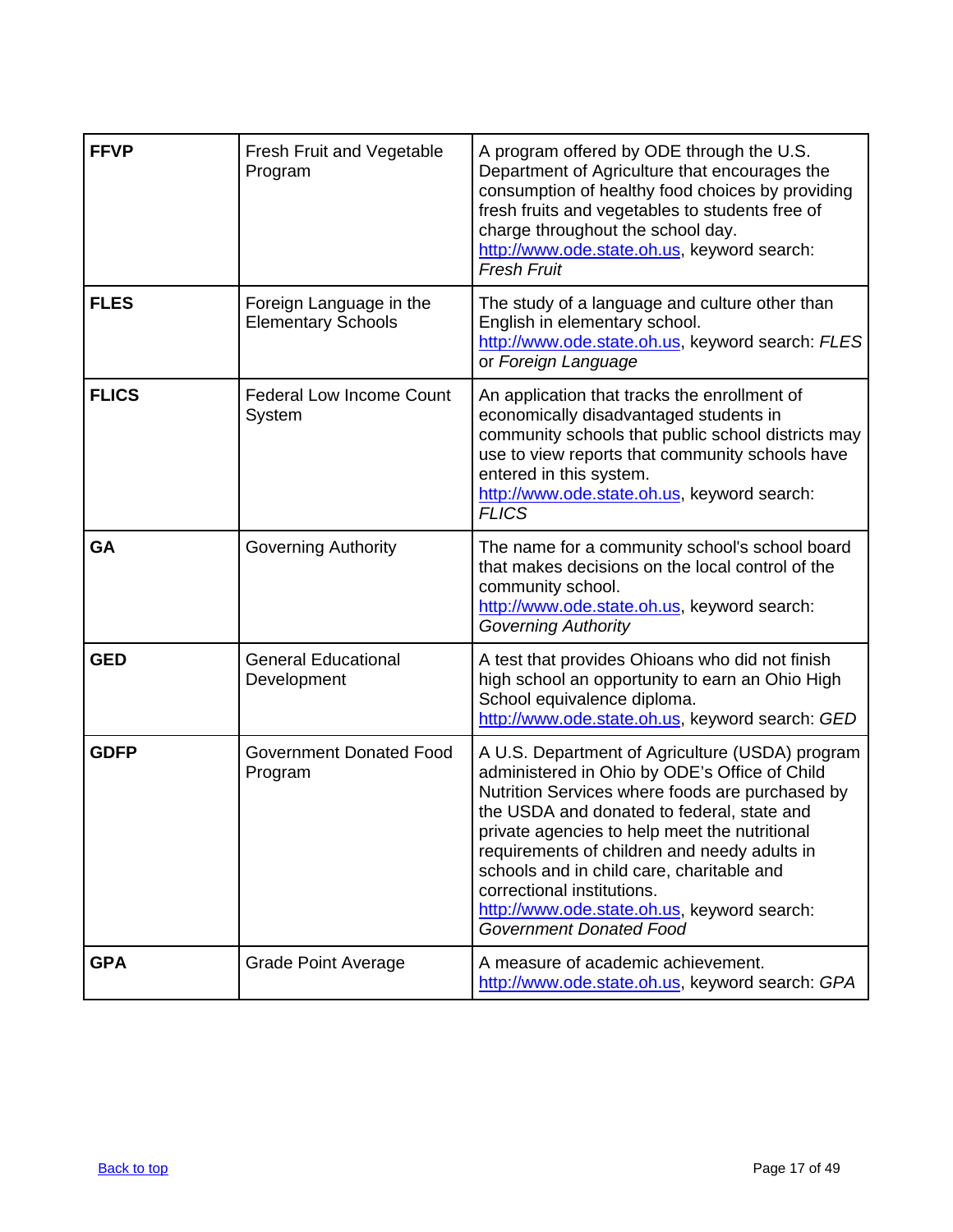<span id="page-17-0"></span>

| <b>GRADS</b>   | Graduation, Reality And<br><b>Dual-role Skills</b>   | An instructional and intervention program for<br>pregnant and parenting students (that can be<br>repeated, graded and taken for credit) that<br>focuses on keeping students in school until<br>graduation, positive health practices, parenting<br>skills, career goal-setting and balancing work and<br>family.<br>http://www.ode.state.oh.us, keyword search:<br><b>GRADS</b>           |
|----------------|------------------------------------------------------|-------------------------------------------------------------------------------------------------------------------------------------------------------------------------------------------------------------------------------------------------------------------------------------------------------------------------------------------------------------------------------------------|
| <b>GWPAB</b>   | Governor's Workforce Policy<br><b>Advisory Board</b> | A board that regularly assesses Ohio's<br>employment needs, advises the Governor on<br>setting performance goals and priorities to<br>improve the State's workforce development<br>system and helps leaders who shape workforce<br>development policy at the local level.<br>http://www.ohioworkforceboard.org/ or<br>http://www.ode.state.oh.us, keyword search:<br>Governor's Workforce |
| HB             | <b>House Bill</b>                                    | A piece of legislation introduced into the Ohio<br>House of Representatives.<br>http://www.legislature.state.oh.us/search.cfm                                                                                                                                                                                                                                                             |
| H <sub>l</sub> | <b>Hearing Impaired</b>                              | Lack of or limited auditory abilities.<br>http://www.ode.state.oh.us, keyword search:<br><b>Hearing Impaired</b>                                                                                                                                                                                                                                                                          |
| <b>HMG</b>     | Help Me Grow                                         | An Ohio Department of Health program for Ohio's<br>expectant parents, newborns, infants and toddlers<br>that provides health and developmental services<br>so that children start school healthy and ready to<br>learn.<br>http://www.ohiohelpmegrow.org/                                                                                                                                 |
| <b>HQPD</b>    | <b>High Quality Professional</b><br>Development      | A type of professional development for teachers in<br>public school districts (defined in Title IX, Section<br>9101 (34) of the federal No Child Left Behind Act),<br>that is aligned with goals of a school district's<br>CCIP, is sustained and ongoing, and is focused on<br>higher student achievement levels.<br>http://www.ode.state.oh.us, keyword search:<br><b>HQPD</b>          |
| <b>HQT</b>     | <b>Highly Qualified Teacher</b>                      | Core academic subject teachers who hold at least<br>a bachelor's degree, are fully licensed by the<br>state, and demonstrate content-area expertise in<br>each subject they teach.<br>www.ode.state.oh.us, keyword search: HQT                                                                                                                                                            |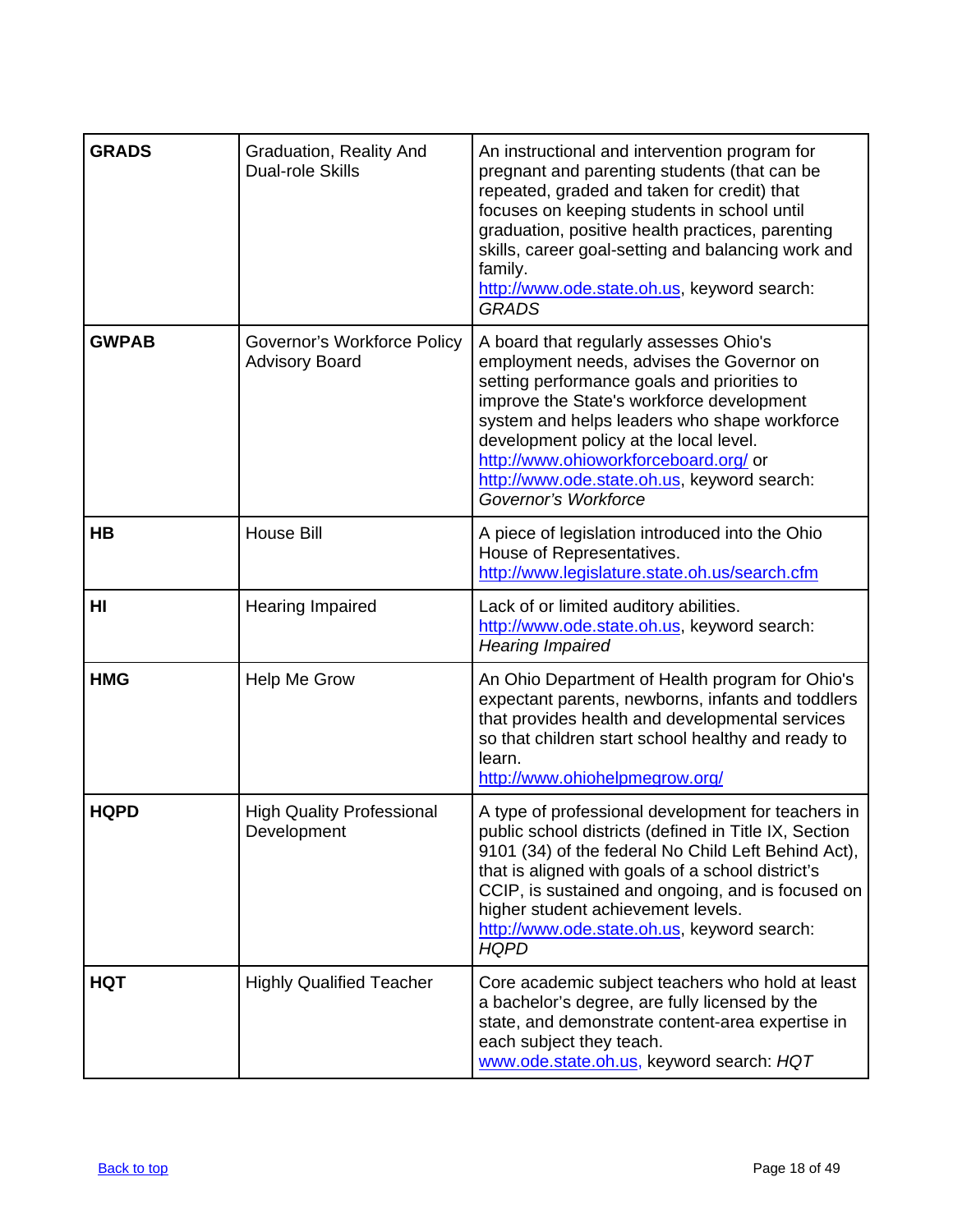<span id="page-18-0"></span>

| <b>HR</b>    | <b>Human Resources</b>                                       | ODE's office for personnel, professional<br>development and labor-management issues and<br>support.<br>http://www.ode.state.oh.us, keyword search:<br><b>Human Resources</b>                                                                                                                                                                                                                                                                |
|--------------|--------------------------------------------------------------|---------------------------------------------------------------------------------------------------------------------------------------------------------------------------------------------------------------------------------------------------------------------------------------------------------------------------------------------------------------------------------------------------------------------------------------------|
| <b>HRD</b>   | Human Resource<br>Development                                | An adult workforce education program designed to<br>provide customized, short-term training for<br>employees.<br>http://www.ode.state.oh.us, keyword search: Adult                                                                                                                                                                                                                                                                          |
| <b>HSB</b>   | <b>High School of Business</b>                               | An academy-style program designed to enhance<br>student transition to and success in college<br>business programs.<br>http://www.mark-<br>ed.org/2.0/Joomla/index.php?option=com_content<br>&task=view&id=44&Itemid=144                                                                                                                                                                                                                     |
| <b>HSTW</b>  | <b>High Schools that Work</b>                                | A school improvement initiative founded on the<br>conviction that most students can master rigorous<br>academic and career-technical studies if school<br>leaders and teachers create an environment that<br>motivates students to make the effort to succeed.<br>http://www.ode.state.oh.us, keyword search:<br><b>HSTW</b>                                                                                                                |
| <b>IACP</b>  | Individual Academic Career<br>Plan                           | An online portfolio planning tool for academic and<br>career decision making, and a repository for<br>occupational, college, financial aid and<br>assessment information from the Ohio Career<br>Information System.<br>http://www.ocis.org/portfolio.htm                                                                                                                                                                                   |
| IB           | International Baccalaureate                                  | An international organization that aims to develop<br>inquiring, knowledgeable and caring young people<br>who help to create a better and more peaceful<br>world through intercultural understanding and<br>respect.<br>http://www.ode.state.oh.us, keyword search: IB or<br>http://www.ibo.org/ or http://www.ibo.org/ibna/                                                                                                                |
| <b>IBMFE</b> | <b>Intervention Based</b><br><b>Multifactored Evaluation</b> | An evaluation used to determine a student's need<br>for special education services that includes<br>defining an educational concern in measurable<br>terms, developing an intervention plan, and<br>measuring, collecting and evaluating data and<br>results on an ongoing basis to determine the<br>child's continuing eligibility for services.<br>http://www.ode.state.oh.us, keyword search:<br><b>Intervention Based Multifactored</b> |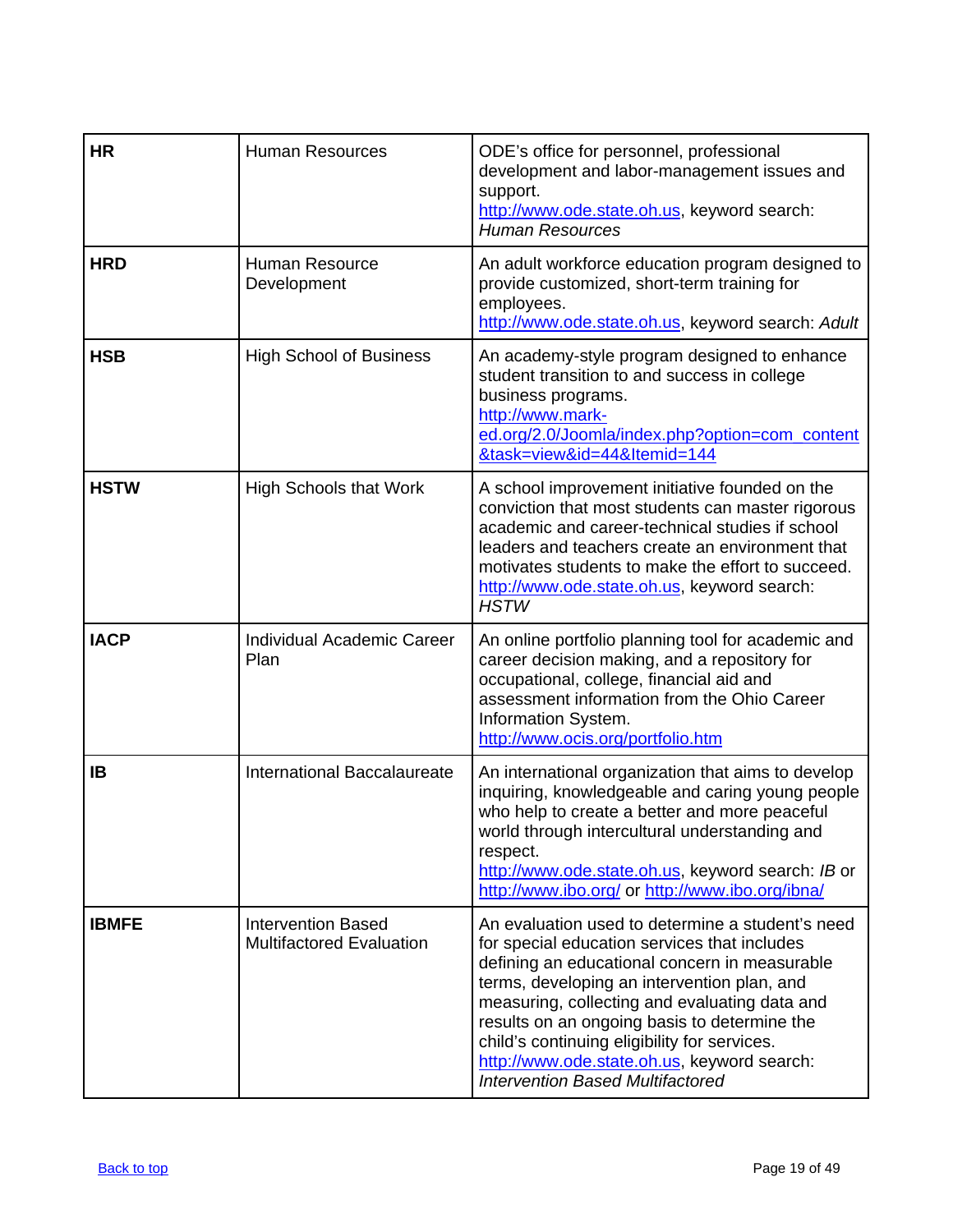| <b>IDEA</b>   | <b>Individuals with Disabilities</b><br><b>Education Improvement Act</b>     | The national law designed to improve results for<br>infants, toddlers, children and youth with<br>disabilities.<br>http://idea.ed.gov/ or http://www.ode.state.oh.us,<br>keyword search: IDEA                                                                                                                                                                     |
|---------------|------------------------------------------------------------------------------|-------------------------------------------------------------------------------------------------------------------------------------------------------------------------------------------------------------------------------------------------------------------------------------------------------------------------------------------------------------------|
| <b>IEP</b>    | Individualized Educational<br>Program                                        | A written legal contract developed, reviewed and<br>revised in a meeting of an IEP team to best<br>identify the nature and extent of special education<br>intervention strategies and related services that a<br>school will provide for a child with a disability.<br>http://www.ode.state.oh.us, keyword search: IEP;<br>Whose IDEA is This?                    |
| <b>IFSP</b>   | <b>Individualized Family Service</b><br>Plan                                 | A written plan for providing early intervention<br>services to an eligible child and the child's family,<br>under 34 CFR Part 303.<br>http://www.ode.state.oh.us, keyword search IFSP.                                                                                                                                                                            |
| <b>IHO</b>    | <b>Impartial Hearing Officer</b>                                             | An Ohio contract-licensed attorney who serves as<br>a neutral fact-finder in conducting a due process<br>hearing, a formal, administrative procedure that is<br>held to resolve disagreements.<br>http://www.ode.state.oh.us, keyword search:<br><b>Impartial Hearing Officer</b>                                                                                 |
| <b>iLRC</b>   | <b>Interactive Local Report</b><br>Card                                      | An interactive tool developed for parents,<br>educators, lawmakers, community members and<br>researchers to provide current and historical Local<br>Report Card data, including test results,<br>graduation rates, financial data and<br>demographics.<br>http://ilrc.ode.state.oh.us/default.asp                                                                 |
| <b>IMS</b>    | <b>Instructional Management</b><br>System                                    | Ohio's Web-based source for model lesson and<br>unit plans, assessments, research and resources,<br>standards-based education information and<br>programmatic improvement recommendations to<br>help teachers creatively teach Ohio's Academic<br>Content Standards to improve student<br>achievement in Ohio.<br>http://www.ode.state.oh.us, keyword search: IMS |
| <b>INTASC</b> | <b>Interstate New Teacher</b><br><b>Assessment and Support</b><br>Consortium | A consortium of state education agencies and<br>national educational organizations affiliated with<br>the Council of Chief State School Officers and<br>dedicated to reforming the preparation, licensing<br>and on-going professional development of<br>teachers.<br>http://www.ccsso.org/projects/Interstate New Tea<br>cher_Assessment_and_Support_Consortium/ |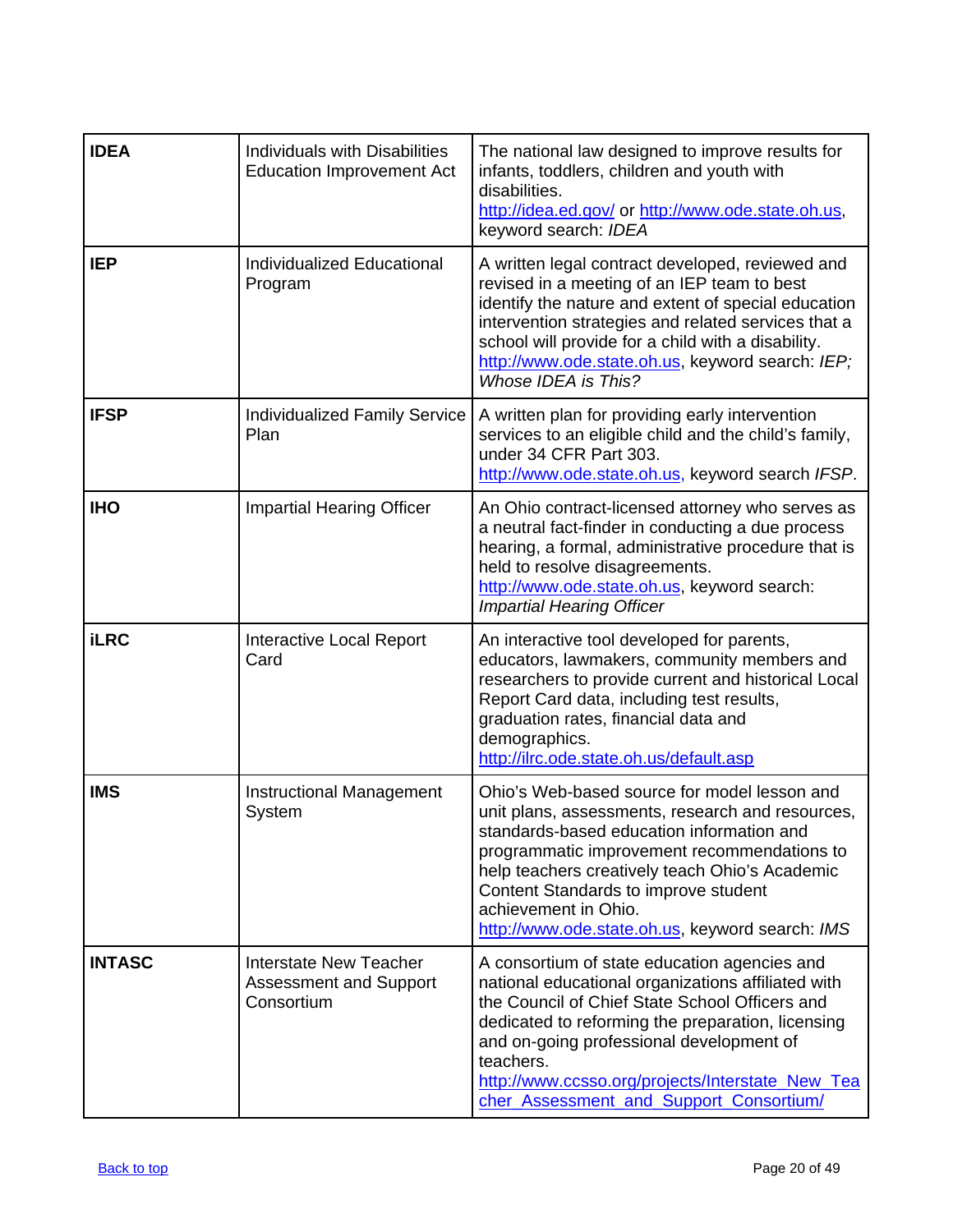<span id="page-20-0"></span>

| <b>IPDP</b> | <b>Individual Professional</b><br>Development Plan       | A plan approved by a Local Professional<br>Development Committee required for educator<br>license renewal with stated goals for educator<br>improvement based on the needs of the individual<br>educator and his or her students, school and<br>district.<br>http://www.ode.state.oh.us, keyword search:<br>Professional development plan |
|-------------|----------------------------------------------------------|-------------------------------------------------------------------------------------------------------------------------------------------------------------------------------------------------------------------------------------------------------------------------------------------------------------------------------------------|
| <b>IRN</b>  | <b>Information Retrieval</b><br>Number                   | A six-digit identification number assigned by ODE<br>to an educational or education-related entity.<br>http://www.ode.state.oh.us, keyword search: IRN                                                                                                                                                                                    |
| <b>ITAC</b> | Integrated Technical and<br><b>Academic Competencies</b> | Competencies of what students should know and<br>be able to do that integrate academic, technical<br>and employability knowledge, skills and attitudes.<br>http://www.ode.state.oh.us, keyword search: ITAC                                                                                                                               |
| <b>ITC</b>  | <b>Information Technology</b><br>Center                  | One of 23 regional centers that provide such<br>services as attendance reporting, payroll services,<br>Internet service, e-mail, professional development,<br>full-service technology consulting and technology<br>help-desk services to Ohio's school districts.<br>http://www.mcoecn.org/                                               |
| <b>ITO</b>  | <b>Information Technology</b><br>Office                  | An ODE office that provides technology support<br>services.<br>http://www.ode.state.oh.us, keyword search:<br><b>Information Technology Office</b>                                                                                                                                                                                        |
| <b>JFS</b>  | Job and Family Services,<br>Ohio Department of           | The state agency (formed by the merger of the<br>Ohio Bureau of Employment Services and the<br>Ohio Department of Human Services) that<br>develops and oversees programs that provide<br>health care, employment and economic<br>assistance, child support and services to families<br>and children.<br>http://jfs.ohio.gov/              |
| <b>JVS</b>  | <b>Joint Vocational School</b>                           | A school within a JVSD.<br>http://www.ode.state.oh.us, keyword search: Joint<br><b>Vocational Schools</b>                                                                                                                                                                                                                                 |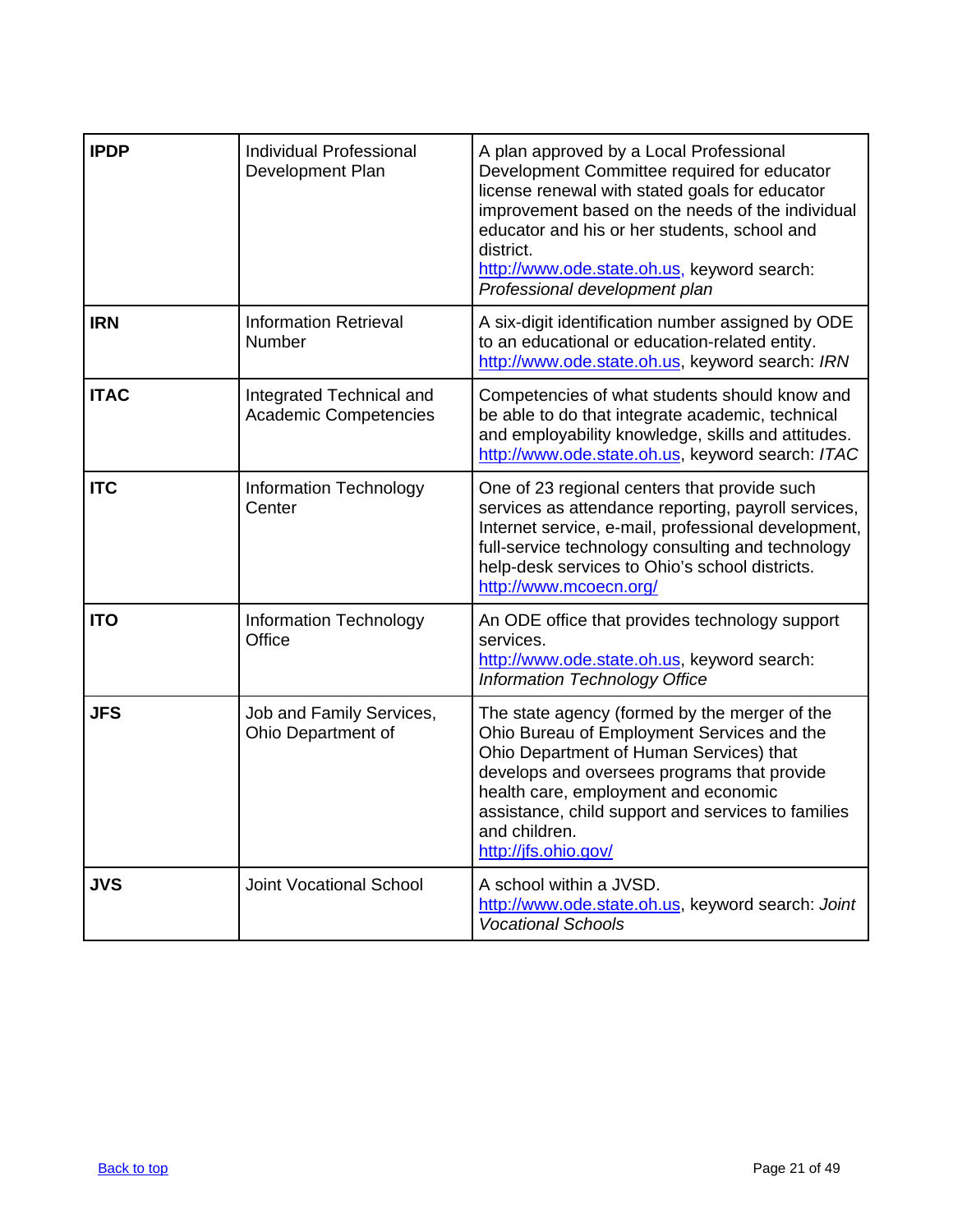<span id="page-21-0"></span>

| <b>JVSD</b>  | <b>Joint Vocational School</b><br><b>District</b>             | One form of a Career-Technical Planning District<br>(CTPD) or legal entity through which career-<br>technical programs are delivered, which serves<br>two or more adjacent school districts and is<br>governed by a joint vocational school board<br>consisting of representatives from the participating<br>districts.<br>http://www.ode.state.oh.us, keyword search: Joint<br><b>Vocational Schools</b> |
|--------------|---------------------------------------------------------------|-----------------------------------------------------------------------------------------------------------------------------------------------------------------------------------------------------------------------------------------------------------------------------------------------------------------------------------------------------------------------------------------------------------|
| <b>KRA-L</b> | Kindergarten Readiness<br>Assessment-Literacy                 | An assessment tool developed by ODE that helps<br>teachers identify early reading skills by measuring<br>skills important to becoming a successful reader<br>and helping teachers plan for experiences and<br>lessons that encourage reading.<br>http://www.ode.state.oh.us, keyword search: KRA-                                                                                                         |
| LA           | Language Arts                                                 | Writing, spelling, phonics and reading.<br>http://www.ode.state.oh.us, keyword search:<br>Language Arts                                                                                                                                                                                                                                                                                                   |
| LD           | Learning Disabled                                             | A condition – physical, cognitive or emotional –<br>that makes it difficult for a student to learn.<br>http://www.ode.state.oh.us, keyword search:<br>Whose IDEA is This?                                                                                                                                                                                                                                 |
| <b>LDA</b>   | <b>Learning Disabilities</b><br><b>Association of America</b> | A national non-profit volunteer organization<br>advocating for individuals with learning disabilities.<br>http://www.ldanatl.org/                                                                                                                                                                                                                                                                         |
| <b>LEA</b>   | <b>Local Education Agency</b>                                 | A public board of education or other public<br>authority legally constituted within a state to either<br>provide administrative control, direction or service<br>functions for public schools.<br>http://www.ode.state.oh.us, keyword search: LEA                                                                                                                                                         |
| <b>LEP</b>   | <b>Limited English Proficient</b>                             | Students whose primary or home language is<br>other than English who need special language<br>assistance in order to effectively participate in<br>school instructional programs.<br>http://www.ode.state.oh.us, keyword search: LEP                                                                                                                                                                      |
| <b>LIG</b>   | <b>Literacy Grant</b>                                         | Formerly known as the Literacy Improvement<br>Grant, helps schools focus on support systems for<br>literacy prevention and intervention.<br>http://www.ode.state.oh.us, keyword search:<br><b>Literacy Grant</b>                                                                                                                                                                                          |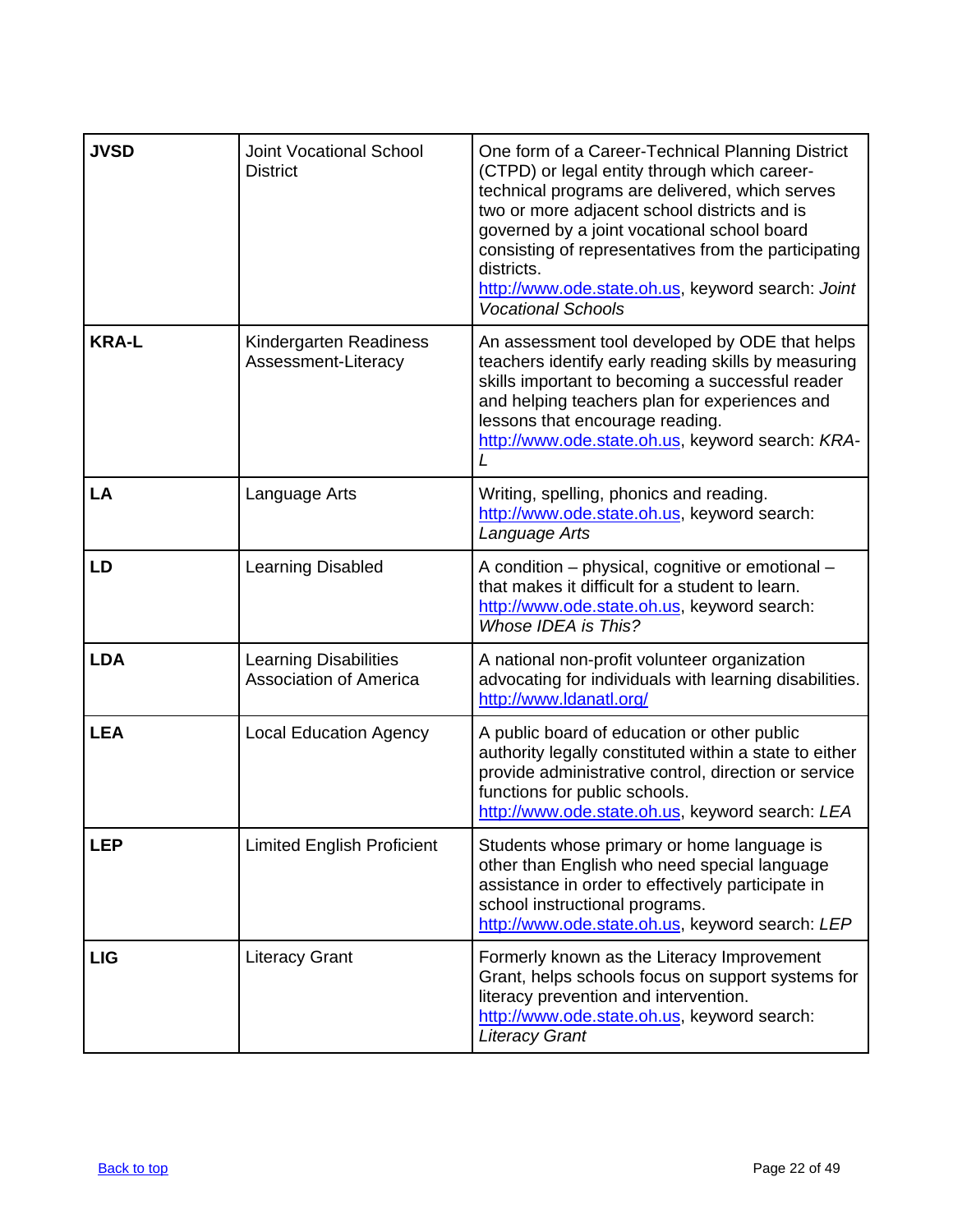<span id="page-22-0"></span>

| <b>LPDC</b>   | <b>Local Professional</b><br><b>Development Committee</b>                       | Committees that review the coursework and other<br>professional development activities proposed and<br>completed by educators within the district to<br>determine if the requirements for renewal of<br>certificates or licenses have been met, with the<br>exception of professional pupil services licenses<br>that require credentialing through related licensure<br>boards.<br>http://www.ode.state.oh.us, keyword search:<br><b>LPDC</b> |
|---------------|---------------------------------------------------------------------------------|------------------------------------------------------------------------------------------------------------------------------------------------------------------------------------------------------------------------------------------------------------------------------------------------------------------------------------------------------------------------------------------------------------------------------------------------|
| <b>LRC</b>    | Local Report Card                                                               | Report detailing indicators based on students'<br>performance on achievement tests, rates of<br>improvement on those tests, and student<br>attendance and graduation rates.<br>http://www.ode.state.oh.us, keyword search: LRC                                                                                                                                                                                                                 |
| <b>LRE</b>    | <b>Least Restrictive</b><br>Environment                                         | Settings where children with and without<br>disabilities are educated together as opposed to<br>the most restrictive environments where children<br>with disabilities are not educated with children who<br>are non-disabled.<br>http://www.ode.state.oh.us, keyword search: Least<br>Restrictive Environment; Whose IDEA is This?                                                                                                             |
| <b>LTFC</b>   | Long Term Foster Care                                                           | Planned permanent living arrangements for<br>children who cannot live with family members.<br>http://jfs.ohio.gov/families/foster_care/index.stm                                                                                                                                                                                                                                                                                               |
| <b>MCOECN</b> | Management Council of the<br><b>Ohio Educational Computer</b><br><b>Network</b> | An agency which advises, directs and supports<br>the OECN and its ITCs by planning, promoting,<br>facilitating and operating information technology-<br>related services to Ohio's PK-12 learning<br>community.<br>http://www.mcoecn.org/                                                                                                                                                                                                      |
| <b>ME</b>     | <b>Marketing Education</b>                                                      | An instructional program designed to enable<br>students to understand and apply marketing,<br>management and entrepreneurship principles; to<br>make rational economic decisions; and to exhibit<br>social responsibility in a global economy.<br>http://www.ode.state.oh.us, keyword search:<br><b>Marketing Education</b>                                                                                                                    |
| <b>MMGW</b>   | <b>Making Middle Grades Work</b>                                                | The middle grades component of High Schools<br>That Work, designed to improve student<br>achievement in the middle grades to prepare them<br>for success in high school.<br>http://www.ode.state.oh.us, keyword search:<br><b>Making Middle Grades Work</b>                                                                                                                                                                                    |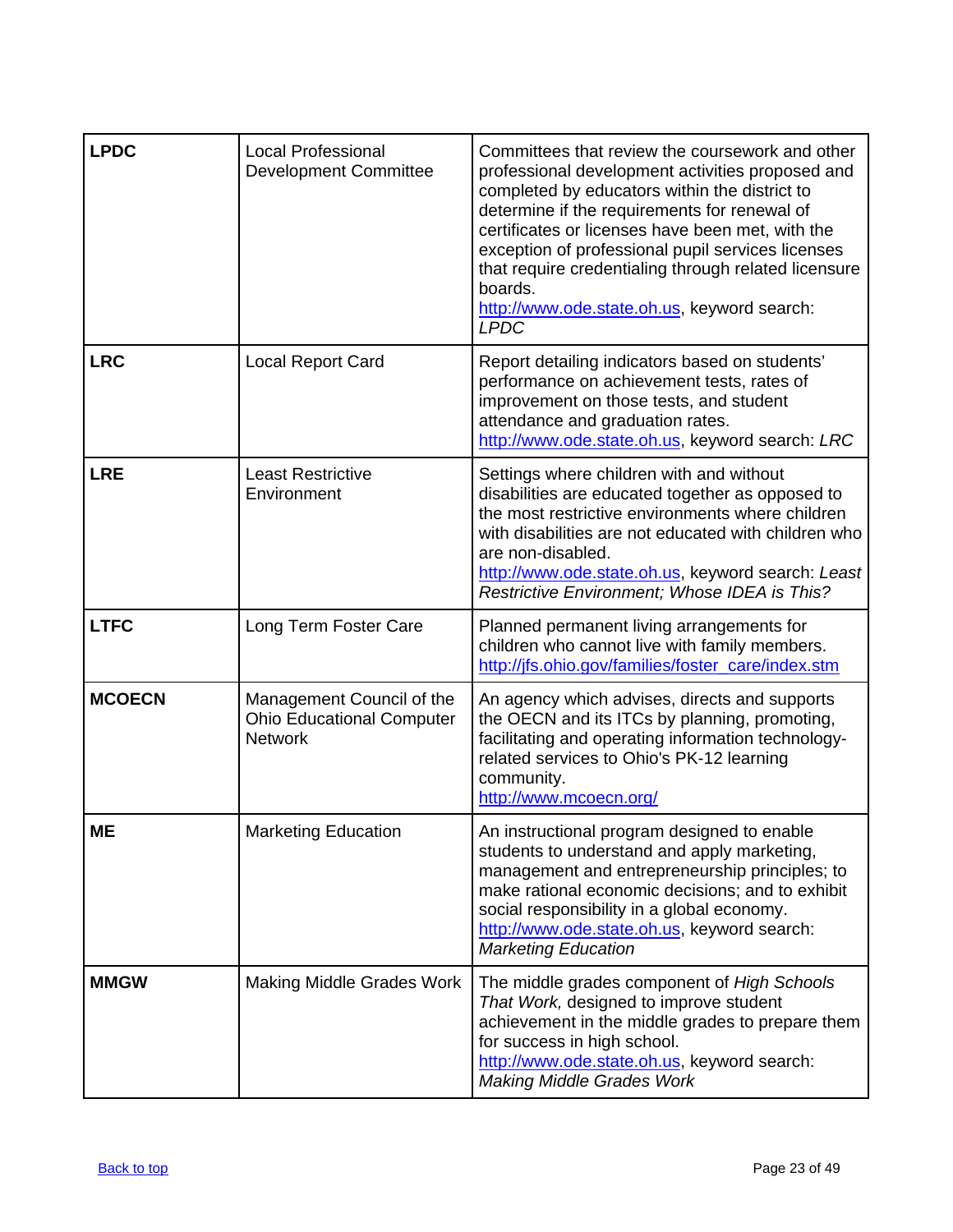<span id="page-23-0"></span>

| <b>MRDD</b>      | <b>Mental Retardation</b><br><b>Developmental Disabilities</b>                                                  | The state department responsible for overseeing a<br>statewide system of supports and services for<br>people with mental retardation or other<br>developmental disabilities and their families.<br>http://odmrdd.state.oh.us                                                                                                                                                                                                                                                               |
|------------------|-----------------------------------------------------------------------------------------------------------------|--------------------------------------------------------------------------------------------------------------------------------------------------------------------------------------------------------------------------------------------------------------------------------------------------------------------------------------------------------------------------------------------------------------------------------------------------------------------------------------------|
| <b>MSP</b>       | Ohio Mathematics and<br><b>Science Partnership</b>                                                              | A partnership that provides professional<br>development opportunities for Ohio's mathematics<br>and science educators.<br>http://www.ode.state.oh.us, keyword search: MSP                                                                                                                                                                                                                                                                                                                  |
| <b>NAEP</b>      | National Assessment of<br><b>Educational Progress</b>                                                           | The Nation's Report Card, the only nationally<br>representative and continuing assessment of what<br>America's students know and can do in various<br>subject areas.<br>http://nces.ed.gov/nationsreportcard/about/                                                                                                                                                                                                                                                                        |
| <b>NAFEPA</b>    | National Association of<br><b>Federal Education Program</b><br>Administrators                                   | An organization that works with representatives<br>from state agencies, local education agencies,<br>nonpublic schools, parent groups, local school<br>boards and Department of Education staff to make<br>the benefits of federal education programs fully<br>and freely available to all eligible children, to<br>stimulate and aid in the development of efficient<br>and effective federal education programs, and to<br>meet other education-related goals.<br>http://www.nafepa.org/ |
| <b>NASDC-TEC</b> | <b>National Association of State</b><br><b>Directors of Career-</b><br><b>Technical Education</b><br>Consortium | The professional society of the state and territory<br>agency heads responsible for career-technical<br>education.<br>http://www.careertech.org/                                                                                                                                                                                                                                                                                                                                           |
| <b>NASDTEC</b>   | National Association of State<br><b>Directors of Teacher</b><br><b>Education and Certification</b>              | An organization that represents professional<br>standards boards and commissions and state<br>departments of education in all 50 states, the<br>District of Columbia, the Department of Defense<br>Education Activity, the U.S. Territories, Alberta,<br>British Columbia, and Ontario that are responsible<br>for the preparation, licensure, and discipline of<br>educational personnel.<br>http://www.nasdtec.org/                                                                      |
| <b>NCA</b>       | <b>North Central Association</b>                                                                                | A non-governmental, voluntary organization that<br>accredits 8,500 public and private schools and<br>districts throughout the world with a mission to<br>continuously improve the quality of education.<br>http://www.ncacasi.org/                                                                                                                                                                                                                                                         |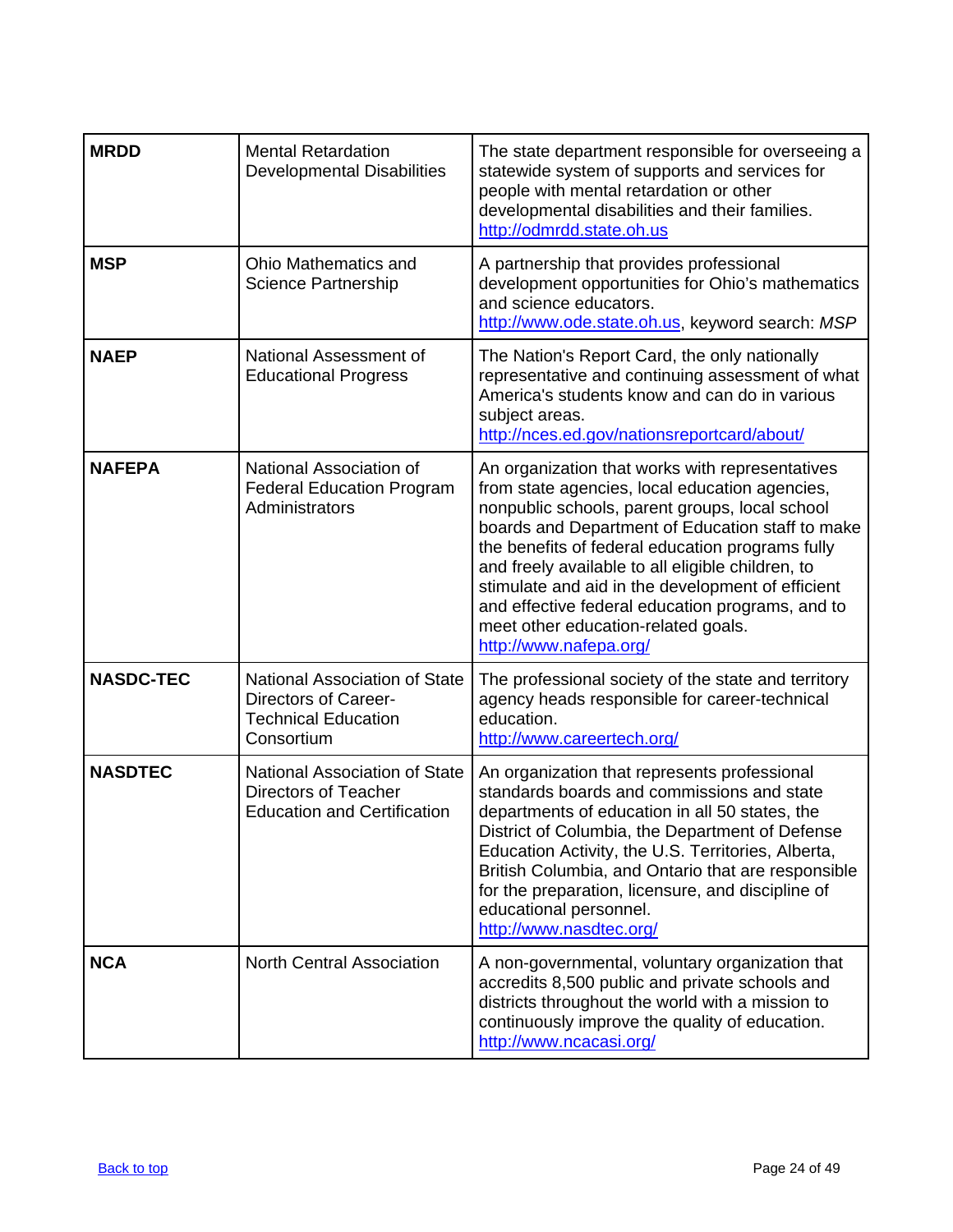| <b>NCATE</b> | <b>National Council for</b><br><b>Accreditation of Teacher</b><br>Education | A non-profit, non-governmental alliance of national<br>professional education and public organizations<br>that accredits colleges of education.<br>http://www.ncate.org/                                                                                                                                                                |
|--------------|-----------------------------------------------------------------------------|-----------------------------------------------------------------------------------------------------------------------------------------------------------------------------------------------------------------------------------------------------------------------------------------------------------------------------------------|
| <b>NCE</b>   | Normal Curve Equivalency                                                    | A normalized test score that ranges from one<br>through 99, with a mean of 50 and a standard<br>deviation of 21.06 and is used to compare score<br>results on different tests for the same student or<br>groups of students and between different students<br>on the same test.<br>http://www.ode.state.oh.us, keyword: NCE             |
| <b>NCLB</b>  | No Child Left Behind Act of<br>2001                                         | An education-reform law designed to improve<br>student achievement and change the culture of<br>America's schools by stressing accountability for<br>results, with an emphasis on doing what works<br>based on scientific research, expanded parental<br>options, and expanded local control and flexibility.<br>http://www.ed.gov/nclb |
| <b>NCREL</b> | <b>North Central Regional</b><br><b>Educational Laboratory</b>              | A federally funded laboratory of the nonprofit<br>educational organization Learning Point<br>Associates that produced a number of education-<br>related resources designed to improve education.<br>http://www.ncrel.org/                                                                                                               |
| <b>NCTAF</b> | National Commission on<br>Teaching and America's<br>Future                  | A nonprofit organization dedicated to providing<br>every child with competent, caring, qualified<br>teachers in schools organized for success.<br>http://www.nctaf.org/                                                                                                                                                                 |
| <b>NFSMI</b> | <b>National Food Service</b><br>Management Institute                        | A national center authorized by Congress that<br>provides information, conducts applied research<br>and offers training and educational opportunities in<br>connection with the USDA Child Nutrition<br>programs.<br>http://www.nfsmi.org/                                                                                              |
| <b>NIMS</b>  | National Institute for<br><b>Metalworking Skills</b>                        | A nonprofit organization that supports the<br>development of a skilled workforce for the<br>metalworking industry by developing, writing,<br>validating and maintaining skill standards for each<br>industry.<br>http://www.nims-skills.org/                                                                                            |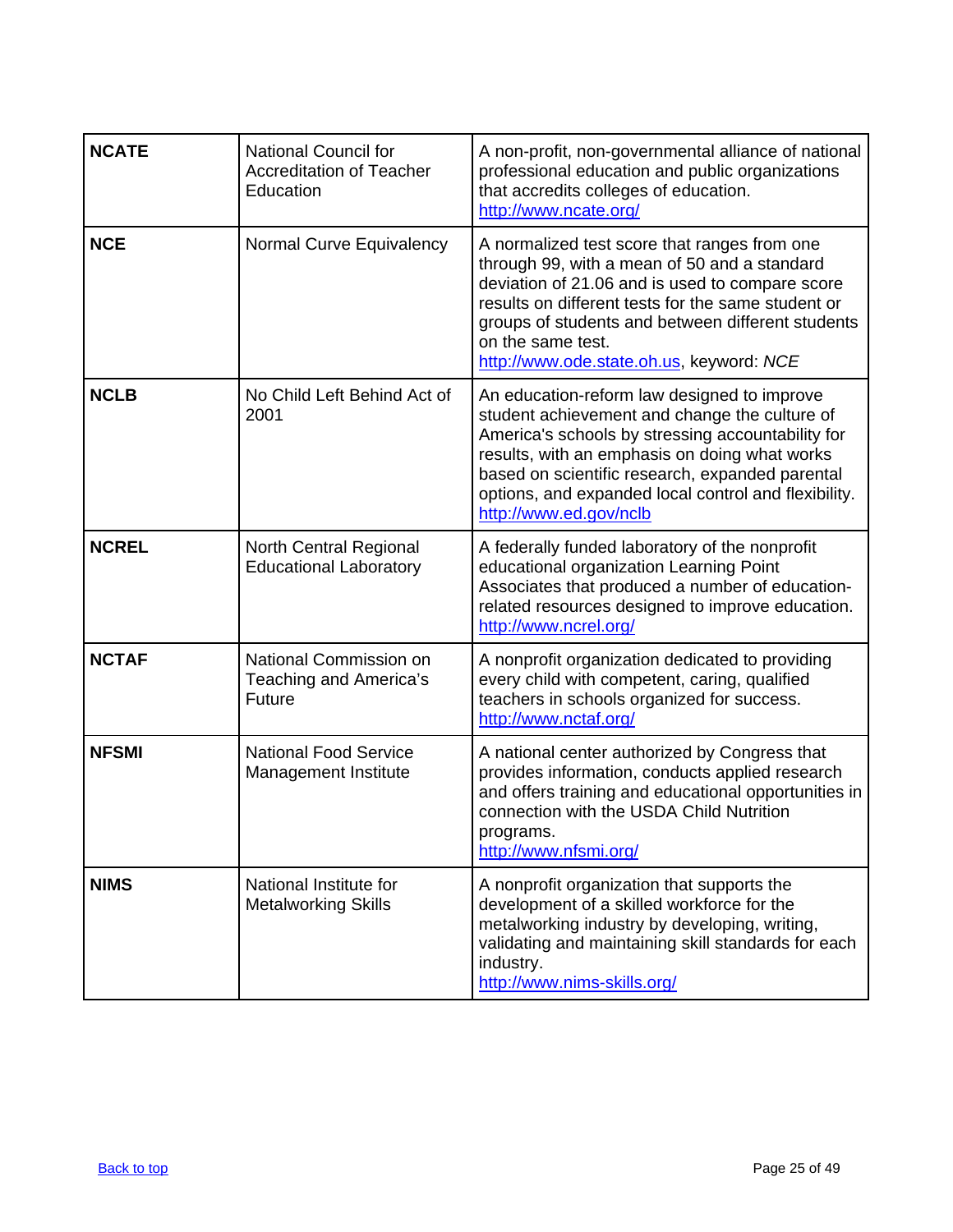<span id="page-25-0"></span>

| <b>NMSA</b>  | <b>National Middle School</b><br>Association                  | An association that sponsors professional<br>development, publishes research on issues at the<br>middle school level, and hosts various<br>conferences to meet its goal of improving middle<br>school education.<br>www.nmsa.org                                                                                                                                                 |
|--------------|---------------------------------------------------------------|----------------------------------------------------------------------------------------------------------------------------------------------------------------------------------------------------------------------------------------------------------------------------------------------------------------------------------------------------------------------------------|
| <b>NNT</b>   | Neighborhood Network of<br><b>Trainers</b>                    | A service of ODE's Child Nutrition Services that<br>offers free onsite training to school food service<br>professionals and their staff members.<br>http://www.ode.state.oh.us, keyword Food and<br><b>Nutrition</b>                                                                                                                                                             |
| <b>NP</b>    | Nonpublic school                                              | A chartered private school that may be eligible to<br>receive auxiliary services and participate in the<br>administrative cost reimbursement program, or a<br>non-chartered, non-tax supported private school<br>that does not seek to be chartered because of<br>truly held religious beliefs.<br>http://www.ode.state.oh.us, keyword search:<br>nonpublic, chartered nonpublic |
| <b>NS3</b>   | Nonpublic School Services<br>System                           | A Web-based system for collecting data for<br>nonpublic school student participation in federal<br>entitlement programs.<br>http://www.ode.state.oh.us, keyword search: NS3                                                                                                                                                                                                      |
| <b>NSF</b>   | <b>National Science Foundation</b>                            | The only federal agency whose mission includes<br>support for all fields of fundamental science and<br>engineering, except for medical sciences.<br>http://www.nsf.gov/                                                                                                                                                                                                          |
| <b>NSLP</b>  | <b>National School Lunch</b><br>Program                       | A federally assisted meal program operating in<br>public and nonprofit private schools and<br>residential child care institutions that provides<br>nutritionally balanced, low-cost or free lunches to<br>children each school day.<br>http://www.ode.state.oh.us, keyword search:<br><b>School Meal Programs</b>                                                                |
| <b>OAACE</b> | <b>Ohio Association for Adult</b><br>and Continuing Education | An organization of teachers, administrators,<br>counselors, volunteers, instructional aides, training<br>directors and other personnel dedicated to adult<br>and continuing education that sponsors<br>conferences, workshops, publications, annual<br>awards, grants and leadership opportunities.<br>http://www.oaace.org/                                                     |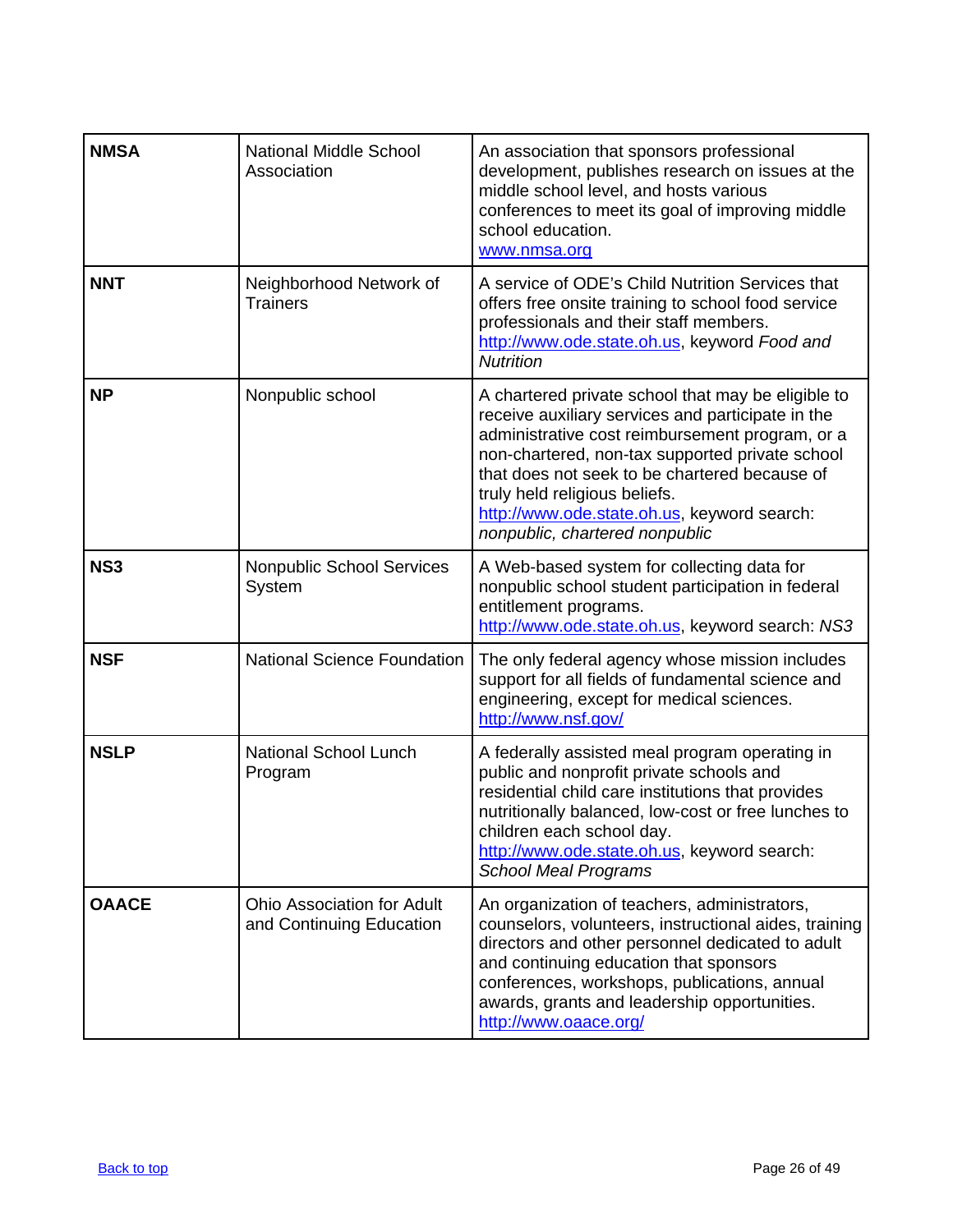| <b>OAAE</b>    | <b>Ohio Alliance for Arts</b><br>Education                                              | A network of representatives from the Ohio Arts<br>Council, ODE, and arts and education<br>organizations in Ohio that works to help establish<br>and maintain the arts as an integral part of the<br>education of every Ohioan.<br>http://www.oaae.net/                                         |
|----------------|-----------------------------------------------------------------------------------------|-------------------------------------------------------------------------------------------------------------------------------------------------------------------------------------------------------------------------------------------------------------------------------------------------|
| <b>OAASFEP</b> | Ohio Association of<br>Administrators of State and<br><b>Federal Education Programs</b> | An organization that facilitates open<br>communication, provides professional<br>development opportunities, promotes legislative<br>inquiry and supports Ohio's school communities to<br>foster optimal learning for all Ohio's students.<br>http://www.oaasfep.net                             |
| <b>OAC</b>     | <b>Ohio Administrative Code</b>                                                         | A codification of the rules of the administrative<br>agencies of the state.<br>http://codes.ohio.gov/                                                                                                                                                                                           |
| <b>OACTE</b>   | Ohio Association for<br><b>Colleges of Teacher</b><br>Education                         | An organization that promotes the learning of all<br>PK-12 students through the promotion of high-<br>quality preparation and continuing education for all<br>school personnel.<br>http://www.aacte.org/                                                                                        |
| <b>OAEP</b>    | Ohio Association of EMIS<br>Professionals                                               | An organization of school district and Informational<br>Technology Center employees who are<br>responsible for the accuracy and submission of<br>district EMIS data that facilitates professional<br>growth and provides support to its members.<br>http://www.oaep.net/                        |
| <b>OAESA</b>   | Ohio Association of<br><b>Elementary School</b><br>Administrators                       | The primary professional association of Ohio's<br>elementary and middle school administrators,<br>including building principals, assistant principals,<br>aspiring principals, retired administrators,<br>curriculum coordinators, supervisors of special<br>programs.<br>http://www.oaesa.org/ |
| <b>OAPCTE</b>  | <b>Ohio Association for Private</b><br><b>Colleges of Teacher</b><br>Education          | An organization that deals specifically with the<br>concerns and needs of Ohio's 37 private colleges<br>and universities that are certified by ODE to<br>prepare pre-service teachers for licensure as<br>certified P-12 teachers.<br>http://www.oapcte.org/                                    |
| <b>OAPSE</b>   | <b>Ohio Association of Public</b><br><b>School Employees</b>                            | Ohio's largest union representing employees of<br>public schools, public libraries, Head Start, and<br>Boards of Mental Retardation and Developmental<br>Disabilities.<br>http://www.oapse.org/                                                                                                 |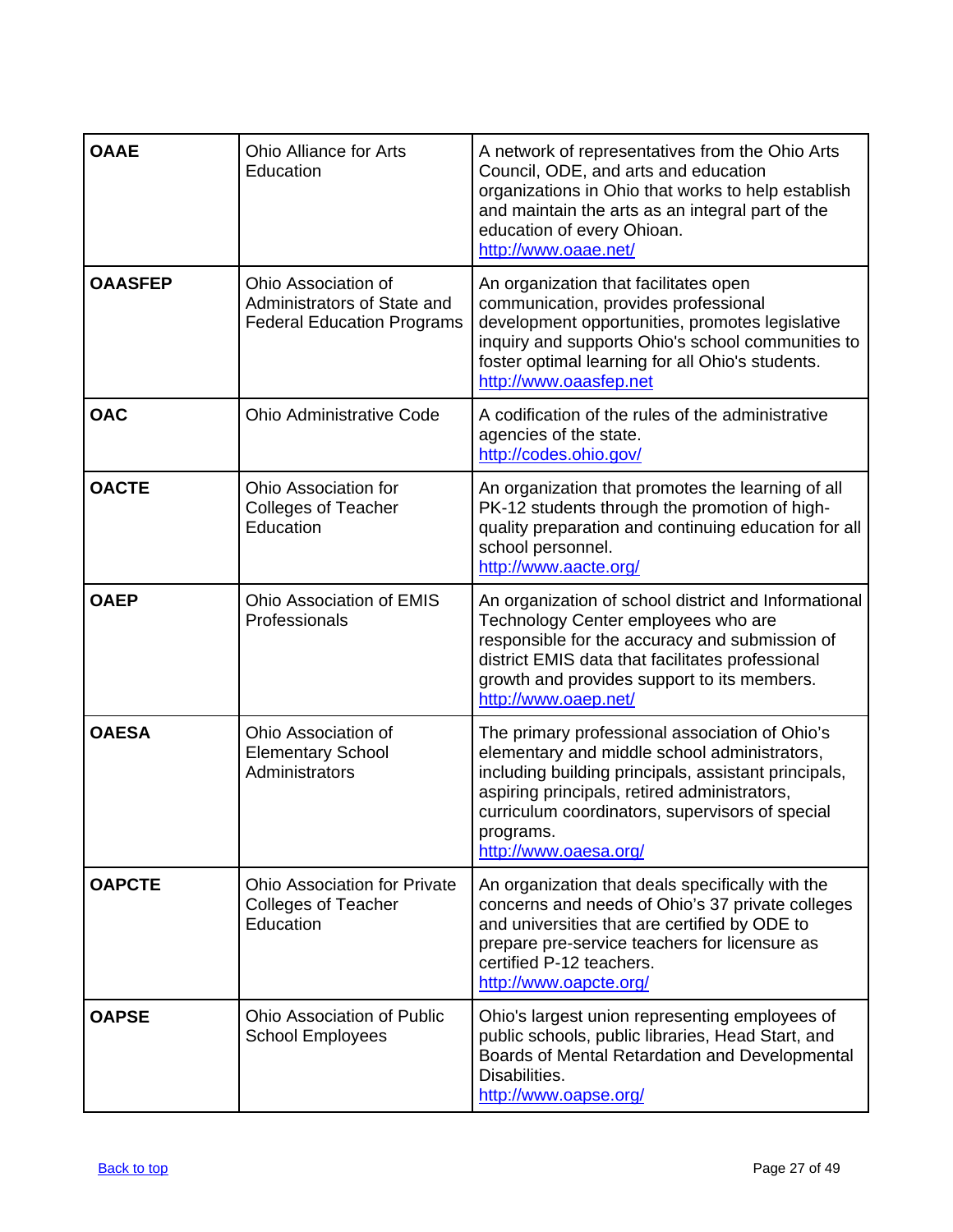| <b>OASBO</b> | <b>Ohio Association of School</b><br><b>Business Officials</b>           | A not-for-profit educational management<br>organization dedicated to learning, utilizing and<br>sharing the best methods and technology of<br>school business administration.<br>www.oasbo-ohio.org                                                                                                                                                                                                                                         |
|--------------|--------------------------------------------------------------------------|---------------------------------------------------------------------------------------------------------------------------------------------------------------------------------------------------------------------------------------------------------------------------------------------------------------------------------------------------------------------------------------------------------------------------------------------|
| <b>OASCD</b> | Ohio Association for<br><b>Supervision and Curriculum</b><br>Development | An organization that provides quality professional<br>development opportunities for teachers,<br>administrators and others through publications,<br>professional conferences and collaboration with<br>other organizations.<br>http://ohio.ascd.org/                                                                                                                                                                                        |
| <b>OASSA</b> | Ohio Association of<br>Secondary School<br>Administrators                | A professional organization serving approximately<br>2,400 middle level and senior high administrators<br>in Ohio and provides professional development<br>opportunities, legal services, legal representation<br>and student activities.<br>http://www.oassa.org/                                                                                                                                                                          |
| <b>OAT</b>   | <b>Ohio Achievement Test</b>                                             | Required assessment that measures students on<br>what they know and are able to do in<br>mathematics, reading, science, social studies and<br>writing, with administration to students from third<br>to eighth grade (replaced Ohio's proficiency tests).<br>http://www.ode.state.oh.us, keyword search:<br><b>Achievement Test</b>                                                                                                         |
| <b>OATE</b>  | Ohio Association of Teacher<br><b>Educators</b>                          | A professional organization that promotes quality<br>teacher education programs for initial preparation,<br>induction and continuing professional<br>development as well as individual professional<br>development opportunities for P-12 school,<br>agency-based, college and university teacher<br>educators.<br>http://www3.ashland.edu/academics/education/oat<br>e2.html                                                               |
| <b>OBN</b>   | <b>Ohio Board of Nursing</b>                                             | The board that enforces laws and rules regulating<br>practice, licensure and certification of individuals<br>who practice nursing or provide dialysis care in<br>Ohio and approves pre-licensure nursing<br>education programs and dialysis training<br>programs, oversees the licensure examination of<br>nurses, and takes disciplinary action when a<br>licensee or certificate holder violates the law.<br>http://www.nursing.ohio.gov/ |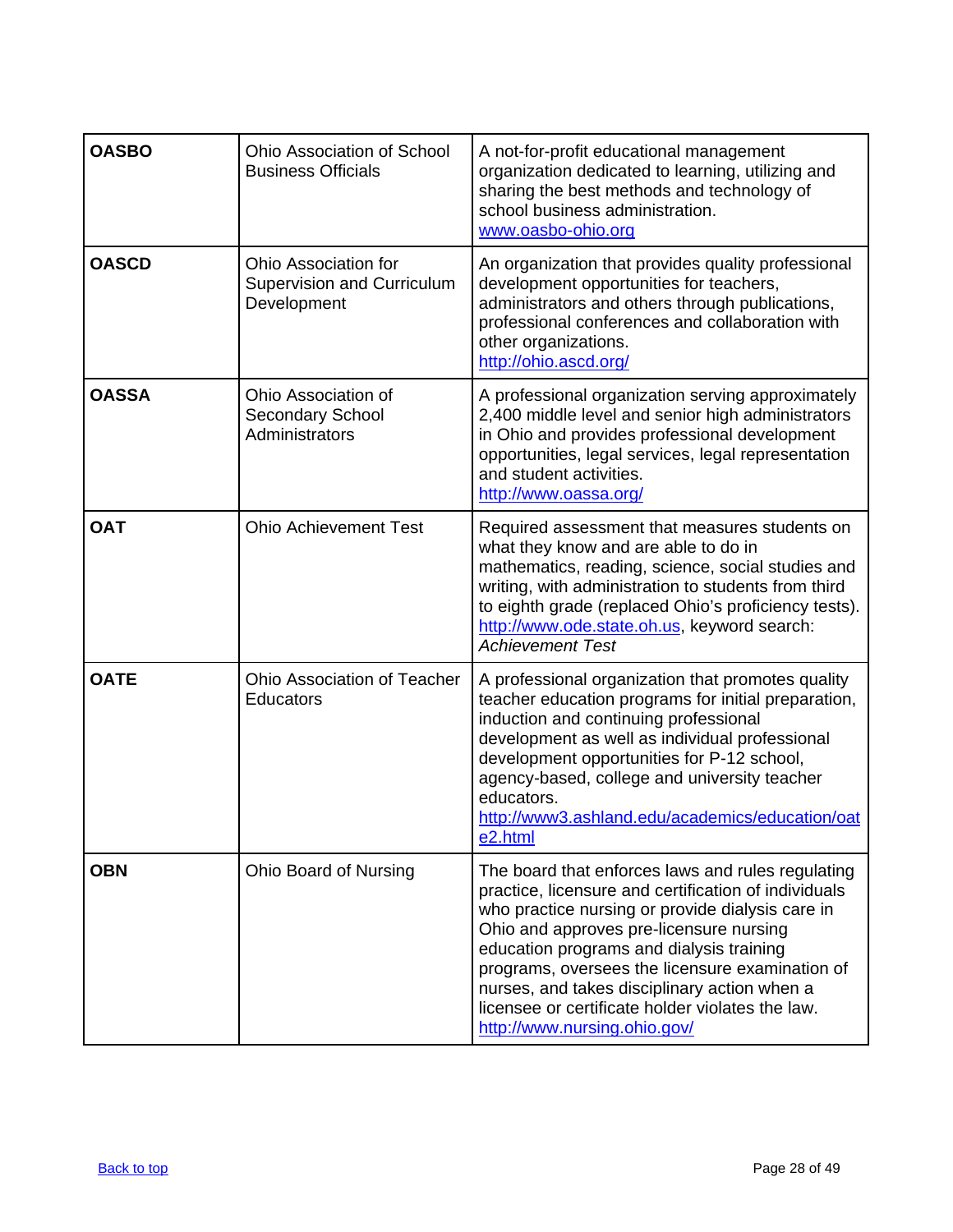| <b>OBR</b>   | <b>Ohio Board of Regents</b>                                                       | A nine-member coordinating board with two ex-<br>officio representatives from the state legislature<br>that provides higher education policy advice to the<br>Governor and General Assembly; develops<br>strategies involving Ohio's public and independent<br>colleges and universities; advocates for and<br>manages state funds for public colleges; and<br>coordinates and implements state higher<br>education policies.<br>http://regents.ohio.gov/ |
|--------------|------------------------------------------------------------------------------------|-----------------------------------------------------------------------------------------------------------------------------------------------------------------------------------------------------------------------------------------------------------------------------------------------------------------------------------------------------------------------------------------------------------------------------------------------------------|
| <b>OCALI</b> | Ohio Center for Autism and<br>Low Incidence                                        | An organization that serves families, educators<br>and professionals working with students with<br>autism and low-incidence disabilities, including<br>autism spectrum disorders, multiple disabilities,<br>orthopedic impairments, other health impairments<br>and traumatic brain injuries.<br>http://www.ocali.org/                                                                                                                                    |
| <b>OCAP</b>  | <b>Occupational Competency</b><br><b>Analysis Profiles</b>                         | Employer-verified competency lists (to be replaced<br>by career field technical content standards) that<br>outline the knowledge, skills and attitudes needed<br>to enter and remain in a given career area.<br>http://www.ode.state.oh.us, keyword search:<br><b>Occupational Competency Analysis</b>                                                                                                                                                    |
| <b>OCECD</b> | Ohio Coalition for the<br><b>Education of Children with</b><br><b>Disabilities</b> | An association that works to ensure that every<br>Ohio child with special needs receives a free,<br>appropriate, public education in the least<br>restrictive environment to enable each child to<br>reach his or her highest potential.<br>http://www.ocecd.org/                                                                                                                                                                                         |
| <b>OCIS</b>  | <b>Ohio Career Information</b><br>System                                           | A fully integrated, Internet-based career<br>information and planning system with accurate,<br>comprehensive and current occupational,<br>postsecondary school and financial aid<br>information.<br>http://www.ocis.org/                                                                                                                                                                                                                                  |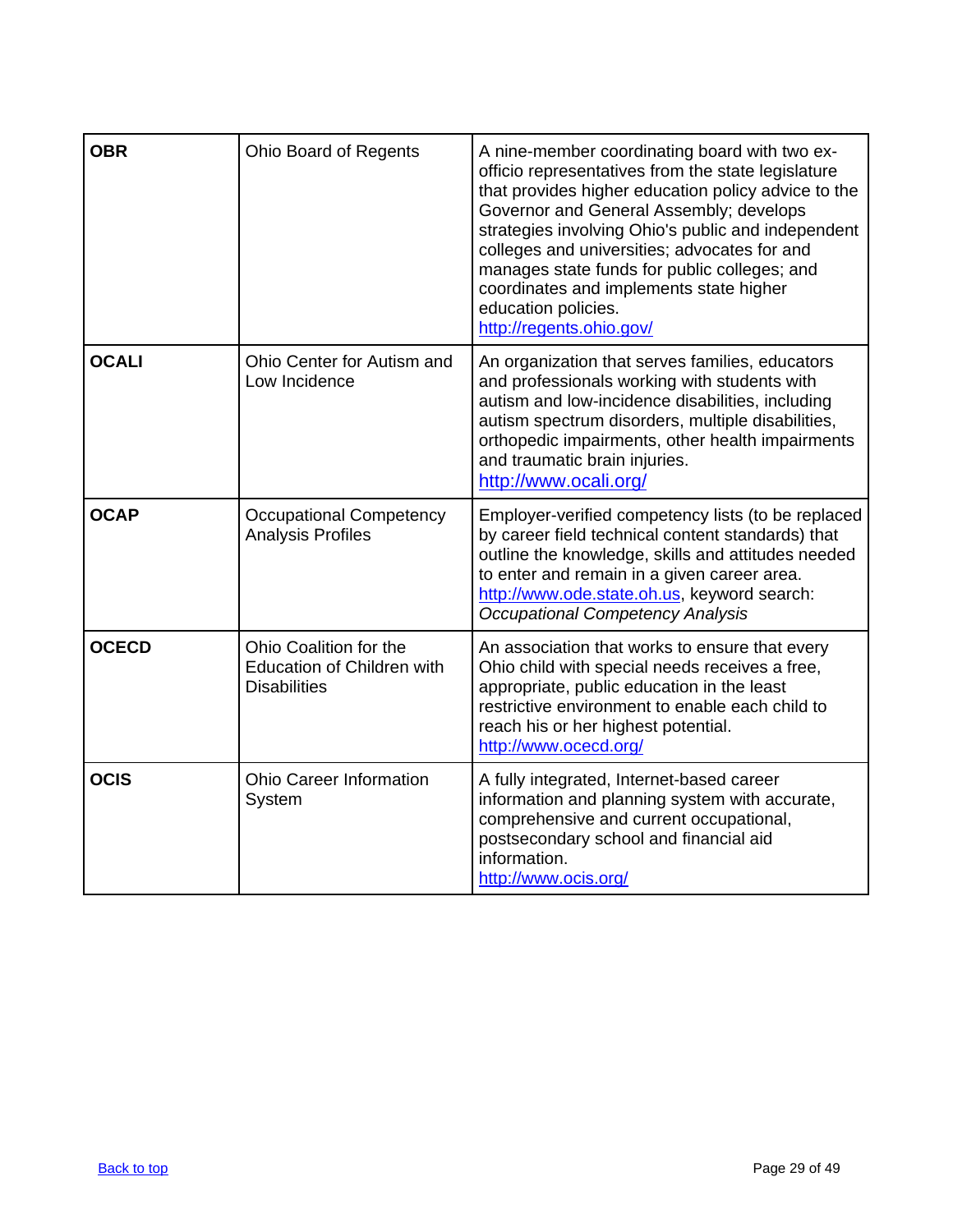| <b>OCR</b>    | <b>Office for Civil Rights</b>                              | The U.S. Department of Health and Human<br>Services (HHS) office that enforces civil rights<br>laws that prohibit discrimination on the basis of<br>race, color, national origin, disability, age, sex and<br>religion by health care and human services<br>entities over which OCR has jurisdiction, such as<br>state and local social and health services<br>agencies, as well as hospitals, clinics, nursing<br>homes or other entities receiving federal financial<br>assistance from HHS.<br>http://www.os.dhhs.gov/ocr/ |
|---------------|-------------------------------------------------------------|-------------------------------------------------------------------------------------------------------------------------------------------------------------------------------------------------------------------------------------------------------------------------------------------------------------------------------------------------------------------------------------------------------------------------------------------------------------------------------------------------------------------------------|
| <b>OCS</b>    | <b>Office of Community Schools</b>                          | The ODE office that authorizes and oversees<br>qualified sponsors of community schools.<br>http://www.ode.state.oh.us, keyword search:<br><b>Office of Community Schools</b>                                                                                                                                                                                                                                                                                                                                                  |
| <b>OCTELA</b> | Ohio Council of Teachers of<br><b>English Language Arts</b> | An organization composed of teachers of English<br>and anyone interested in practicing and promoting<br>English language arts that works to improve the<br>effectiveness of the teaching of English language<br>arts through many initiatives.<br>www.octela.org                                                                                                                                                                                                                                                              |
| <b>OCTM</b>   | Ohio Council of Teachers of<br><b>Mathematics</b>           | A state organization of mathematics education<br>professionals who work toward the improvement<br>of mathematics education for students from pre-<br>kindergarten through college.<br>http://www.ohioctm.org/                                                                                                                                                                                                                                                                                                                 |
| <b>ODADAS</b> | Ohio Department of Alcohol<br>and Drug Addiction Services   | A state department that provides leadership for<br>alcohol and other drug addiction prevention and<br>treatment services for the health, safety and<br>productivity of all Ohioans.<br>http://www.odadas.state.oh.us/                                                                                                                                                                                                                                                                                                         |
| <b>ODE</b>    | Ohio Department of<br>Education                             | Ohio's state agency, governed by the State Board<br>of Education, charged with developing and<br>maintaining high standards and quality support for<br>the state's educational system, from pre-<br>kindergarten through adult education.<br>http://www.ode.state.oh.us                                                                                                                                                                                                                                                       |
| <b>ODH</b>    | Ohio Department of Health                                   | The state agency dedicated to leading Ohioans to<br>achieve optimal health and address public health<br>issues and crises.<br>http://www.odh.state.oh.us/                                                                                                                                                                                                                                                                                                                                                                     |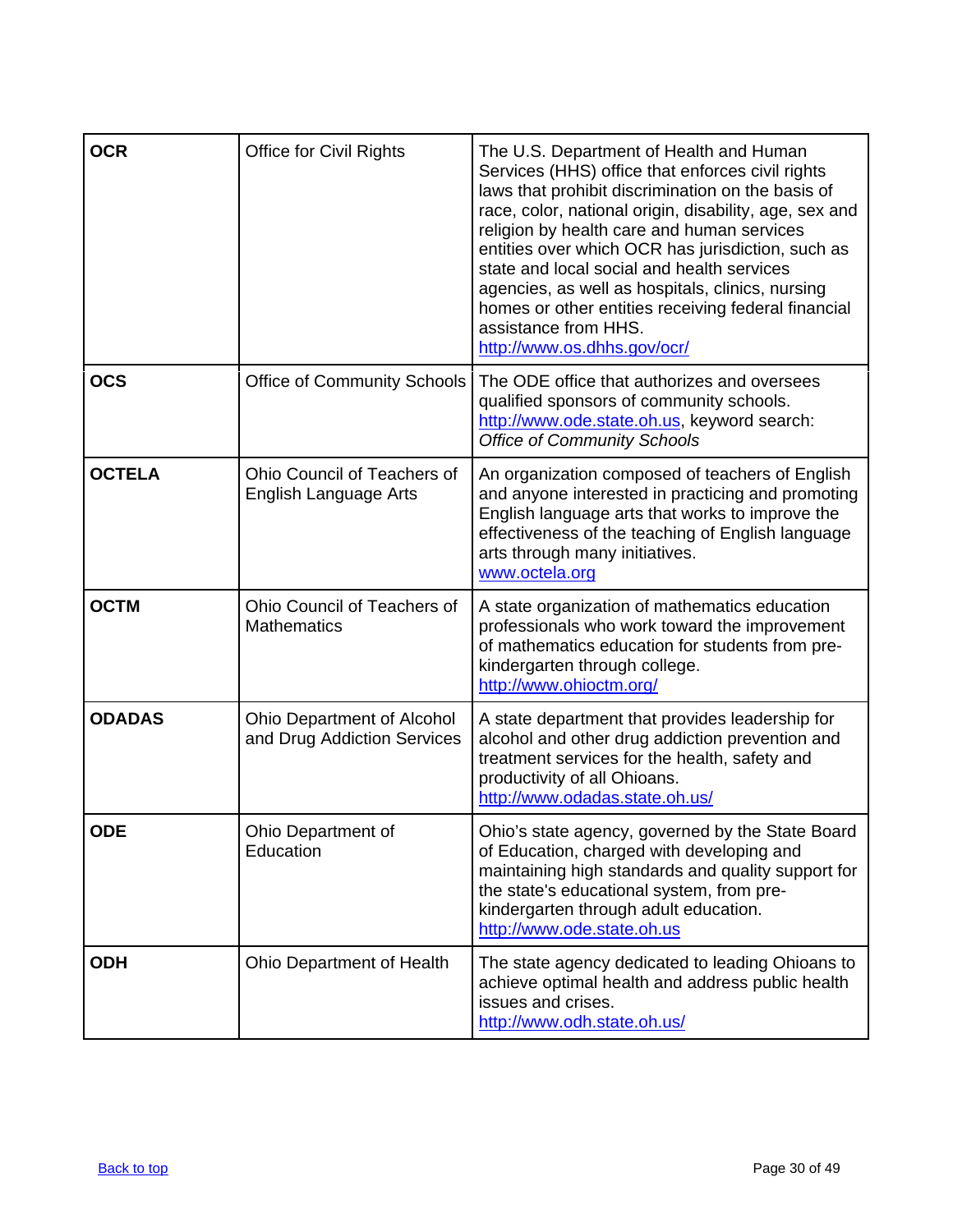| <b>ODJFS</b> | Ohio Department of Job and<br><b>Family Services</b>    | The state agency that develops and oversees<br>health care, employment and economic<br>assistance, child support and other programs and<br>services for families and children.<br>http://ifs.ohio.gov/                                                                                                                                                                    |
|--------------|---------------------------------------------------------|---------------------------------------------------------------------------------------------------------------------------------------------------------------------------------------------------------------------------------------------------------------------------------------------------------------------------------------------------------------------------|
| <b>ODPS</b>  | <b>Ohio Department of Public</b><br>Safety              | The state agency that serves and protects the<br>safety and security of Ohioans through eight<br>divisions: Administration, Bureau of Motor<br>Vehicles, Emergency Management Agency,<br>Emergency Medical Services, Homeland Security,<br>Highway Patrol, Investigative Unit, and Office of<br><b>Criminal Justice Services.</b><br>http://ohiopublicsafety.com/odps.asp |
| <b>OEA</b>   | <b>Ohio Education Association</b>                       | An association of 131,000 educators, affiliated<br>with the National Education Association (NEA),<br>who work in Ohio's schools, colleges and<br>universities.<br>http://www.ohea.org/                                                                                                                                                                                    |
| <b>OEC</b>   | Office for Exceptional<br>Children                      | An ODE office that provides leadership,<br>assistance and oversight to school districts and<br>other educational entities in the provision of<br>differentiated instructional support to improve<br>results for students with disabilities and students<br>identified as gifted.<br>http://www.ode.state.oh.us, keyword search: OEC                                       |
| <b>OECN</b>  | <b>Ohio Educational Computer</b><br><b>Network</b>      | A network of 23 Information Technology Centers<br>(ITCs), which represents 725 school districts,<br><b>Educational Service Centers and Community</b><br>Schools and approximately 1.3 million Ohio<br>students, dedicated to effective and efficient<br>information technology for the learning community<br>in Ohio.<br>http://www.mcoecn.org/                           |
| <b>OEDS</b>  | <b>Ohio Educational Directory</b><br>System             | A directory that contains information on specific<br>school districts, ODE offices and other educational<br>entities.<br>http://www.ode.state.oh.us, keyword search:<br><b>OEDS</b>                                                                                                                                                                                       |
| <b>OELSR</b> | Office of Early Learning and<br><b>School Readiness</b> | An ODE office that administers programs<br>supporting the educational experiences of young<br>children that help prepare them to learn, read and<br>succeed in school.<br>http://www.ode.state.oh.us, keyword search:<br><b>ELSR</b>                                                                                                                                      |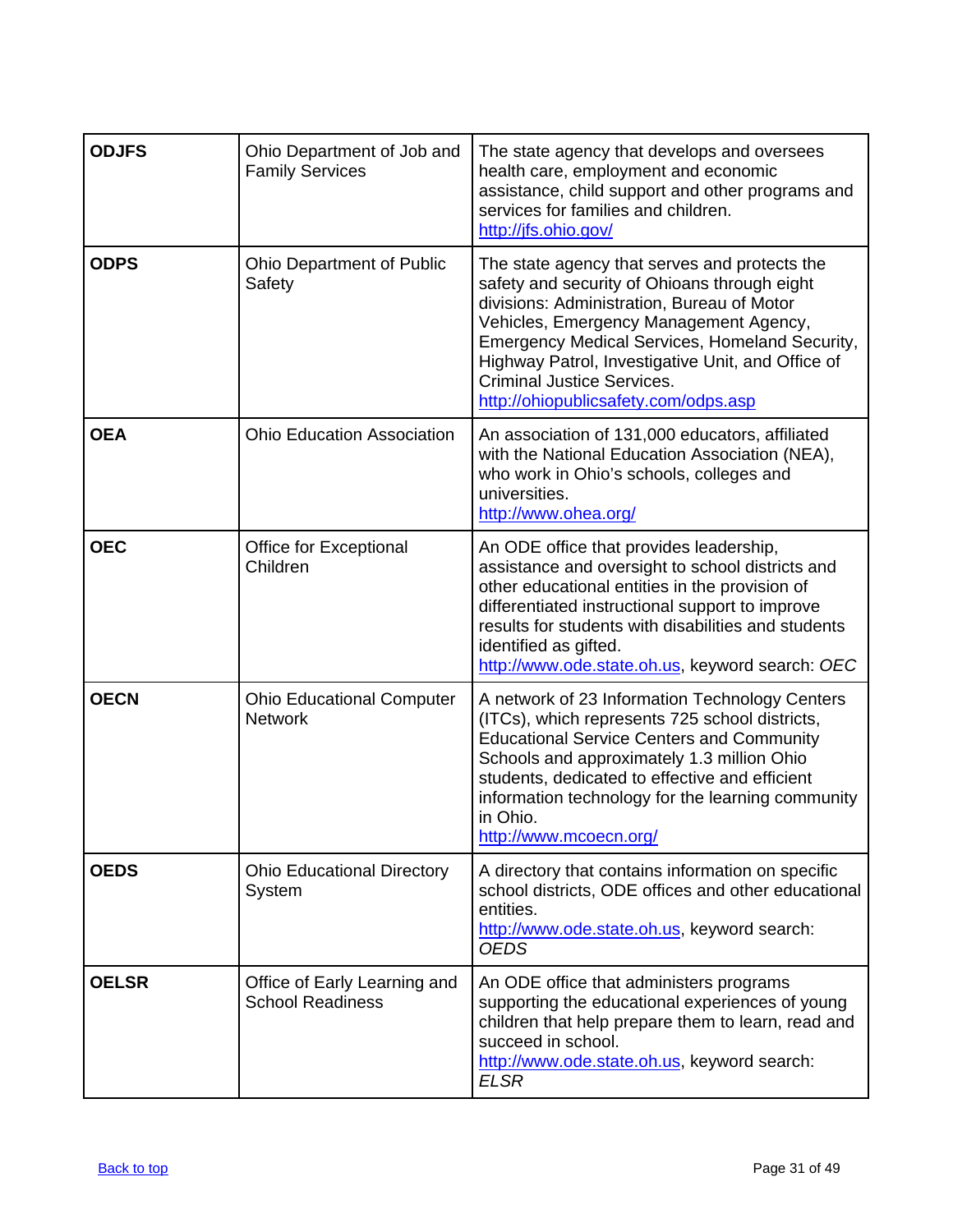| <b>OETA</b> | <b>Ohio Educational Theatre</b><br>Association | An association that works with the International<br>Thespian Society to promote educational theater<br>in Ohio by teaching, educating and instructing<br>students in the performing arts and related<br>subjects.<br>http://ohioedta.org                                                                                                                                                |
|-------------|------------------------------------------------|-----------------------------------------------------------------------------------------------------------------------------------------------------------------------------------------------------------------------------------------------------------------------------------------------------------------------------------------------------------------------------------------|
| <b>OFP</b>  | Office of Federal Programs                     | The ODE office that provides leadership and<br>technical assistance to help school districts make<br>the best use of personnel, fiscal, materials and<br>training resources derived through federal<br>programs.<br>http://www.ode.state.oh.us, keyword search:<br><b>Office of Federal Programs</b>                                                                                    |
| <b>OFR</b>  | <b>Office of Field Relations</b>               | The ODE office that serves as a liaison for school<br>improvement services with districts, working<br>through teams to deliver professional development<br>and technical assistance to help build district<br>capacity to increase student achievement.<br>http://www.ode.state.oh.us, keyword search: Field<br><b>Relations</b>                                                        |
| <b>OFCF</b> | Ohio Family and Children<br>First              | A partnership of government agencies and<br>community organizations committed to improving<br>the well-being of children and families.<br>http://www.ohiofcf.org/main.asp                                                                                                                                                                                                               |
| <b>OFLA</b> | Ohio Foreign Language<br>Association           | An organization of foreign language teachers<br>affiliated with the Ohio Education Association<br>(OEA) that also is a member of the Central States<br>Conference (CSC) and the American Council on<br>the Teaching of Foreign Languages (ACTFL).<br>http://ofla-online.org                                                                                                             |
| <b>OFT</b>  | <b>Ohio Federation of Teachers</b>             | A union, affiliated with the American Federation of<br>Teachers (AFT) and the AFL-CIO that represents<br>more than 20,000 teachers, school employees,<br>higher education faculty and social service<br>professionals in 53 local unions.<br>http://oft-aft.org/who/who.htm                                                                                                             |
| <b>OGT</b>  | <b>Ohio Graduation Tests</b>                   | A key part of Ohio's education reform effort to<br>establish an aligned system of standards,<br>assessments and accountability for Ohio schools,<br>designed to ensure that students receiving a high<br>school diploma demonstrate high levels of<br>academic achievement and meet federal<br>requirements for high school testing.<br>http://www.ode.state.oh.us, keyword search: OGT |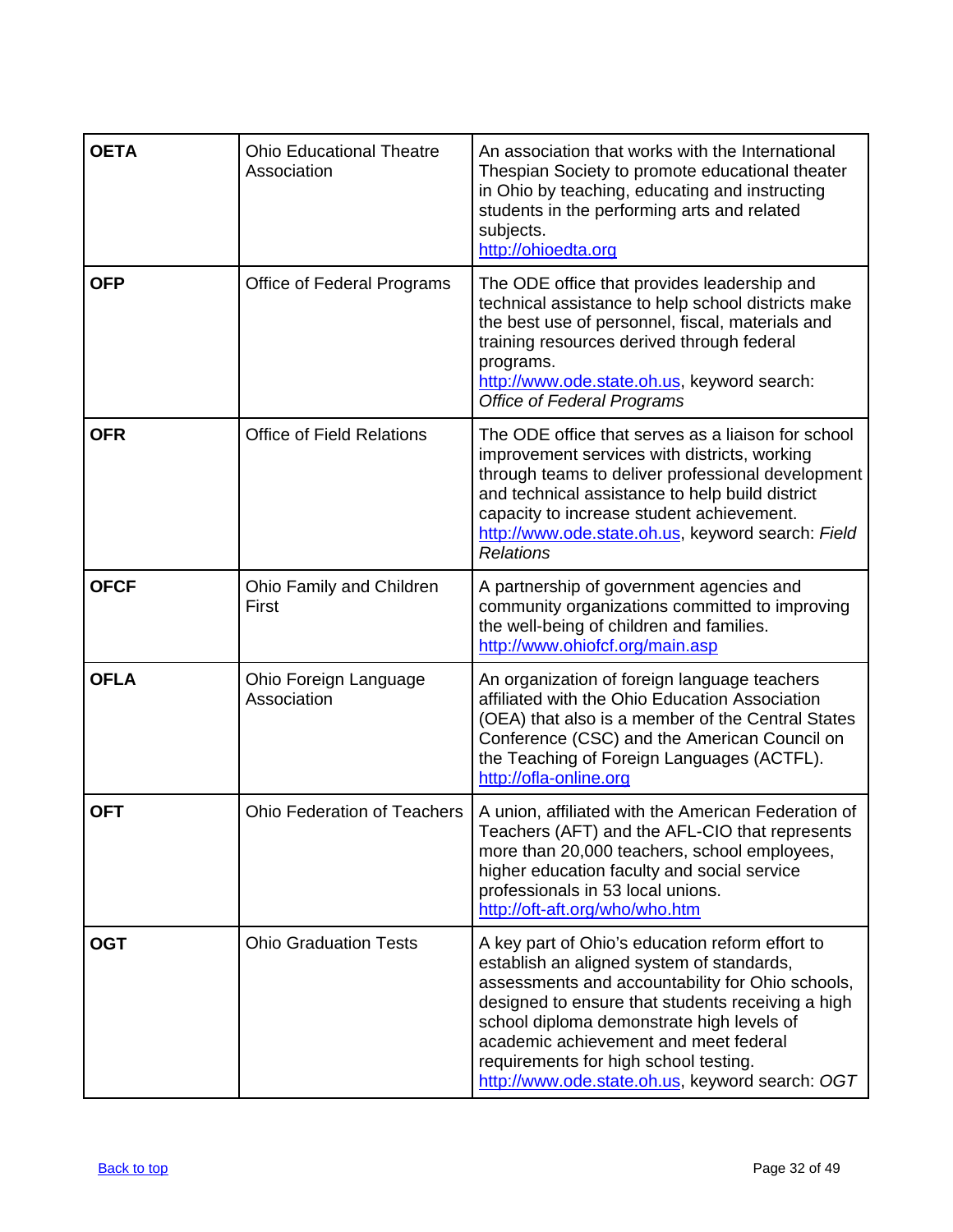| <b>OHDELA</b>    | <b>Ohio Distance Electronic</b><br>Learning Academy           | One of three types of charter schools managed by<br>White Hat Management, LLC.<br>http://www.ohdela.com/                                                                                                                                                                                                                                                                                                                                                                                      |
|------------------|---------------------------------------------------------------|-----------------------------------------------------------------------------------------------------------------------------------------------------------------------------------------------------------------------------------------------------------------------------------------------------------------------------------------------------------------------------------------------------------------------------------------------------------------------------------------------|
| <b>OHSAA</b>     | <b>Ohio High School Athletic</b><br>Association               | A voluntary, unincorporated, not-for-profit<br>association of public and private high schools and<br>7th-8th grade schools that regulates and<br>administers interscholastic athletic competition<br>and promotes the values of participation in<br>interscholastic athletics as an integral part of a<br>student's educational experience.<br>http://www.ohsaa.org/                                                                                                                          |
| <b>OHIO ACTE</b> | <b>Ohio Association for Career</b><br>and Technical Education | The largest national education association<br>dedicated to the advancement of education that<br>prepares youth and adults for careers.<br>http://www.ohioacte.org/ or<br>http://www.acteonline.org                                                                                                                                                                                                                                                                                            |
| <b>OHIO PIRC</b> | <b>Ohio Parent Involvement</b><br><b>Resource Center</b>      | A nonprofit parent information and resource center<br>that provides parents, families, students,<br>educators and communities with information,<br>resources and training.<br>http://www.ohiopirc.org/                                                                                                                                                                                                                                                                                        |
| <b>OHIO PTA</b>  | <b>Ohio Parent Teacher</b><br>Association                     | An advocacy organization of teachers and parents<br>that promotes children, parent and family<br>education and service to Ohio's public schools.<br>http://www.ohiopta.org/                                                                                                                                                                                                                                                                                                                   |
| <b>OISM</b>      | <b>Ohio's Integrated Systems</b><br>Model                     | A tiered model of prevention and intervention for<br>districts and principal-led building teams to use in<br>addressing the academic and behavioral needs of<br>all students at the schoolwide level, thus reducing<br>the number of children who need more targeted<br>and/or intensive intervention.<br>http://www.ode.state.oh.us, keyword search:<br><b>OISM</b>                                                                                                                          |
| <b>OLAC</b>      | <b>Ohio Leadership Advisory</b><br>Council                    | An advisory and study group comprised of<br>representatives of key professional associations,<br>business and school board representatives,<br>practitioners in leadership roles, higher education<br>representatives and state department of education<br>personnel whose primary role is to<br>advise ODE and Ohio Leadership Core Team in<br>the development, implementation, and evaluation<br>of a coherent leadership development system for<br>Ohio.<br>http://www.ohioleadership.org/ |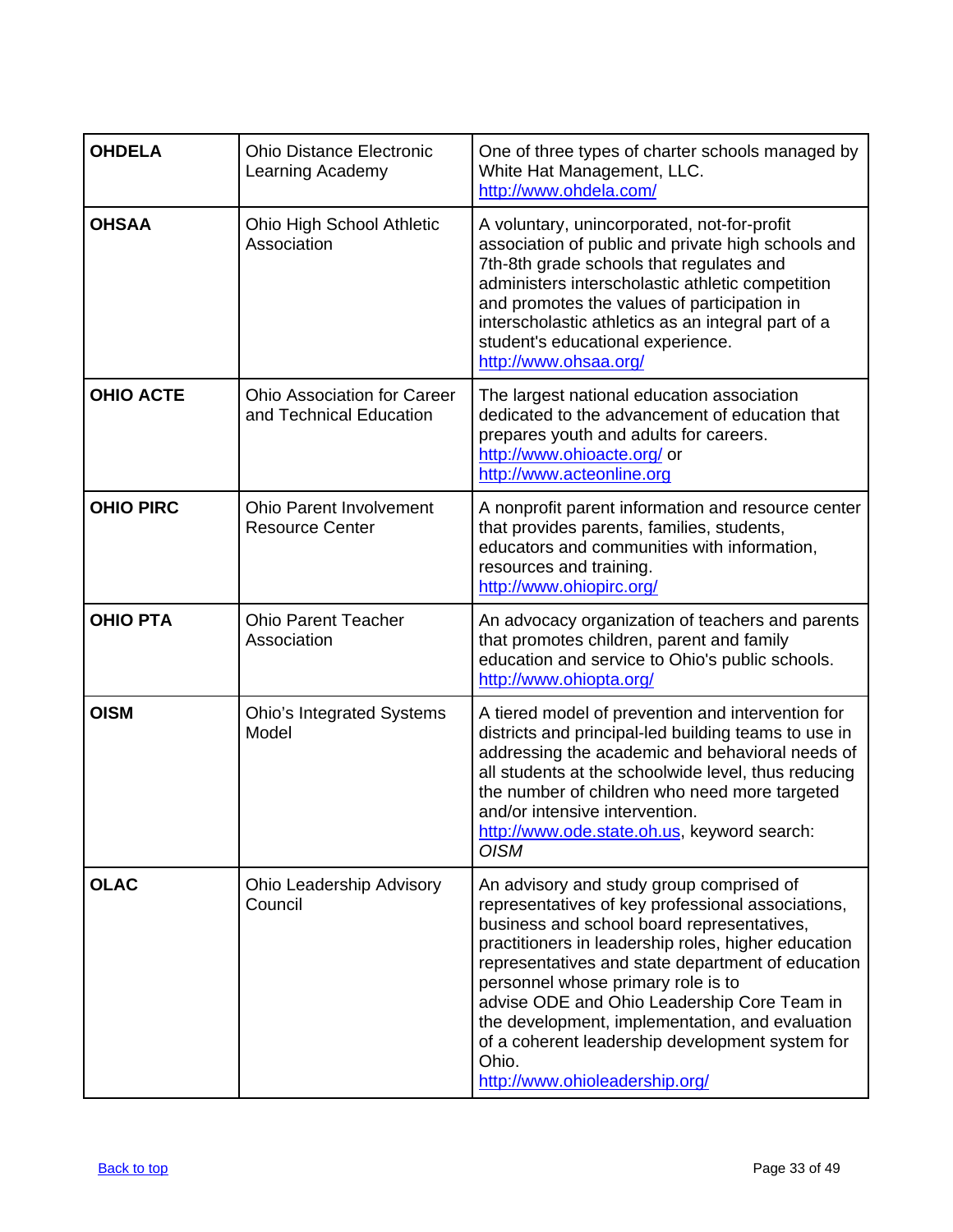| <b>OLFA</b> | <b>Ohio Learning First Alliance</b>                     | Ohio's chapter of a national partnership of 18<br>national education associations dedicated to<br>improving student learning in America's public<br>schools.<br>http://www.learningfirst.org/alliances/ohio/                                                                                                                                                                   |
|-------------|---------------------------------------------------------|--------------------------------------------------------------------------------------------------------------------------------------------------------------------------------------------------------------------------------------------------------------------------------------------------------------------------------------------------------------------------------|
| <b>OLN</b>  | <b>Ohio Literacy Network</b>                            | An association of organizations and individuals<br>dedicated to helping adults achieve the basic<br>literacy skills needed to function effectively in<br>today's society.<br>http://www.ohioliteracynetwork.org/                                                                                                                                                               |
| <b>OLRC</b> | <b>Ohio Literacy Resource</b><br>Center                 | A resource for Adult Basic and Literacy Education<br>providers that includes information about literacy,<br>assistance with literacy planning and evaluation,<br>and connections to other literacy resources in<br>Ohio and the National Institute for Literacy.<br>http://literacy.kent.edu/Oasis/aboutus.html                                                                |
| <b>OMAP</b> | <b>Ohio Mathematics Academy</b><br>Program              | An earlier mathematics professional development<br>opportunity, replaced by the Ohio Mathematics<br>and Science Partnership (MSP) Program.<br>http://www.ode.oh.state.us, keyword search: MSP                                                                                                                                                                                  |
| <b>OMEA</b> | <b>Ohio Marketing Educators</b><br>Association          | A division of the Ohio Association for Career and<br><b>Technical Education (OACTE) that provides</b><br>support to marketing education teachers<br>throughout Ohio by providing professional<br>development opportunities, a voice at the state<br>and national levels of government, networking<br>opportunities and professional recognition.<br>http://www.omeaonline.org/ |
| <b>OMEA</b> | <b>Ohio Music Education</b><br>Association              | An association that promotes music education for<br>all Ohio students.<br>http://www.omea-ohio.org/                                                                                                                                                                                                                                                                            |
| <b>OPAS</b> | <b>Ohio Performance</b><br><b>Accountability System</b> | The national, outcome-based reporting system for<br>the state-administered, federally funded Adult<br>Basic and Literacy Education (ABLE) program,<br>developed with the support of the U.S.<br>Department of Education.<br>http://www.ode.state.oh.us, keyword search:<br><b>OPAS</b>                                                                                         |
| <b>OPC</b>  | <b>Office of Professional</b><br>Conduct                | The ODE office that manages the teacher license<br>investigation/revocation process and enhances<br>awareness, understanding and practice of<br>professional conduct.<br>http://www.ode.state.oh.us, keyword search:<br><b>Office of Professional Conduct</b>                                                                                                                  |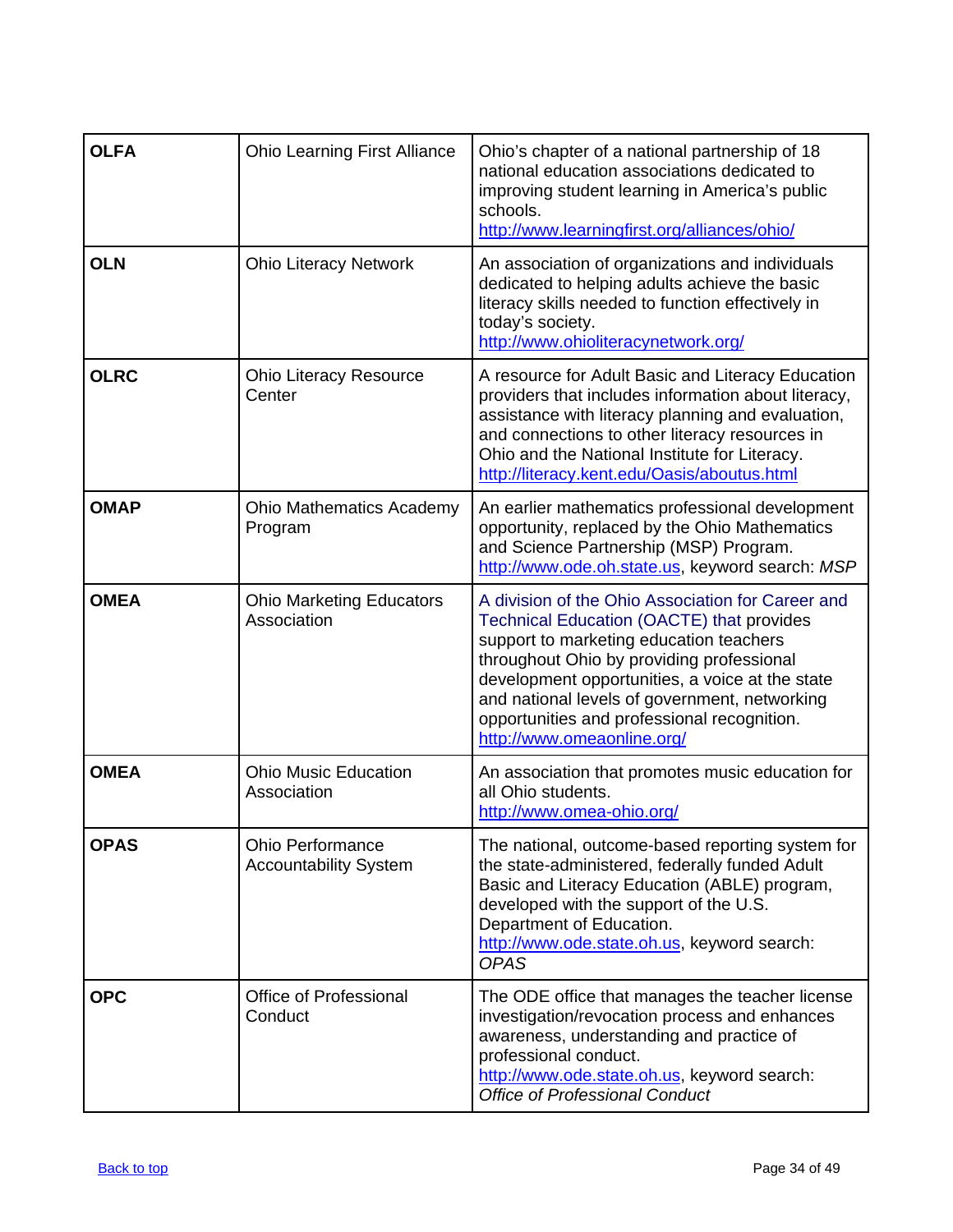| <b>OPERS</b> | <b>Ohio Public Employees</b><br><b>Retirement System</b>                          | The state's largest pension system for state and<br>local public employees.<br>http://www.opers.org/                                                                                                                                                                                                                                                                                                                                                                                                                                                                                                                                                                                                                       |
|--------------|-----------------------------------------------------------------------------------|----------------------------------------------------------------------------------------------------------------------------------------------------------------------------------------------------------------------------------------------------------------------------------------------------------------------------------------------------------------------------------------------------------------------------------------------------------------------------------------------------------------------------------------------------------------------------------------------------------------------------------------------------------------------------------------------------------------------------|
| <b>OPOTA</b> | <b>Ohio Peace Officer Training</b>                                                | Uniform courses of training for law enforcement<br>officers and private security offered through the<br>Ohio Peace Officer Training Commission.<br>http://www.ag.state.oh.us/le/training/commission.a<br>$S_{p}$                                                                                                                                                                                                                                                                                                                                                                                                                                                                                                           |
| <b>OPRS</b>  | <b>Ohio Performance Review</b><br>System                                          | A system used by Ohio to evaluate the work of<br>employees in order to improve the effectiveness<br>and productivity of state government.<br>http://das.ohio.gov/hrd/oprs.html                                                                                                                                                                                                                                                                                                                                                                                                                                                                                                                                             |
| <b>OPT</b>   | <b>Ohio Proficiency Test</b>                                                      | Ohio's former tests that were aligned to learning<br>outcomes, replaced by Ohio Achievement Tests<br>and Ohio Graduation Tests.<br>http://www.ode.state.oh.us, keyword search: Ohio<br><b>Proficiency Test</b>                                                                                                                                                                                                                                                                                                                                                                                                                                                                                                             |
| <b>ORC</b>   | <b>Ohio Resource Center for</b><br>Mathematics, Science and<br>Reading            | A project of the State University Education Deans,<br>funded by the Ohio General Assembly and<br>established by the Ohio Board of Regents, that<br>identifies effective instructional and professional<br>development resources and best practices and<br>disseminates them to schools, school districts and<br>higher education institutions; supports sustained<br>professional development for teachers and<br>administrators in the effective adoption of best<br>practices and teaching resources; and fosters an<br>integrated educational research and development<br>capacity for Ohio through collaboration with<br>colleges and universities involved in teacher<br>preparation.<br>http://www.ohiorc.org/about/ |
| <b>ORC</b>   | <b>Ohio Revised Code</b>                                                          | Laws of the state of Ohio consolidated into<br>general provisions, titles, chapters.<br>http://codes.ohio.gov/                                                                                                                                                                                                                                                                                                                                                                                                                                                                                                                                                                                                             |
| <b>ORN</b>   | <b>Ohio Resource Network for</b><br>Safe and Drug-Free Schools<br>and Communities | An organization that provides technical assistance<br>by region in program development and<br>implementation to help consumers and<br>professionals find relevant materials on alcohol-<br>and drug-abuse prevention and school safety best<br>practices.<br>http://www.ebasedprevention.org/                                                                                                                                                                                                                                                                                                                                                                                                                              |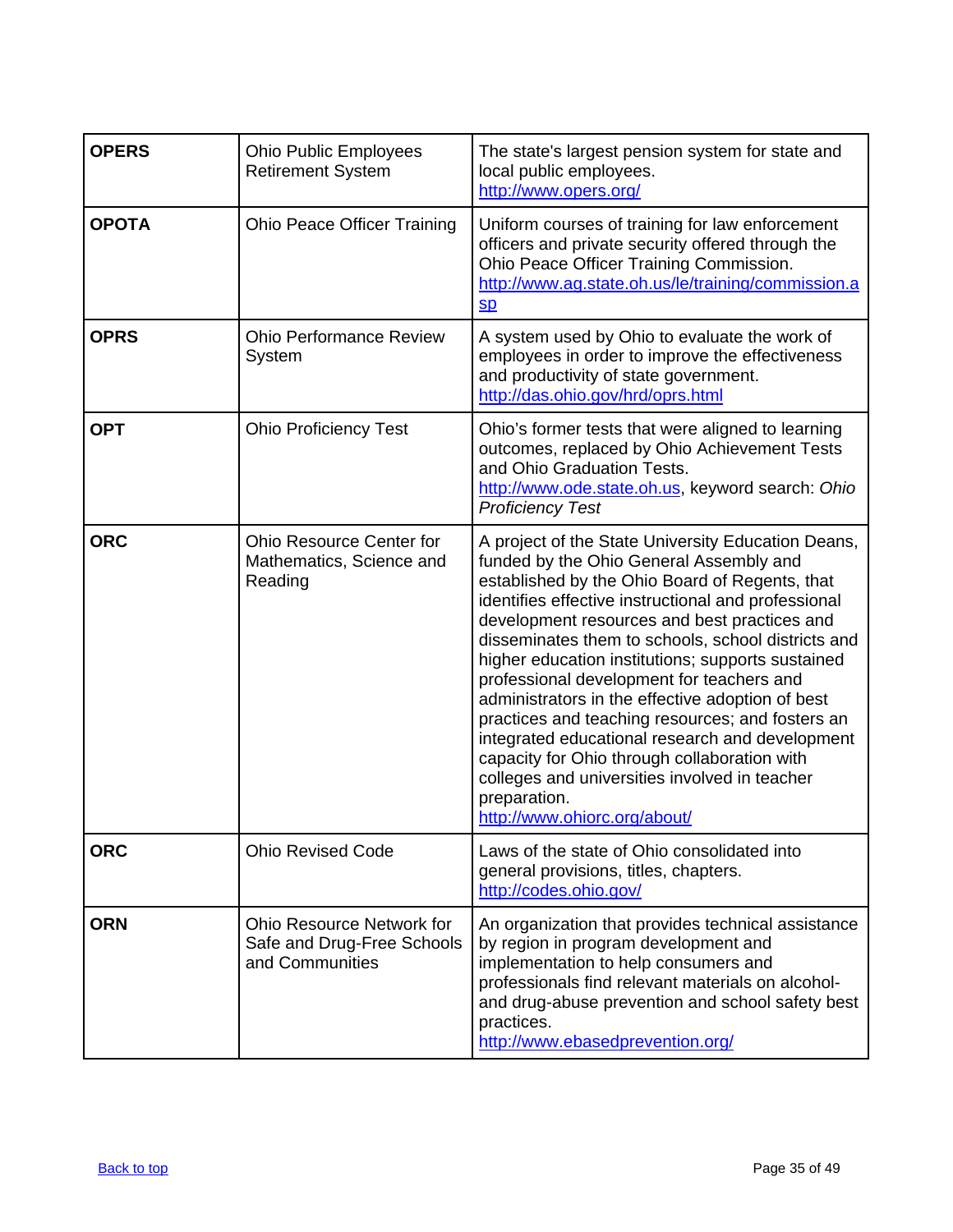| <b>OSBA</b> | <b>Ohio School Boards</b><br>Association    | A private, not-for-profit statewide organization of<br>public school boards that works to encourage and<br>advance public education through local citizen<br>responsibility.<br>http://www.osba-ohio.org/                                                                                                                                                                                                                                                                                                                  |
|-------------|---------------------------------------------|----------------------------------------------------------------------------------------------------------------------------------------------------------------------------------------------------------------------------------------------------------------------------------------------------------------------------------------------------------------------------------------------------------------------------------------------------------------------------------------------------------------------------|
| <b>OSC</b>  | <b>Ohio Super Computer</b><br>Center        | An initiative of the Ohio Board of Regents that<br>provides supercomputing, networking, research<br>and educational resources to a diverse state and<br>national community, including education,<br>academic research, industry and state<br>government.<br>http://www.osc.edu/                                                                                                                                                                                                                                            |
| <b>OSC</b>  | Office of School Choice                     | The ODE office that oversees The Cleveland<br>Scholarship & Tutoring Program and the<br><b>Education Choice Scholarship Pilot Program</b><br>(EdChoice).<br>http://www.ode.state.oh.us, keywords search:<br>EdChoice, CTSP, School Choice                                                                                                                                                                                                                                                                                  |
| <b>OSCA</b> | <b>Ohio School Counselor</b><br>Association | Association that supports and unites professional<br>school counselors in their endeavors to evaluate<br>student needs and positively impact student<br>success by providing guidance and resources to<br>the school community.<br>http://www.ohioschoolcounselor.org/                                                                                                                                                                                                                                                     |
| <b>OSD</b>  | Ohio School for the Deaf                    | Ohio's public educational facility and resource<br>center on deafness that: provides comprehensive<br>education for Ohio's deaf and hard-of-hearing<br>students which encourages independence and<br>life-long learning; promotes social and cultural<br>awareness; prepares students to attain their<br>potential and become contributing members of<br>their communities, all via a barrier-free<br>communication environment using American Sign<br>Language (ASL) and English.<br>http://www.ohioschoolforthedeaf.org/ |
| <b>OSEP</b> | Office of Special Education<br>Programs     | The U.S. Department of Education's office<br>dedicated to improving results for infants, toddlers,<br>children and youth with disabilities ages birth<br>through 21 by providing leadership and financial<br>support to assist states and local districts.<br>http://www.ed.gov/about/offices/list/osers/index.ht<br>m                                                                                                                                                                                                     |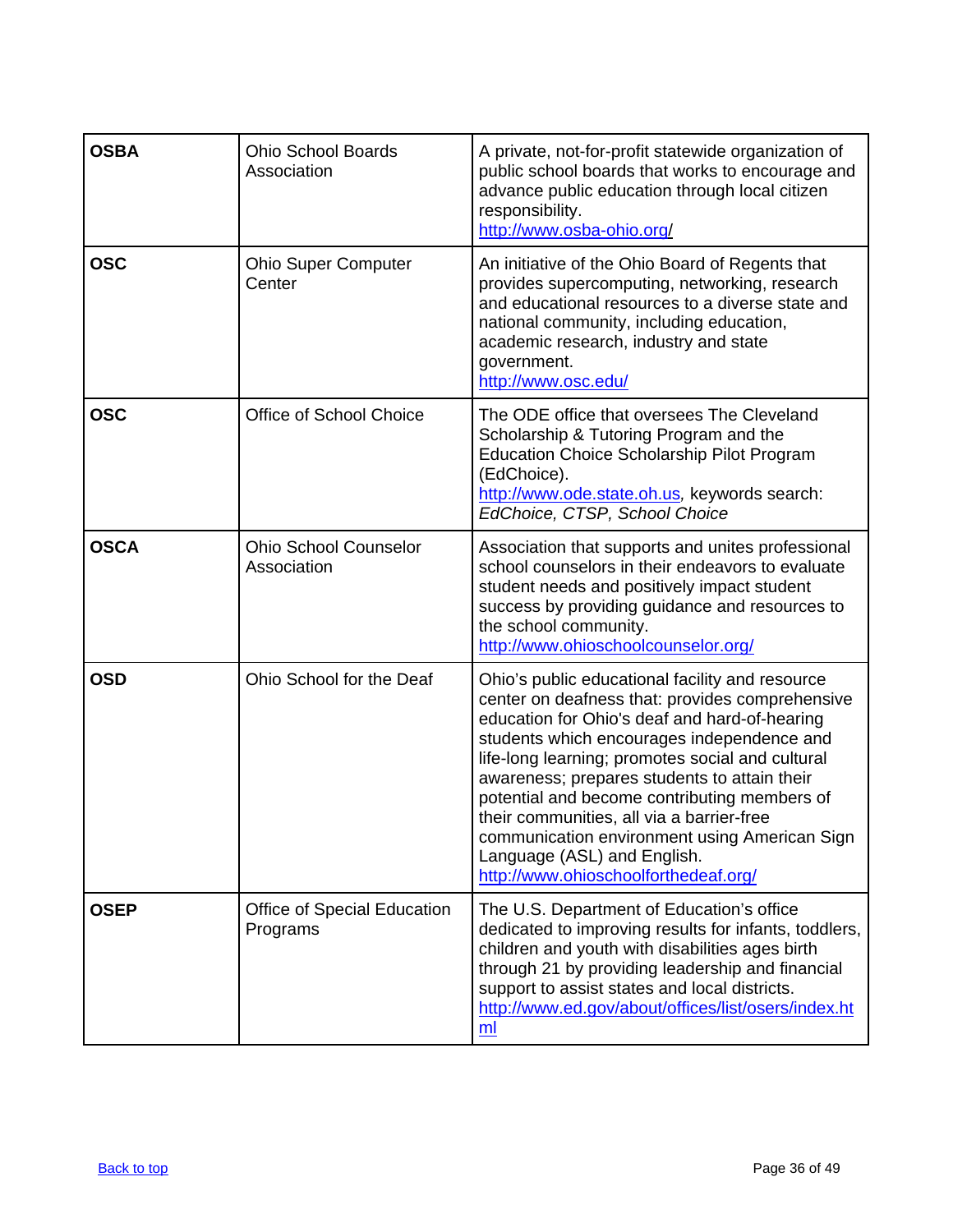| <b>OSFC</b>   | <b>Ohio School Facilities</b><br>Commission                              | The governmental entity that provides funding,<br>management oversight and technical assistance<br>to Ohio school districts for the construction and<br>renovation of school facilities to create an<br>appropriate learning environment for Ohio's school<br>children.<br>http://www.osfc.state.oh.us/                                                      |
|---------------|--------------------------------------------------------------------------|--------------------------------------------------------------------------------------------------------------------------------------------------------------------------------------------------------------------------------------------------------------------------------------------------------------------------------------------------------------|
| <b>OSHN</b>   | Office for Safety, Health and<br><b>Nutrition</b>                        | The ODE office that administers federal child<br>nutrition programs as well as programs and<br>policies promoting wellness, school safety and<br>positive learning climates, and administers grant<br>programs for academic intervention, safe and<br>drug-free schools and behavioral health.<br>http://www.ode.state.oh.us, keyword search:<br><b>OSHN</b> |
| <b>OSSB</b>   | Ohio State School for the<br><b>Blind</b>                                | A publicly funded educational facility dedicated to<br>the intellectual, social, physical and emotional<br>growth of students with visual impairments,<br>including those with multiple disabilities.<br>http://tlcf.osn.state.oh.us/ohiostate/main.htm                                                                                                      |
| <b>OSTW</b>   | Ohio Schools To Watch                                                    | Program recognizing schools with practices that<br>accelerate middle school transformation.<br>http://www.ode.state.oh.us, keyword search:<br><b>OSTW</b>                                                                                                                                                                                                    |
| <b>OTIESA</b> | Ohio Trade and Industrial<br><b>Education Supervisors</b><br>Association | An organization of supervisors, principals,<br>directors and coordinators who administer and<br>support career-technical education within Ohio.<br>No Web site available.                                                                                                                                                                                    |
| <b>OTOY</b>   | Ohio Teacher of the Year                                                 | An ODE recognition program that honors,<br>promotes and celebrates excellence in teaching<br>as part of the National Teacher of the Year<br>program administered by the Council of Chief<br>State School Officers in Washington, D.C.<br>http://www.ode.state.oh.us, keyword search:<br><b>OTOY</b>                                                          |
| <b>OVAE</b>   | Office of Vocational and<br><b>Adult Education</b>                       | An office of the U.S. Department of Education that<br>administers, coordinates and recommends policy<br>for improving quality and excellence of programs<br>to help prepare young people and adults for<br>postsecondary education, successful careers and<br>productive lives.<br>http://www.ed.gov/about/offices/list/ovae/index.ht<br>ml?src=mr           |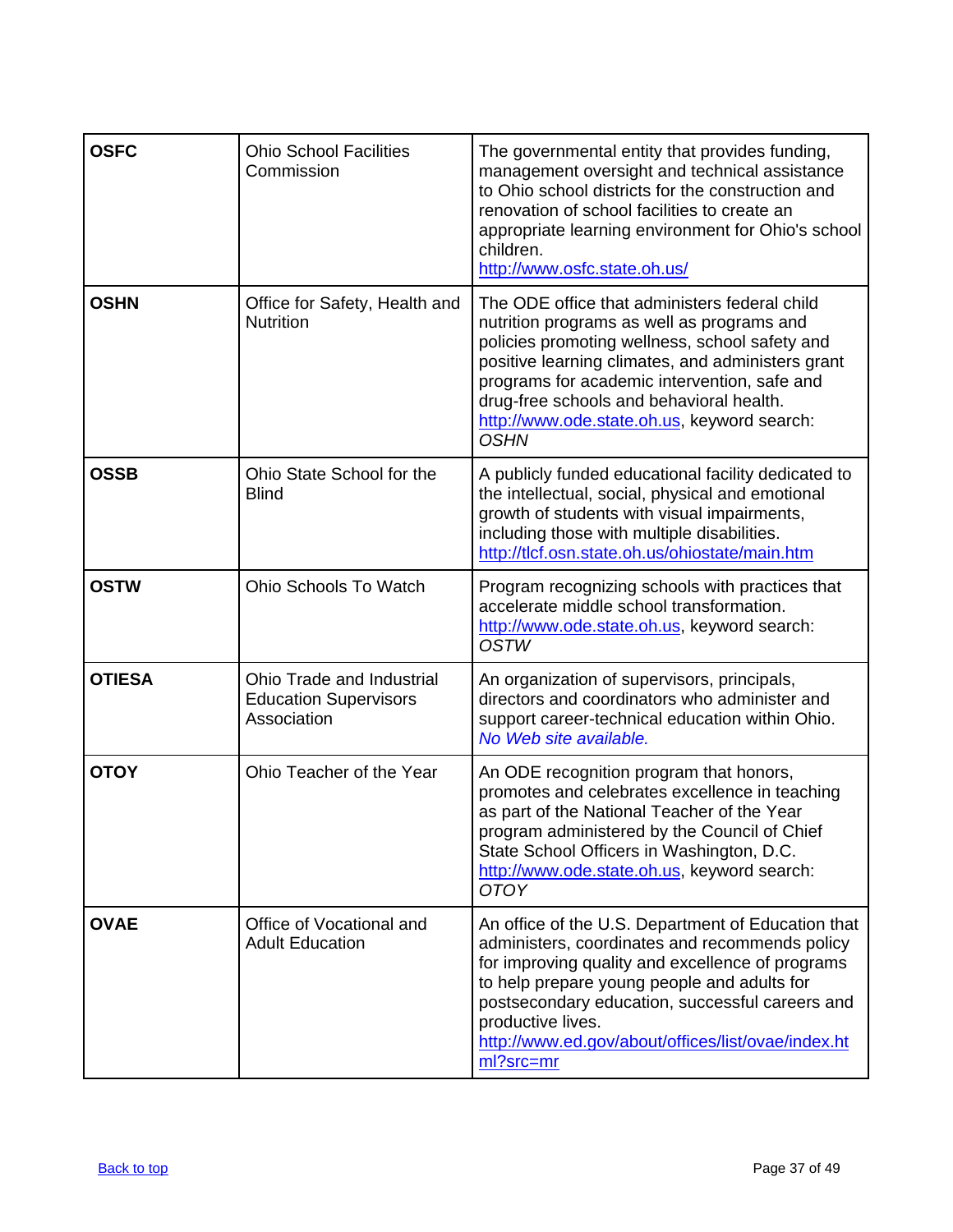<span id="page-37-0"></span>

| <b>OWF</b>    | <b>Ohio Works First</b>                                                                     | The term used in Ohio for public assistance for<br>families (cash assistance portion of TANF,<br>formerly ADC).<br>http://jfs.ohio.gov/owf/                                                                                                                                                                                |
|---------------|---------------------------------------------------------------------------------------------|----------------------------------------------------------------------------------------------------------------------------------------------------------------------------------------------------------------------------------------------------------------------------------------------------------------------------|
| <b>PACTS</b>  | Program Auditing and<br><b>Compliance Tracking</b><br>System                                | An application that helps districts and community<br>schools monitor how well they are meeting the<br>legal requirements of No Child Left Behind and<br>other federally funded programs.<br>http://www.ode.state.oh.us, keyword search:<br>PACTS or<br>http://ccip.ode.state.oh.us/ccip/documentview.asp<br>$?docid = 514$ |
| <b>PAEMST</b> | <b>Presidential Awards for</b><br><b>Excellence in Mathematics</b><br>and Science Teaching. | The nation's highest honor for teachers of<br>mathematics and science recognizing exemplary<br>K-12 teachers for their contributions in the<br>classroom and to their profession.<br>http://www.paemst.org                                                                                                                 |
| <b>PBS</b>    | <b>Positive Behavior Support</b>                                                            | A term for affirmative actions that school districts<br>and buildings use to assist students with<br>behaviors that interfere with learning.<br>http://www.ode.state.oh.us, keyword search:<br>Positive Behavior Support or<br>http://www.pbis.org/main.htm                                                                |
| <b>PLT</b>    | Principles of Learning and<br>Teaching test (Praxis II)                                     | Assessments that measure general pedagogical<br>knowledge at four grade levels: Early Childhood,<br>K-6, 5-9 and 7-12.<br>http://www.ode.state.oh.us, keyword search:<br>Praxis                                                                                                                                            |
| PO            | <b>Pull Out</b>                                                                             | Small group tutoring outside of classroom.<br>http://www.ode.state.oh.us, keyword search: Pull<br>out                                                                                                                                                                                                                      |
| <b>PLTW</b>   | Project Lead The Way                                                                        | A pre-engineering career initiative with strong<br>infusion of mathematics, science and technology<br>and focus on high-skill, high-wage, high-demand<br>jobs.<br>http://www.ode.state.oh.us, keyword search:<br><b>Project Lead The Way</b>                                                                               |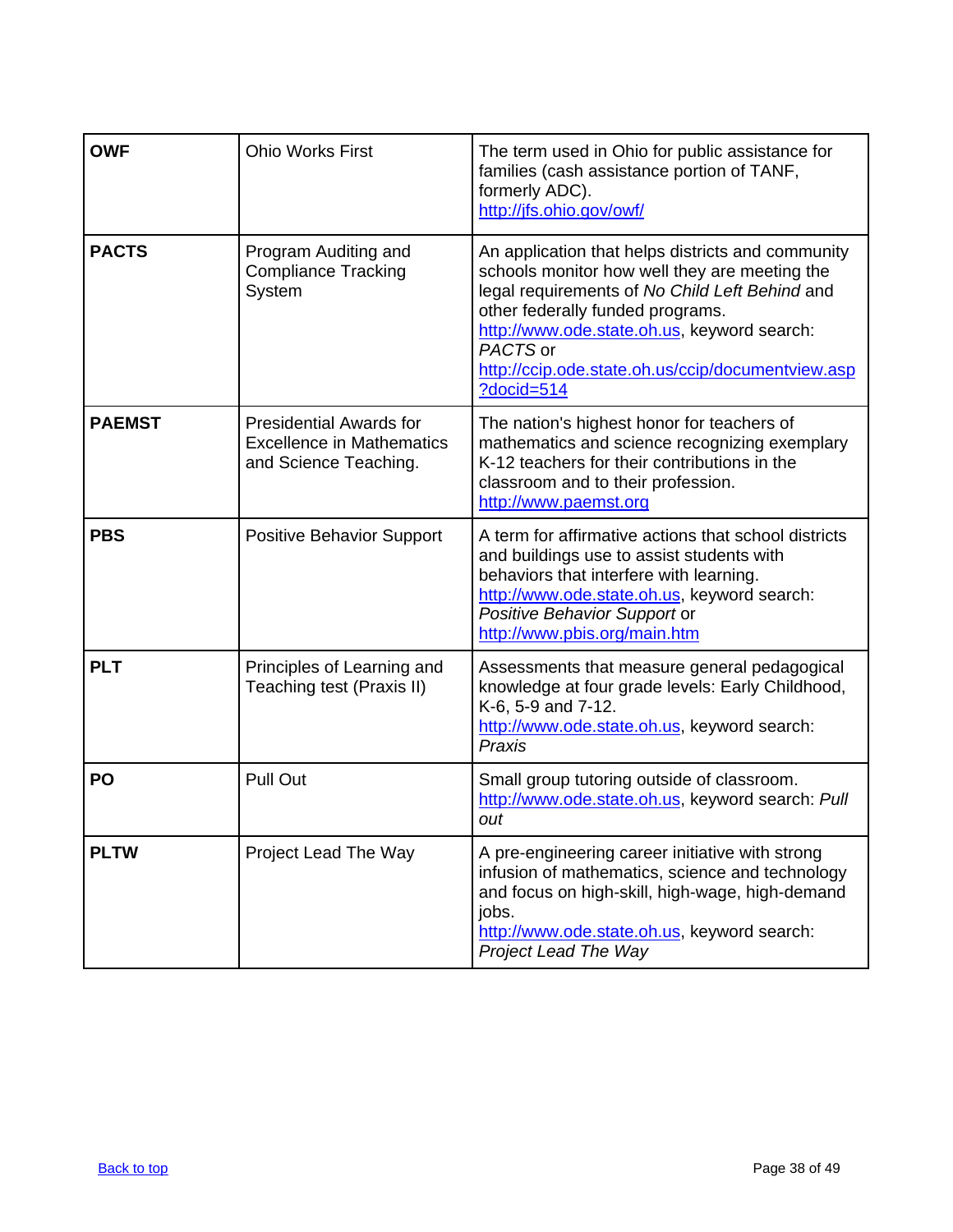| <b>PLTW</b> | Project Lead The Way                                  | A pre-engineering career initiative with strong<br>infusion of mathematics, science and technology<br>and focus on high-skill, high-wage, high-demand<br>jobs.<br>http://www.ode.state.oh.us, keyword search:<br>Project Lead The Way                                                                                                                                                                                                                     |
|-------------|-------------------------------------------------------|-----------------------------------------------------------------------------------------------------------------------------------------------------------------------------------------------------------------------------------------------------------------------------------------------------------------------------------------------------------------------------------------------------------------------------------------------------------|
| <b>PPA</b>  | Per Pupil Allocation                                  | Used by local educational agencies in the formula<br>to determine a Title I-eligible building's allocation,<br>based on requirements in the NCLB Act and in<br>combination with the number of low-income<br>children in the building.<br>http://www.ode.state.oh.us, keyword search: Per<br>pupil                                                                                                                                                         |
| <b>PPO</b>  | <b>Pupil Performance Objective</b>                    | A three-part statement of what, in measurable<br>terms, a learner must do to master a competency<br>builder that includes a description of the<br>competency builder, the conditions under which<br>the competency builder will be measured, and the<br>standard or criteria that states how well the<br>competency builder must be performed to be<br>considered mastered.<br>http://www.ode.state.oh.us, keyword search: Pupil<br>Performance Objective |
| <b>PSAT</b> | <b>Preliminary Scholastic</b><br><b>Aptitude Test</b> | A standardized test that measures verbal<br>reasoning, critical reading, mathematics problem-<br>solving and writing skills; provides firsthand<br>practice for the SAT I Reasoning Test and SAT II<br>Writing Test; and gives students an opportunity to<br>enter National Merit Scholarship Corporation<br>(NMSC) scholarship programs.<br>http://www.collegeboard.com                                                                                  |
| <b>PSC</b>  | <b>Public School Choice</b>                           | Offers a student enrolled in a Title I school that is<br>in need of improvement an opportunity to attend<br>another school, even as his or her original school<br>is undergoing improvement.<br>http://www.ode.state.oh.us, keyword search: PSC                                                                                                                                                                                                           |
| <b>PSE</b>  | <b>Preschool Special Education</b>                    | Programs and services for children identified as<br>having a disability in one or more of these areas:<br>communication; vision; hearing; motor skills; social<br>emotional/behavioral functioning; self-help skills;<br>and/or cognitive skills.<br>http://www.ode.state.oh.us, keyword search:<br><b>Preschool Special Education</b>                                                                                                                    |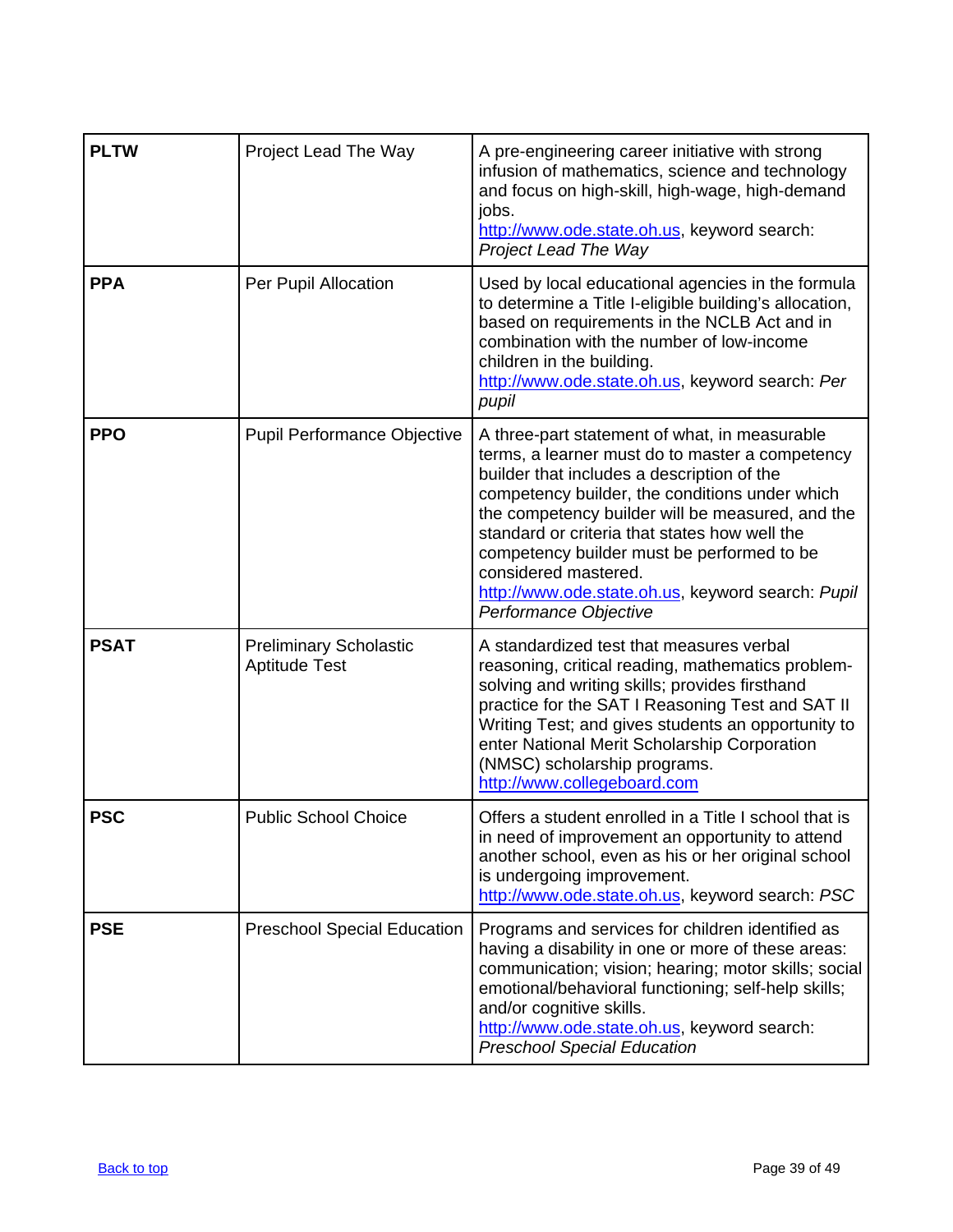<span id="page-39-0"></span>

| <b>REA</b>   | <b>Reading Excellence Act</b>                           | Known as Reading First, a competitive, federal<br>grant program that supports teachers and<br>students in low-performing, high-poverty schools<br>and targets children in kindergarten through Grade<br>3, using scientifically based reading research and<br>proven instructional strategies and tests to ensure<br>that all children can read at or above grade level<br>by the end of third grade.<br>http://www.ode.state.oh.us, keyword search:<br><b>Reading First</b> |
|--------------|---------------------------------------------------------|------------------------------------------------------------------------------------------------------------------------------------------------------------------------------------------------------------------------------------------------------------------------------------------------------------------------------------------------------------------------------------------------------------------------------------------------------------------------------|
| <b>REAP</b>  | <b>Rural Education</b><br>Achievement Program           | Federal Title VI-B rural grants that use U.S.<br>Census Bureau locale codes to determine school<br>district eligibility and funding.<br>http://ccip.ode.state.oh.us/ccip/doclib/default.asp?t<br>s=425200720557 and search for REAP.                                                                                                                                                                                                                                         |
| <b>RR</b>    | <b>Reading Recovery</b>                                 | A short-term early intervention of one-to-one<br>tutoring by specially trained teachers that can<br>close or narrow the literacy achievement gap that<br>exists along racial, ethnic and economic lines.<br>http://www.readingrecovery.com/                                                                                                                                                                                                                                  |
| <b>SAAVT</b> | State Approving Agency for<br><b>Veterans Training</b>  | The ODE office that provides technical assistance<br>and regulatory expertise to educational and<br>training administrators of approved educational<br>institutions and programs to ensure that quality<br>programs are available to veterans and other<br>eligible persons.<br>http://www.ode.state.oh.us, keyword search: State<br>Approving or Veterans Training                                                                                                          |
| <b>SACC</b>  | School-Age Child Care                                   | An online search tool which serves as a directory<br>of preschool programs and school-age child care<br>programs licensed by ODE.<br>http://www.ode.state.oh.us, keyword search:<br><b>SACC</b>                                                                                                                                                                                                                                                                              |
| <b>SAELP</b> | <b>State Action for Education</b><br>Leadership Program | A state education leadership initiative funded by<br>The Wallace Foundation and the Bill & Melinda<br>Gates Foundation with the goal of strengthening<br>the ability of district and school leadership to<br>improve student achievement.<br>http://www.ode.state.oh.us, keyword search:<br><b>SAELP</b>                                                                                                                                                                     |
| <b>SAFE</b>  | Secure Application for the<br>Enterprise                | ODE's secure environment to register for<br>professional development, report student data or<br>provide information about a specific school district.<br>http://www.ode.state/oh.us, keyword search:<br><b>SAFE Account</b>                                                                                                                                                                                                                                                  |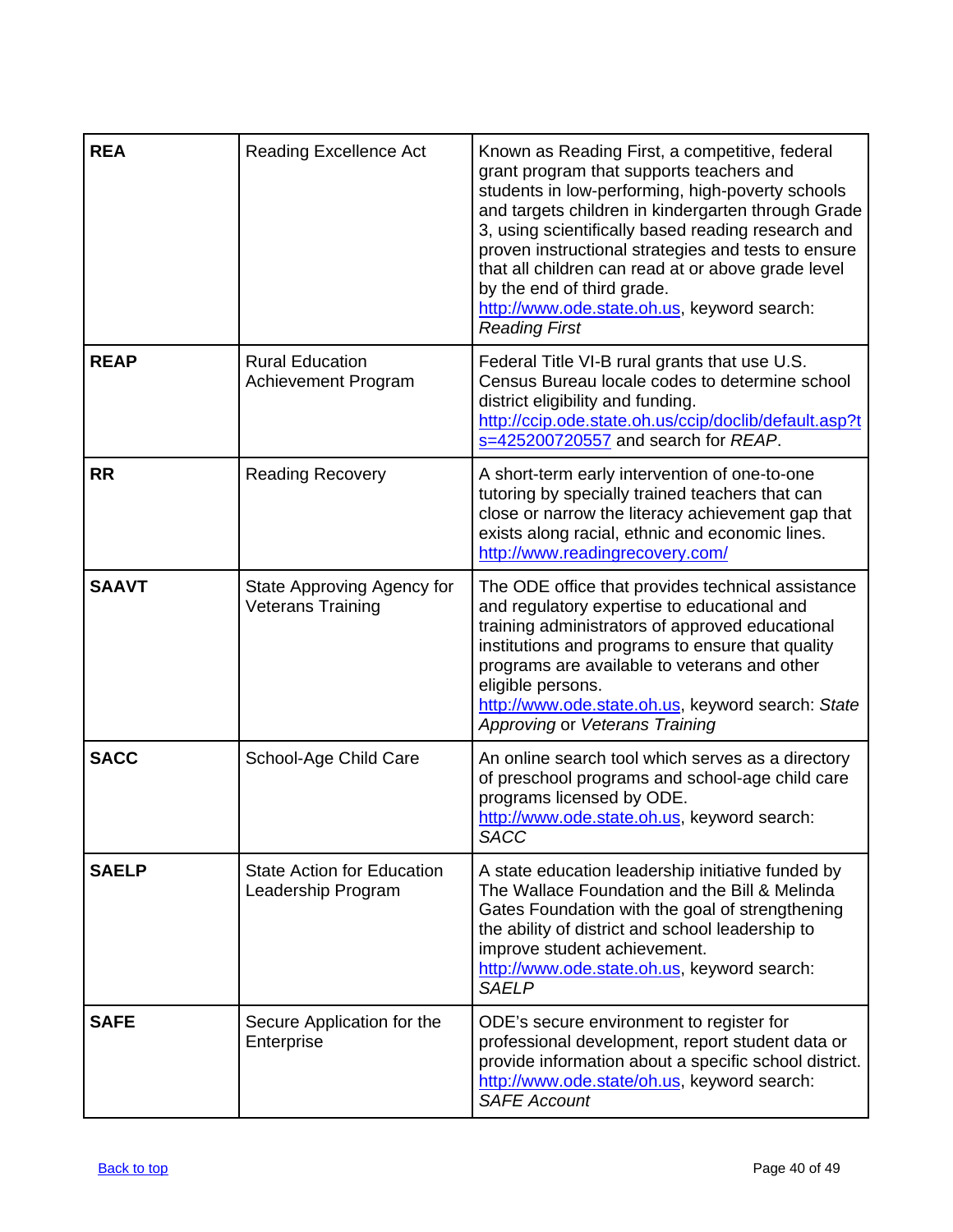| <b>SAT</b>   | <b>Scholastic Aptitude Test</b>                                           | A college entrance exam taken by high school<br>students and others seeking admission to higher<br>education.<br>http://www.collegeboard.com                                                                                                                                                                    |
|--------------|---------------------------------------------------------------------------|-----------------------------------------------------------------------------------------------------------------------------------------------------------------------------------------------------------------------------------------------------------------------------------------------------------------|
| <b>SB</b>    | <b>Senate Bill</b>                                                        | A piece of legislation introduced into the Ohio<br>Senate.<br>http://www.legislature.state.oh.us/search.cfm                                                                                                                                                                                                     |
| <b>SBP</b>   | School Breakfast Program                                                  | A nutrition assistance program sponsored by the<br>U.S. Department of Agriculture and administered<br>in Ohio by ODE that provides free or reduced-<br>price breakfasts to low-income students.<br>http://www.fns.usda.gov/cnd/breakfast/ or<br>http://www.ode.state.oh.us, keyword search:<br><b>Breakfast</b> |
| <b>SBR</b>   | <b>Scientifically Based</b><br>Research                                   | Research that involves the application of rigorous,<br>systematic and objective procedures to obtain<br>reliable and valid knowledge relevant to<br>educational activities and programs, often<br>mentioned in NCLB.<br>http://www.ed.gov/nclb/methods/whatworks/resear<br>ch/index.html                        |
| <b>SDFSC</b> | Safe and Drug-Free Schools<br>and Communities                             | The resolution of schools to provide drug- and<br>violence-prevention activities which promote the<br>health and well-being of students.<br>http://www.ode.state.oh.us, keyword search: Safe<br>and Drug-Free                                                                                                   |
| <b>SE</b>    | Special Education-<br><b>Exceptional Children/Special</b><br><b>Needs</b> | Children who require special education due to<br>physical, cognitive, emotional or other types of<br>disabilities.<br>http://www.ode.state.oh.us, keyword search:<br>Students with Disabilities or Whose IDEA is This?                                                                                          |
| <b>SEC</b>   | <b>Surveys of Enacted</b><br>Curriculum                                   | A research-based data tool that allows teachers,<br>administrators and policy makers to examine the<br>extent of alignment between the enacted<br>curriculum, the intended curriculum and the<br>assessed curriculum.<br>http://www.ode.state.oh.us, keyword search: SEC                                        |
| <b>SENSE</b> | Schools Excelling through<br><b>National Standards</b><br>Education       | An American Welding Society program of national<br>skill standards for training and qualification of<br>welding personnel where students advance<br>through three levels, emerging prepared and<br>ready for today's workforce.<br>http://www.aws.org/w/s/education/sense/index.htm                             |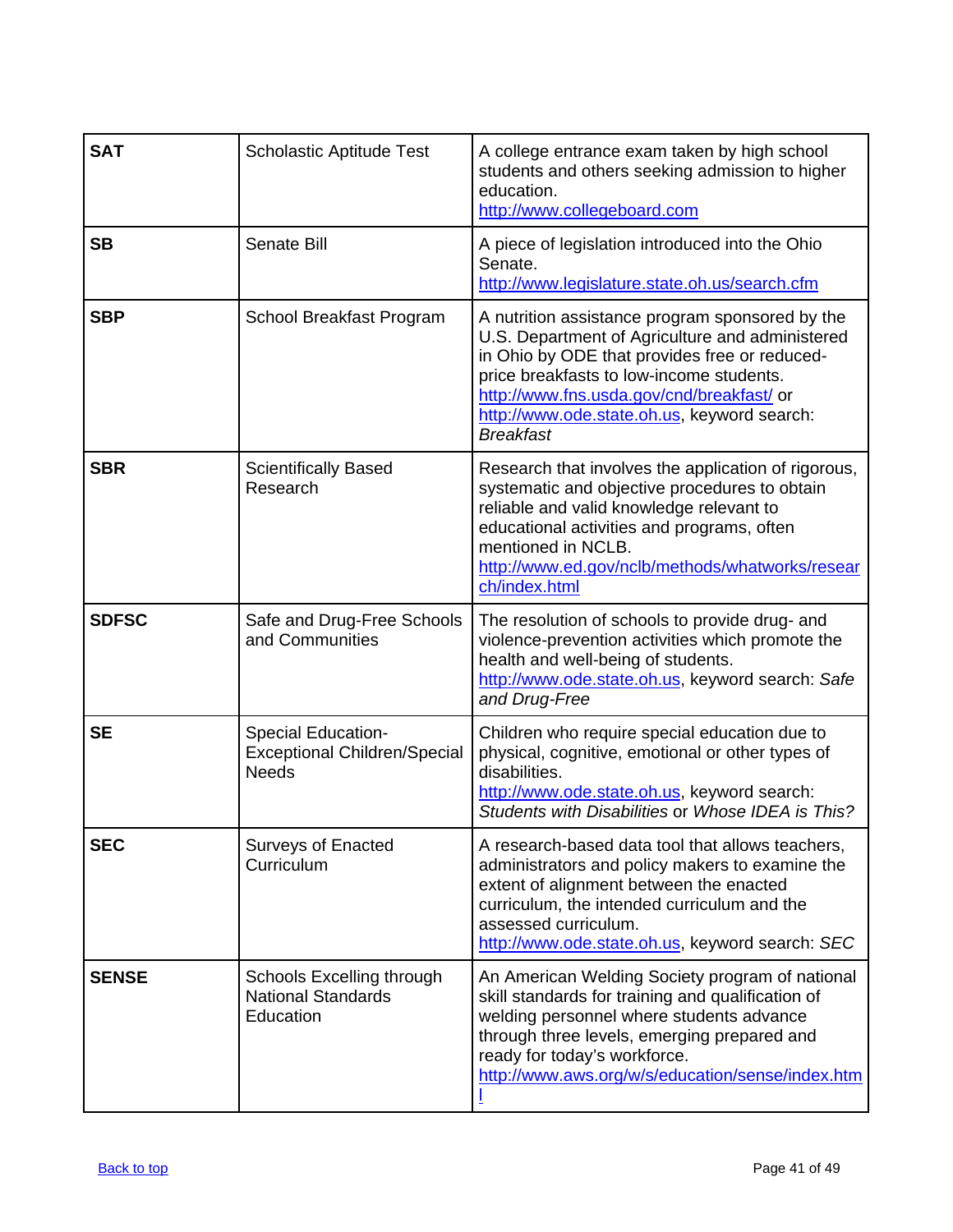| <b>SERRC</b> | <b>Special Education Regional</b><br><b>Resource Center</b> | Former centers, now part of the State Support<br>Teams (SSTs) that provide technical assistance<br>and professional development in 16 regions of the<br>state, based on district performance on<br>State Report Card data, using a tiered model of<br>assistance.<br>http://www.ode.state.oh.us and search keyword:<br><b>State Support Team</b>                                                                                               |
|--------------|-------------------------------------------------------------|------------------------------------------------------------------------------------------------------------------------------------------------------------------------------------------------------------------------------------------------------------------------------------------------------------------------------------------------------------------------------------------------------------------------------------------------|
| <b>SES</b>   | Supplemental Educational<br><b>Services</b>                 | Free tutoring to students who attend a school in its<br>second year or later of Title I School Improvement<br>status and whose family meets the income limits<br>under NCLB.<br>http://www.ode.state.oh.us, keyword search: SES                                                                                                                                                                                                                |
| <b>SFSP</b>  | <b>Summer Food Service</b><br>Program                       | A U.S. Department of Agriculture program offered<br>through the Ohio Department of Education that<br>provides nutritious meals and snacks during<br>summer months in sites that meet eligibility<br>requirements.<br>http://www.ode.state.oh.us, keyword search:<br>Summer Food                                                                                                                                                                |
| <b>SGI</b>   | <b>Small Group Instruction</b>                              | The tutoring of a few students, often with similar<br>needs, by an intervention specialist.<br>http://www.ode.state.oh.us, keyword search: Small<br>Group Instruction                                                                                                                                                                                                                                                                          |
| SI           | School Improvement                                          | A status that indicates a building or district (Title I<br>or non-Title I) has not met AYP for two or more<br>consecutive years.<br>http://www.ode.state.oh.us, keyword search:<br><b>School Improvement</b>                                                                                                                                                                                                                                   |
| <b>SIG</b>   | <b>State Improvement Grant</b>                              | A grant that provides supplemental allocations for<br>special education to schools in Title I School<br>Improvement status.<br>http://www.ode.state.oh.us, keyword search: SIG                                                                                                                                                                                                                                                                 |
| <b>SIRI</b>  | State Institutes for Reading<br>Instruction                 | A state-sponsored professional development<br>opportunity for Ohio educators that encourages a<br>statewide shared conversation around reading<br>development, provides teachers with foundational<br>knowledge and strategies that are research-based<br>and offers specialized instruction for teachers on<br>preschool, early childhood reading development<br>and adolescent literacy.<br>http://www.ode.state.oh.us, keyword search: SIRI |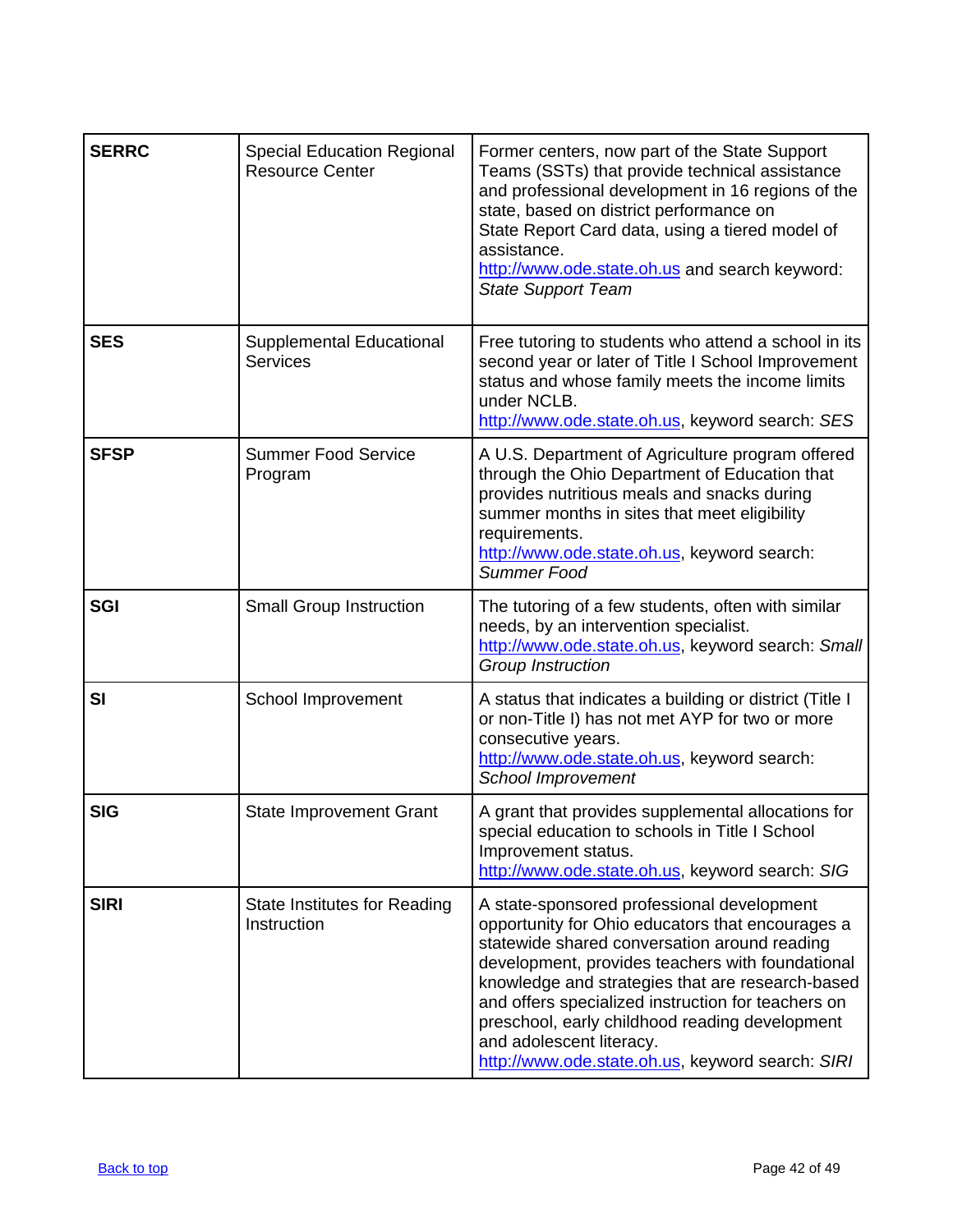| <b>SLD</b>   | <b>Specific Learning Disabilities</b>                   | A term describing a child's difficulty with oral<br>expression, listening comprehension, written<br>expression, basic reading, reading fluency,<br>reading comprehension, mathematics calculation<br>or mathematics problem-solving skills, assessed<br>by the child's response to scientific, research-<br>based interventions.<br>http://www.ode.state.oh.us, keyword search: SLD                                                                                                                                                                                       |
|--------------|---------------------------------------------------------|---------------------------------------------------------------------------------------------------------------------------------------------------------------------------------------------------------------------------------------------------------------------------------------------------------------------------------------------------------------------------------------------------------------------------------------------------------------------------------------------------------------------------------------------------------------------------|
| <b>SLP</b>   | Speech Language<br>Pathologist                          | Professionals, sometimes called speech<br>therapists, who assess, diagnose, treat and help<br>prevent speech, language, cognitive,<br>communication, voice, swallowing, fluency and<br>other related disorders.<br>http://www.ode.state.oh.us, keyword search:<br>Speech Language Pathologist                                                                                                                                                                                                                                                                             |
| <b>SMP</b>   | Special Milk Program                                    | A USDA reimbursement program for participating<br>schools and institutions that operate their milk<br>programs on a nonprofit basis and agree to use<br>the federal reimbursement to reduce the selling<br>price of milk to all children.<br>http://www.ode.state.oh.us, keyword search:<br><b>Special Milk Program</b>                                                                                                                                                                                                                                                   |
| <b>SNA</b>   | <b>School Nutrition Association</b>                     | A national, nonprofit professional organization<br>(formerly known as the American School Food<br>Service Association) that provides high-quality,<br>low-cost meals to students across the country;<br>gathers and disseminates industry information;<br>and provides training, certification and<br>credentialing.<br>http://www.schoolnutrition.org/                                                                                                                                                                                                                   |
| <b>SRAAB</b> | <b>State Regional Alliance</b><br><b>Advisory Board</b> | Required by House Bill 115, develops common<br>language and understanding regarding the<br>Educational Regional Service System (ERSS);<br>ensures common understanding of SRAAB<br>membership, purpose and scope; provides<br>opportunities for Regional Advisory Councils to<br>share progress updates and best practices;<br>provides opportunities for input on future agendas<br>and increases statewide sense of ownership in the<br>SRAAB; and discusses issues that have risen<br>across the state.<br>http://www.ode.state.oh.us, keyword search:<br><b>SRAAB</b> |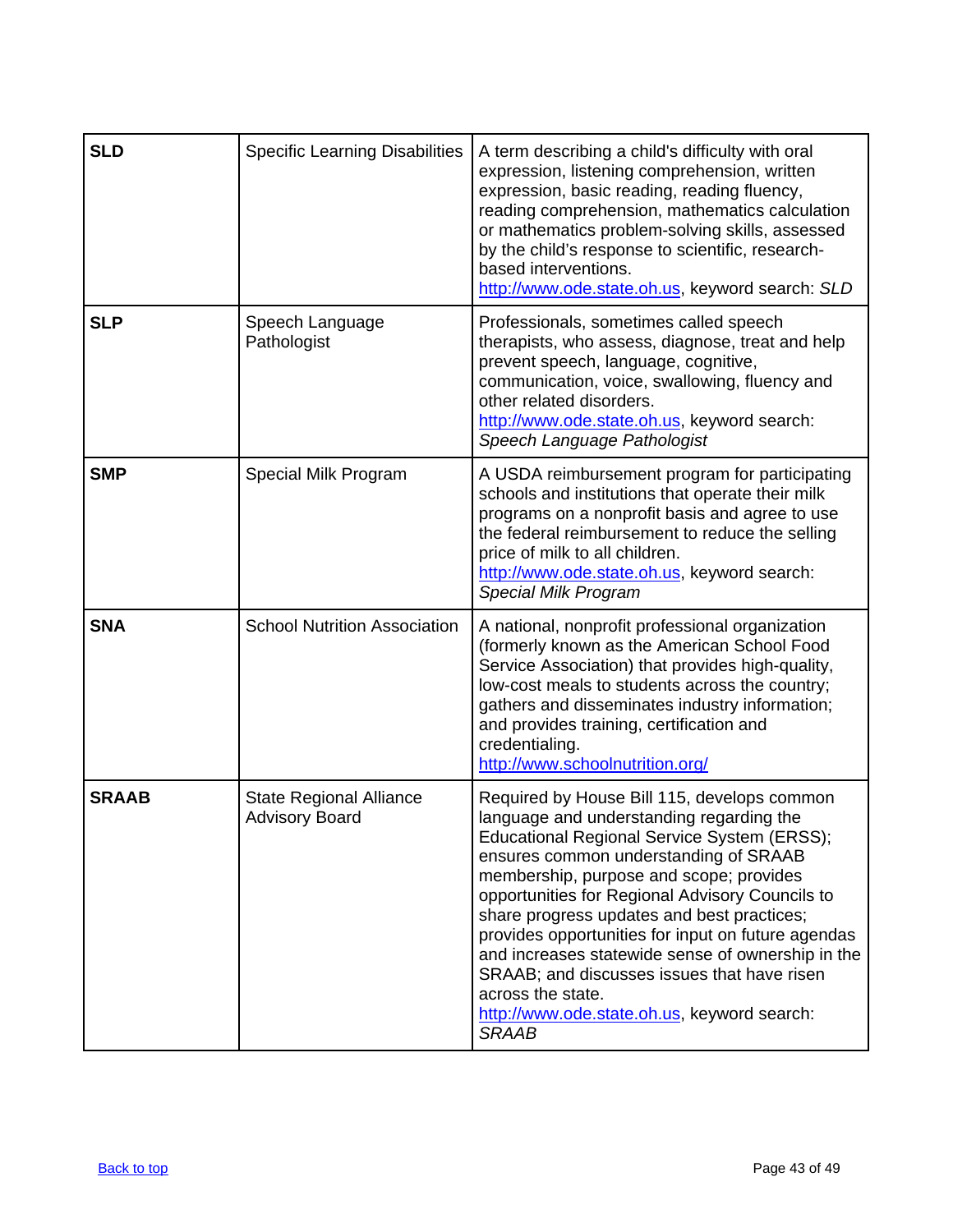| <b>SREB</b>  | Southern Regional<br><b>Education Board</b>                   | The nation's first compact for education that works<br>to improve every aspect of education, from early<br>childhood education to doctoral degrees and<br>beyond.<br>http://www.sreb.org/                                                                                                                                                                                                                                                                                                                                                                                                        |
|--------------|---------------------------------------------------------------|--------------------------------------------------------------------------------------------------------------------------------------------------------------------------------------------------------------------------------------------------------------------------------------------------------------------------------------------------------------------------------------------------------------------------------------------------------------------------------------------------------------------------------------------------------------------------------------------------|
| <b>SSID</b>  | Statewide Student Identifier                                  | A system that assigns a student identification<br>number to all 1.8 million K-12 public school<br>children in the state, designed to monitor<br>academic performance and student mobility more<br>closely while ensuring confidentiality of individual<br>student information.<br>http://www.ode.state.oh.us, keyword search: SSID                                                                                                                                                                                                                                                               |
| <b>SST</b>   | <b>State Support Team</b>                                     | Works with districts using a tiered model of service<br>delivery, with the lowest performing districts<br>receiving the greatest intensity of services to<br>increase student achievement.<br>http://www.ode.state.oh.us, keyword search: SST                                                                                                                                                                                                                                                                                                                                                    |
| <b>STARS</b> | <b>System To Achieve Results</b><br>for Students              | ODE's online system for educators to register<br>themselves for professional development<br>opportunities throughout the state.<br>http://www.ode.state.oh.us, keyword search:<br><b>STARS</b>                                                                                                                                                                                                                                                                                                                                                                                                   |
| <b>STRS</b>  | <b>State Teachers Retirement</b><br>System                    | A retirement system for educators who contribute<br>to STRS Ohio for service in an Ohio public<br>educational institution.<br>http://www.strsoh.org/                                                                                                                                                                                                                                                                                                                                                                                                                                             |
| <b>STAP</b>  | School-to-Apprenticeship<br>Program                           | Part of a career opportunity system designed to<br>help students enter a career path leading to highly<br>skilled apprentice occupations by connecting<br>regionally based secondary career-technical<br>education programs from multiple career-technical<br>planning districts through a consortia agreement<br>that must include involvement of postsecondary<br>education, business, industry, organized labor,<br>government and the U.S. Department of Labor,<br>Bureau of Apprenticeship and Training.<br>http://www.ode.state.oh.us, keyword search:<br>School-to-Apprenticeship Program |
| <b>STEM</b>  | Science, Technology,<br>Engineering and<br><b>Mathematics</b> | A national program focusing on science and<br>mathematics, that seeks to grow and nurture<br>students who are problem solvers, innovators,<br>inventors, logical thinkers and strong<br>communicators - both oral and written.<br>http://www.ode.state.oh.us, keyword search:<br>STEM or http://www.ohiostem.org/                                                                                                                                                                                                                                                                                |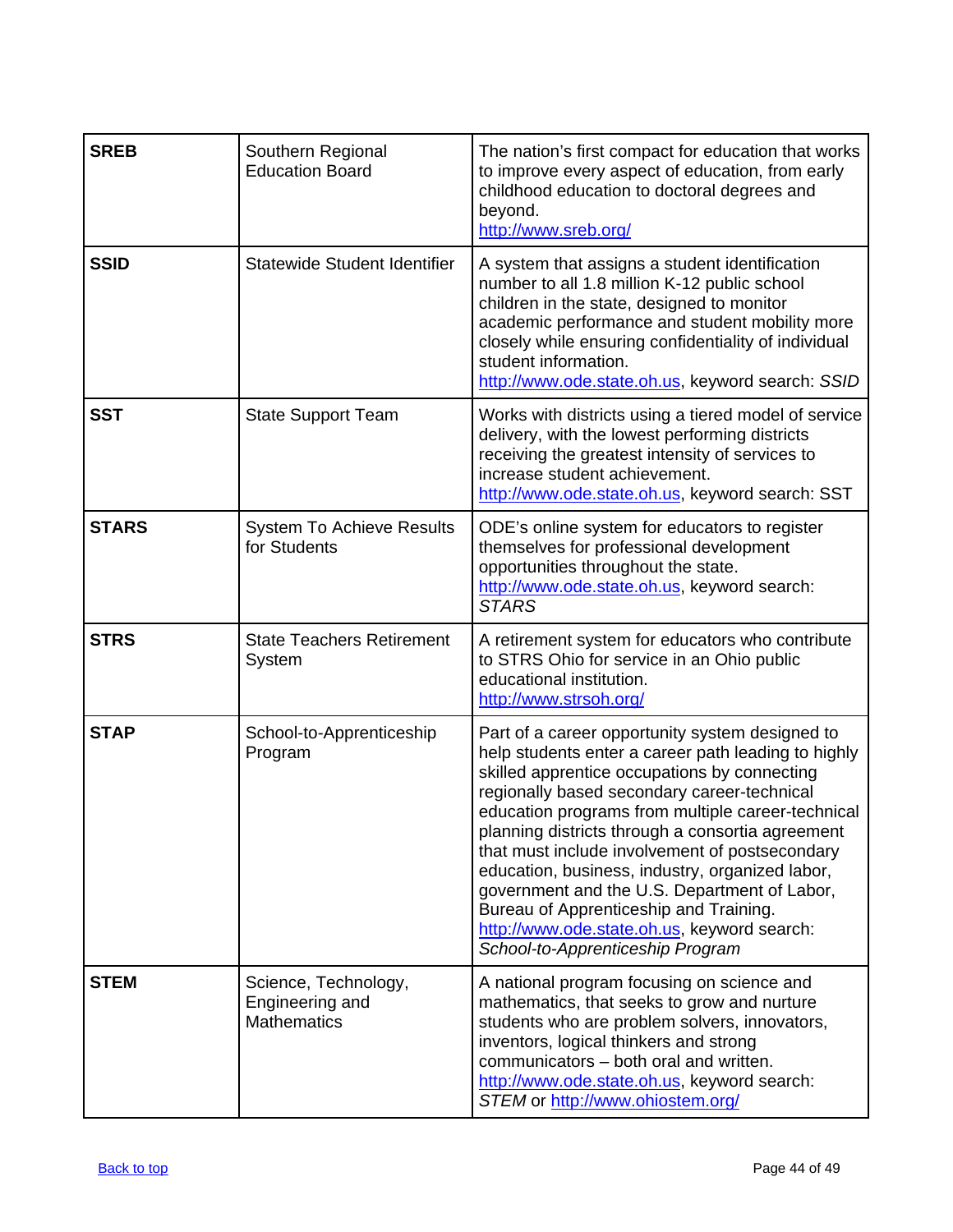<span id="page-44-0"></span>

| <b>SW</b>   | Schoolwide                                        | A Title I program that upgrades the entire<br>instructional program in the school building to<br>enable all children, particularly the lowest<br>achieving students, to reach the state's standards<br>for reading/language arts and mathematics.<br>http://ccip.ode.state.oh.us/ccip/documentview.asp<br>?docid=46                                                                                                                                                                                              |
|-------------|---------------------------------------------------|------------------------------------------------------------------------------------------------------------------------------------------------------------------------------------------------------------------------------------------------------------------------------------------------------------------------------------------------------------------------------------------------------------------------------------------------------------------------------------------------------------------|
| <b>SY</b>   | <b>School Year</b>                                | The duration school is in session in Ohio, often<br>from August or September to May or June, set<br>locally by districts.                                                                                                                                                                                                                                                                                                                                                                                        |
| 21st CCLC   | 21st Century Community<br><b>Learning Centers</b> | A grant-funded program for helping students<br>attending eligible schools to meet state academic<br>achievement standards in reading and<br>mathematics by providing expanded learning<br>opportunities that build and expand upon the<br>regular school day.<br>http://www.ode.state.oh.us, keyword search:<br><b>Twenty-First Century</b>                                                                                                                                                                      |
| <b>TA</b>   | <b>Targeted Assistance School</b>                 | Supplemental Title I services provided to a select<br>group of eligible children - those identified as<br>failing or most at-risk of failing to meet the state's<br>standards for reading and/or mathematics that all<br>children are expected to master.<br>http://ccip.ode.state.oh.us/ccip/documentview.asp<br>?docid=742                                                                                                                                                                                     |
| <b>TANF</b> | Temporary Assistance to<br><b>Needy Families</b>  | The term for federal funding that provides public<br>assistance to families, administered by the Ohio<br>Department of Job and Family Services.<br>http://jfs.ohio.gov/owf/<br>http://www.acf.dhhs.gov/acf_services.html#walia                                                                                                                                                                                                                                                                                   |
| TBI         | <b>Traumatic Brain Injury</b>                     | An acquired injury to the brain caused by an<br>external physical force or by other medical<br>conditions including stroke, anoxia, infectious<br>disease, aneurysm, brain tumors and neurological<br>insults resulting from medical or surgical<br>treatments, which results in total or partial<br>functional disability or psychosocial impairment or<br>both, that adversely affects a child's educational<br>performance.<br>http://rsc.ohio.gov/FunforKids/learn/learning imp.a<br>$\mathbf{S} \mathbf{D}$ |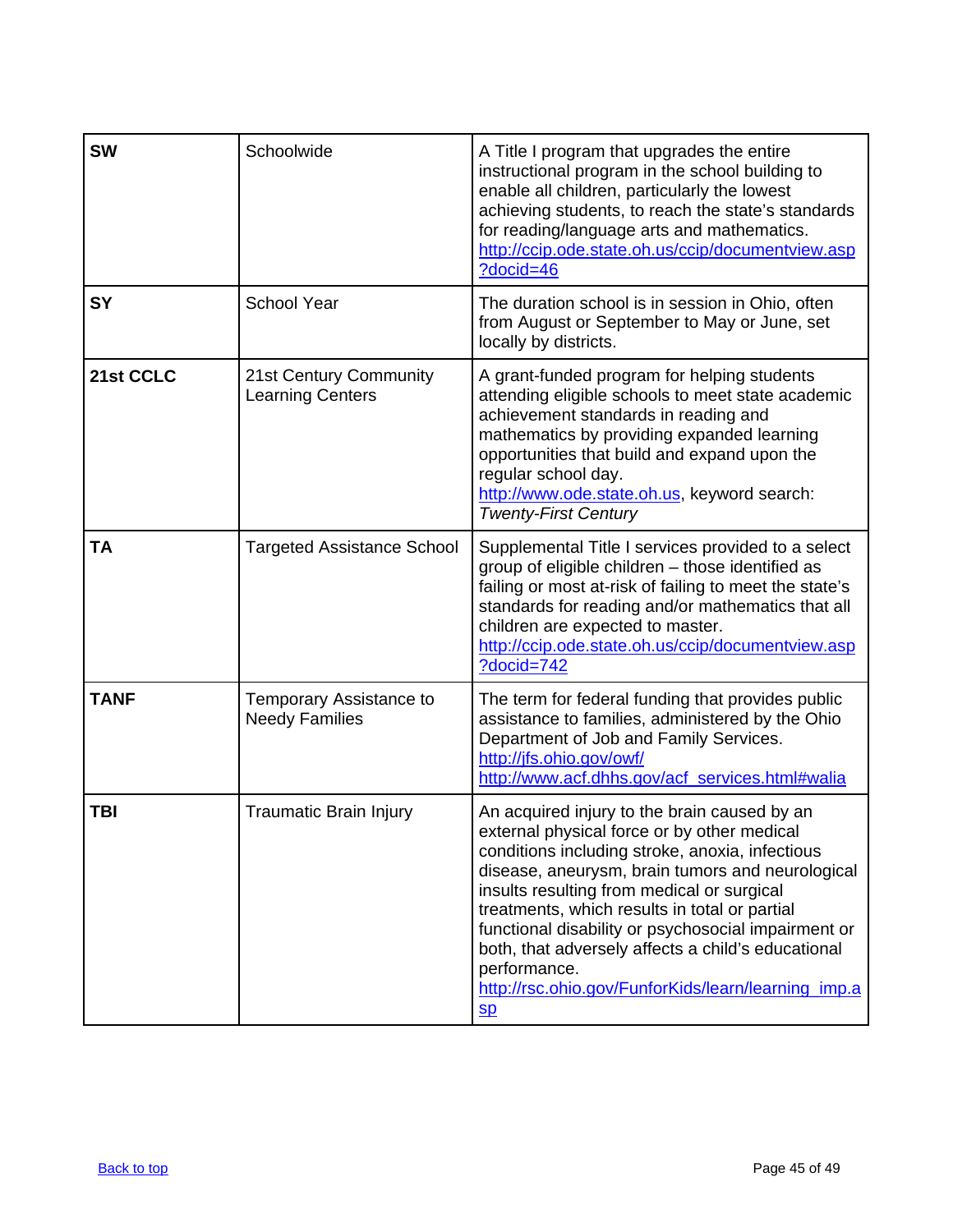| <b>TCP</b>        | <b>Technical Competency</b><br>Profile                                                                                                                                                                     | Within College Tech Prep programs, provides a<br>curricular framework for Tech Prep programs<br>beginning in high school and continuing through<br>the end of an associate degree or apprenticeship<br>program.<br>http://www.ode.state.oh.us, keyword search: Tech<br>Prep                                                                                                                                                                                                                            |
|-------------------|------------------------------------------------------------------------------------------------------------------------------------------------------------------------------------------------------------|--------------------------------------------------------------------------------------------------------------------------------------------------------------------------------------------------------------------------------------------------------------------------------------------------------------------------------------------------------------------------------------------------------------------------------------------------------------------------------------------------------|
| <b>TIMSS</b>      | Trends in International<br><b>Mathematics and Science</b><br>Study                                                                                                                                         | Assessments that provide participating countries<br>with an opportunity to measure students' progress<br>in mathematics at grades four, eight and 12 on a<br>regular four-year cycle.<br>http://nces.ed.gov/TIMSS/                                                                                                                                                                                                                                                                                     |
| <b>Title I</b>    | Also known as: Improving<br>the Academic Achievement<br>of the Disadvantaged;<br><b>Education for the</b><br>Disadvantaged - Grants to<br>Local Education Agencies;<br>Title I ESEA; Title I LEA<br>Grants | A federally funded program that provides financial<br>assistance through state or local education<br>agencies and schools with high numbers or high<br>percentages of poor children to help ensure that<br>all children meet challenging state academic<br>standards.<br>http://www.ed.gov/programs/titleiparta/index.html                                                                                                                                                                             |
| <b>Title II-A</b> | Also known as: Improving<br><b>Teacher Quality State</b><br>Grants                                                                                                                                         | A federally funded program that seeks to increase<br>academic achievement by improving teacher and<br>principal quality, by increasing the number of<br>highly qualified teachers in classrooms; improving<br>the skills of principals and assistant principals in<br>schools; and increasing the effectiveness of<br>teachers and principals by holding LEAs and<br>schools accountable for improvements in student<br>academic achievement.<br>http://www.ed.gov/programs/teacherqual/index.ht<br>ml |
| <b>Title II-D</b> | Also known as: Enhancing<br><b>Education through</b><br>Technology; Ed Tech State<br>Program; Ed Tech                                                                                                      | A federally funded program that seeks to improve<br>student achievement through the use of<br>technology in elementary and secondary schools;<br>help all students become technologically literate<br>by the end of the eighth grade; and establish<br>research-based instructional methods that can be<br>widely implemented.<br>http://www.ed.gov/programs/edtech/index.html                                                                                                                         |
| <b>Title III</b>  | Also known as: English<br>Language Instruction State<br>Grants; Language Instruction<br>for Limited English Proficient<br>Children and Immigrant<br><b>Children and Youth</b>                              | A federally funded program designed to improve<br>the education of limited English proficient children<br>and youths by helping them learn English and<br>meet challenging state academic content and<br>student academic achievement standards.<br>http://www.ed.gov/programs/sfgp/index.html                                                                                                                                                                                                         |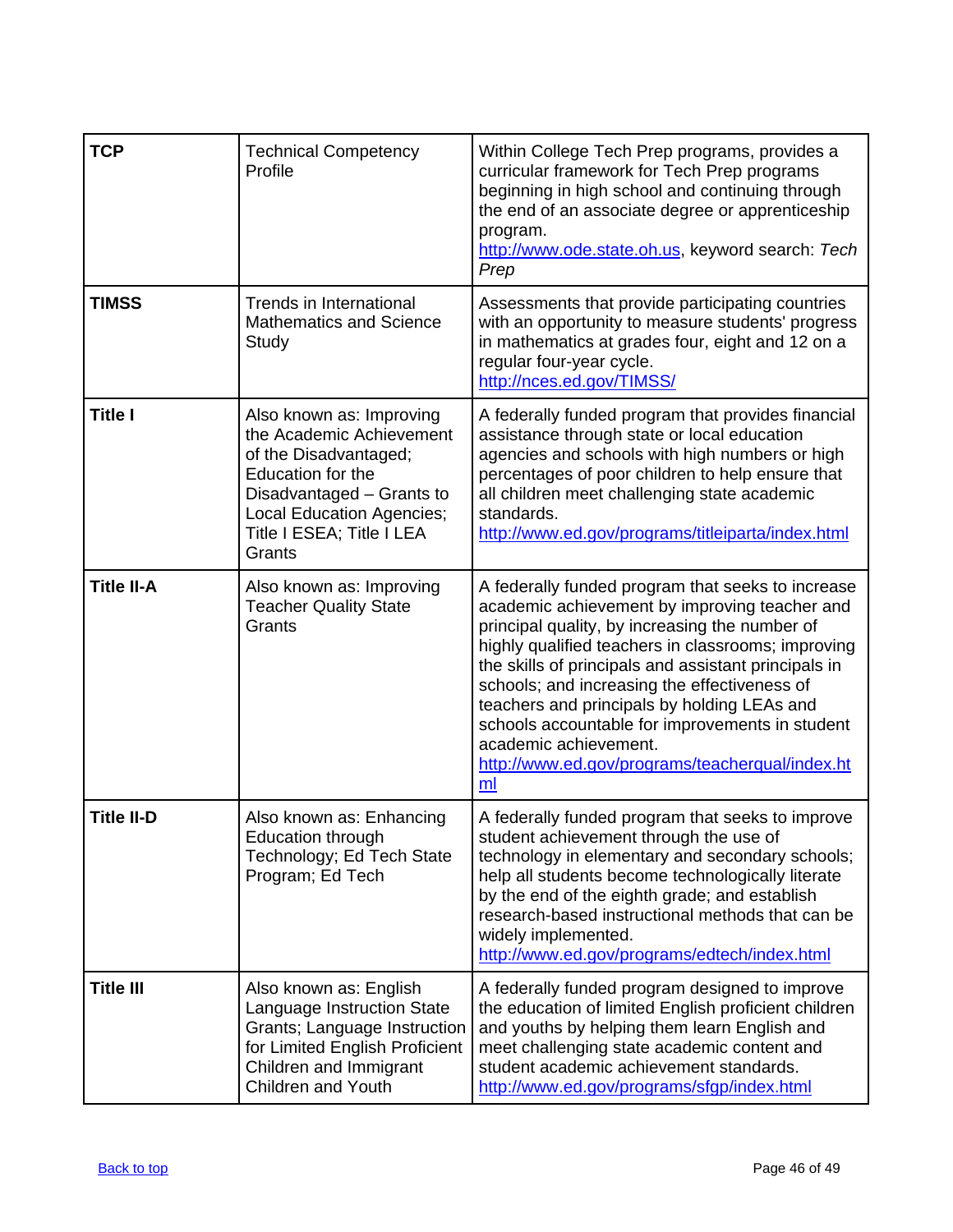| <b>Title IV-A</b>       | Also known as: Safe and<br>Drug-Free Schools and<br><b>Communities Act</b>                    | Federally funded support programs that: prevent<br>violence in and around schools; prevent the illegal<br>use of alcohol, tobacco and drugs; involve parents<br>and communities; and are coordinated with related<br>federal, state, school and community efforts and<br>resources to foster a safe and drug-free learning<br>environment that supports student academic<br>achievement.<br>http://www.ed.gov/about/offices/list/osdfs/program<br>s.html or http://drugfreecommunities.samhsa.gov/ |
|-------------------------|-----------------------------------------------------------------------------------------------|----------------------------------------------------------------------------------------------------------------------------------------------------------------------------------------------------------------------------------------------------------------------------------------------------------------------------------------------------------------------------------------------------------------------------------------------------------------------------------------------------|
| <b>Title IV-B</b>       | Also known as: 21st Century<br><b>Community Learning</b><br>Centers                           | A federal program that provides funds to increase<br>students' and communities' access to school<br>building services and to before- and after-school<br>activities, including enrichment activities that help<br>children meet state academic achievement<br>standards.<br>http://www.ed.gov/policy/elsec/leg/esea02/pg51.ht<br>ml or http://www.ode.state.oh.us, keyword search:<br><b>CCLC</b>                                                                                                  |
| <b>Title V-A</b>        | Also known as: Innovative<br>Programs                                                         | A federally funded state-administered formula<br>grant program designed to improve the quality of<br>education for all students through innovative<br>assistance programs that include instructional and<br>educational materials, technology, school<br>improvement, school and education reform, as<br>well as address the education needs of at-risk and<br>high-cost students.<br>http://www.ed.gov/programs/innovative/index.html                                                             |
| <b>Title VI-B Rural</b> | Also known as: Rural<br><b>Education Achievement</b><br>Program, Small Rural School<br>Grants | An annual federally funded entitlement grant<br>program that provides financial assistance to<br>eligible rural districts to assist them in meeting<br>their state's definition of adequate yearly progress<br>(AYP).<br>http://ccip.ode.state.oh.us/ccip/documentview.asp<br>?docid=452 or<br>http://www.ed.gov/programs/reapsrsa/index.html                                                                                                                                                      |
| ΤP                      | <b>Tech Prep</b>                                                                              | Officially called College Tech Prep, part of career-<br>technical education that combines college<br>preparatory academics and advanced career-<br>technical education with the objective of an easy<br>transition from high school to postsecondary<br>education.<br>http://www.ode.state.oh.us, keyword search: Tech<br>Prep                                                                                                                                                                     |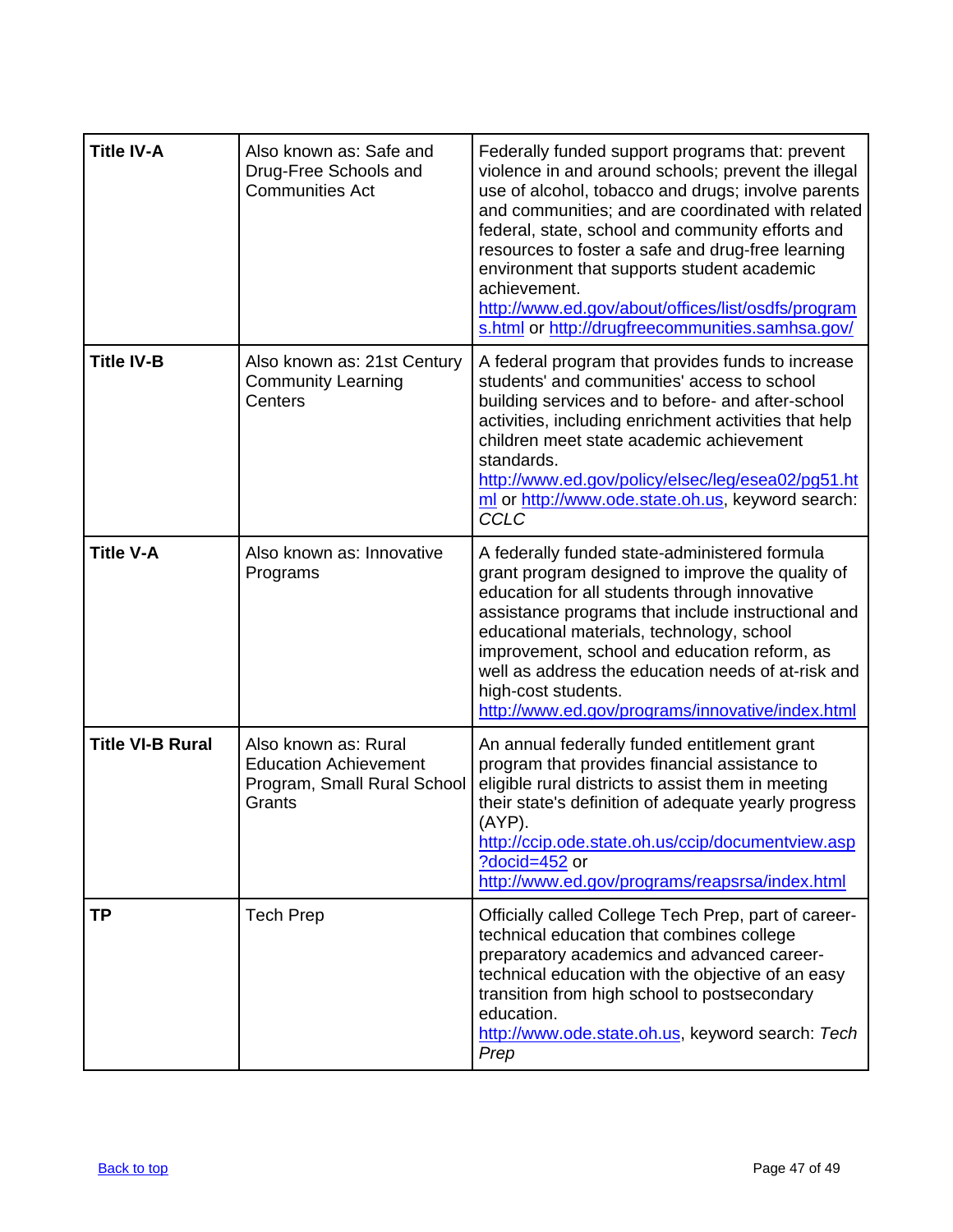<span id="page-47-0"></span>

| <b>USAS</b>  | <b>Uniform School Accounting</b><br>System                                       | An accounting system based on the use of a<br>combination of dimensions, each of which<br>supplies different elements of information, that<br>enables users to select the most appropriate code<br>so that each financial transaction of a school<br>district will be adequately identified.<br>http://www.ode.state.oh.us, keyword search:<br><b>USAS</b>                                                                                                                                                                                                                                                                                                                                                                                                                     |
|--------------|----------------------------------------------------------------------------------|--------------------------------------------------------------------------------------------------------------------------------------------------------------------------------------------------------------------------------------------------------------------------------------------------------------------------------------------------------------------------------------------------------------------------------------------------------------------------------------------------------------------------------------------------------------------------------------------------------------------------------------------------------------------------------------------------------------------------------------------------------------------------------|
| USDA, FNS    | United States Department of<br>Agriculture, Food and<br><b>Nutrition Service</b> | The federal agency and office that provide<br>children and low-income adults access to healthful<br>food and nutrition education through its nutrition<br>assistance programs.<br>http://www.fns.usda.gov/fns/                                                                                                                                                                                                                                                                                                                                                                                                                                                                                                                                                                 |
| <b>USDOE</b> | United States Department of<br>Education                                         | The federal agency that ensures equal access to<br>education and promotes educational excellence<br>throughout the nation by establishing policies,<br>distributing and monitoring federal financial aid for<br>education, collecting and disseminating research<br>data on America's schools, and focusing national<br>attention on its priority educational issues.<br>http://www.ed.gov/index.jhtml                                                                                                                                                                                                                                                                                                                                                                         |
| <b>USDOL</b> | United States Department of<br>Labor                                             | The federal agency that fosters and promotes the<br>welfare of job seekers, wage earners and retirees<br>of the United States by: improving their working<br>conditions; advancing their opportunities for<br>profitable employment; protecting their retirement<br>and health care benefits; helping employers find<br>workers; strengthening free collective bargaining;<br>tracking changes in employment, prices and other<br>national economic measurements; and<br>administering various federal labor laws including<br>those that guarantee workers' rights to safe and<br>healthful working conditions, a minimum hourly<br>wage, overtime pay, freedom from employment<br>discrimination, unemployment insurance and other<br>income support.<br>http://www.dol.gov/ |
| <b>UDSVA</b> | United States Department of<br><b>Veterans' Affairs</b>                          | The federal agency that provides patient care,<br>benefits and other services to American veterans.<br>http://www.va.gov/                                                                                                                                                                                                                                                                                                                                                                                                                                                                                                                                                                                                                                                      |
| VI           | Visual Impairment                                                                | Diminished ability to see, including blindness.<br>http://www.ode.state.oh.us, keyword search:<br>Visual Impairment                                                                                                                                                                                                                                                                                                                                                                                                                                                                                                                                                                                                                                                            |